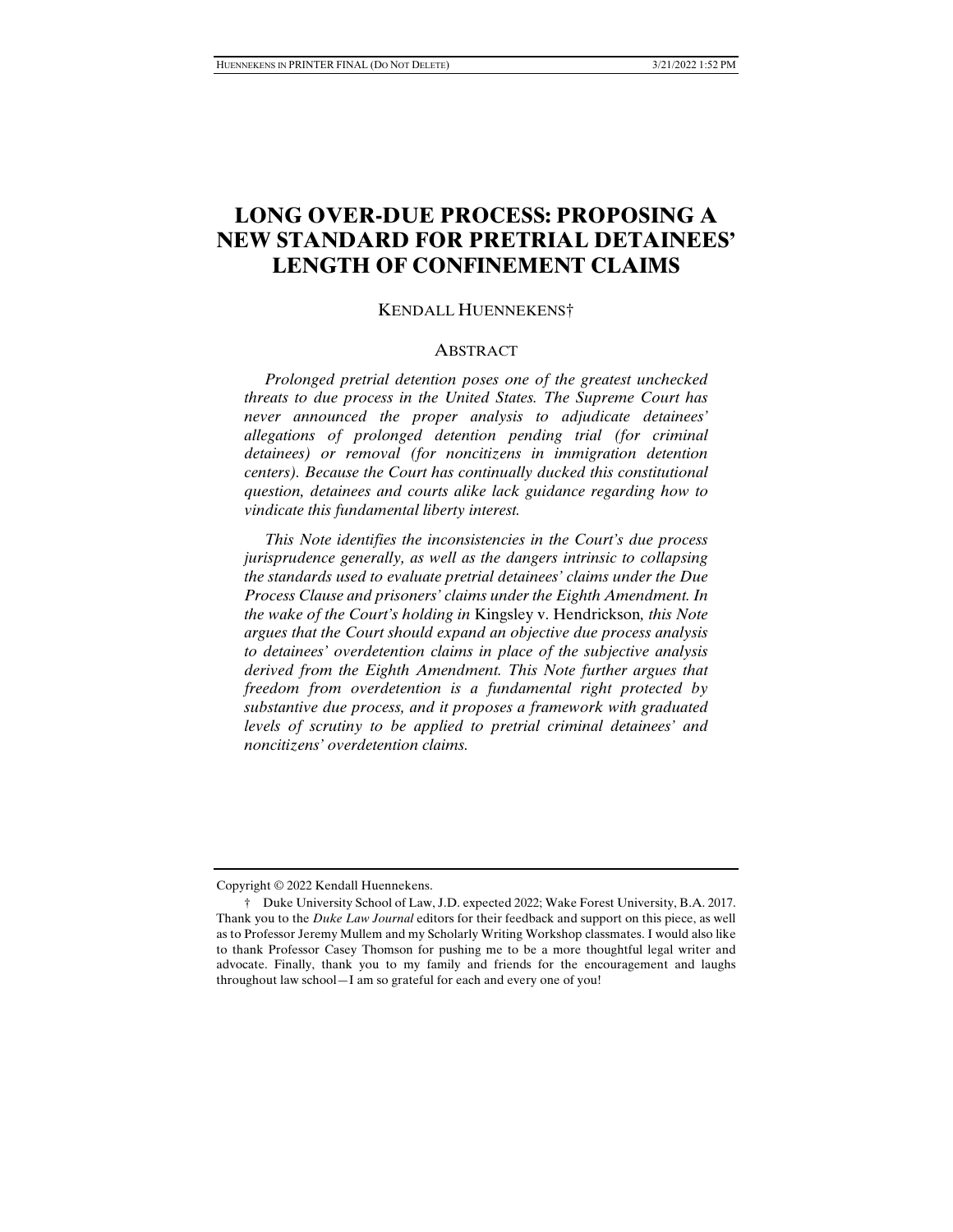#### **INTRODUCTION**

"It has long been said that a society's worth can be judged by taking stock of its prisons."1 The state of the union, then, is a bleak one indeed. Twenty percent of the global prison population is incarcerated in the United States—a nation which houses just 4 percent of the world's population.<sup>2</sup> The country's pretrial criminal detention population increased by 433 percent between 1970 and 2015,<sup>3</sup> and the total incarcerated population by a staggering 500 percent over the same period.4 Civil immigration detention has skyrocketed in an even shorter period of time, from an average daily population of 4,411 in 1995 to 34,127 in 2010—an increase of  $674$  percent.<sup>5</sup> Of the 50,000 noncitizens that were detained by the U.S. federal government prior to removal as of April 30, 2019, 64 percent—or 32,000—had no criminal record.6 As of February 27, 2022, 17,984 noncitizens are held in Immigration and Customs Enforcement ("ICE") detention, and 69 percent of these individuals have no prior criminal record.7 Additional data suggest that over half of detained noncitizens languish in civil immigration detention despite not belonging to a mandatory detention category.<sup>8</sup>

 <sup>1.</sup> Valentine v. Collier, 140 S. Ct. 1598, 1601 (2020) (mem.) (Sotomayor, J., statement respecting the denial of application to vacate stay).

 <sup>2.</sup> Wendy Sawyer & Peter Wagner, *Mass Incarceration: The Whole Pie 2020*, PRISON POL'Y INITIATIVE (Mar. 24, 2020), https://www.prisonpolicy.org/reports/pie2020.html [https://perma.cc/ MV2W-8S3K]; Scottie Andrew, *The US Has 4% of the World's Population but 25% of Its Coronavirus Cases*, CNN, https://www.cnn.com/2020/06/30/health/us-coronavirus-toll-in-number s-june-trnd/index.html [https://perma.cc/T6DK-3H44] (last updated June 30, 2020, 7:10 AM).

 <sup>3.</sup> *Justice Denied*, VERA INST. OF JUST. (Apr. 2019), https://www.vera.org/publications/forthe-record-justice-denied-pretrial-detention [https://perma.cc/PQ8K-NRVA].

 <sup>4.</sup> SENT'G PROJECT, TRENDS IN U.S. CORRECTIONS 2 (2021), https://www.sentencingproje ct.org/wp-content/uploads/2021/07/Trends-in-US-Corrections.pdf [https://perma.cc/7T8Q-QPCD].

 <sup>5.</sup> THOMAS H. COHEN, U.S. DEP'T OF JUST., PRETRIAL DETENTION AND MISCONDUCT IN FEDERAL DISTRICT COURTS, 1995–2010, at 1 (2013), https://www.bjs.gov/content/pub/pdf/pdmf dc9510.pdf [https://perma.cc/K4RE-G2AF].

 <sup>6.</sup> *Growth in ICE Detention Fueled by Immigrants with No Criminal Conviction*, TRAC IMMIGR. (Nov. 26, 2019), https://trac.syr.edu/immigration/reports/583 [https://perma.cc/C3Z9- 7T2Z].

<sup>7.</sup> *Immigration Detention Quick Facts*,TRAC IMMIGR. (Nov. 26, 2019), https://trac.syr.edu/ immigration/quickfacts [https://perma.cc/KG98-X75X].

 <sup>8.</sup> *See* Phillip L. Torrey, *Rethinking Immigration's Mandatory Detention Regime: Politics, Profit, and the Meaning of "Custody*,*"* 48 MICH. J.L. REFORM 879, 882–83 (2015) ("Between 2009 and 2011, over half of all immigrant detainees had no criminal records. Of those with any criminal history, nearly 20 percent were merely for traffic offenses." (quoting *The Math of Immigration*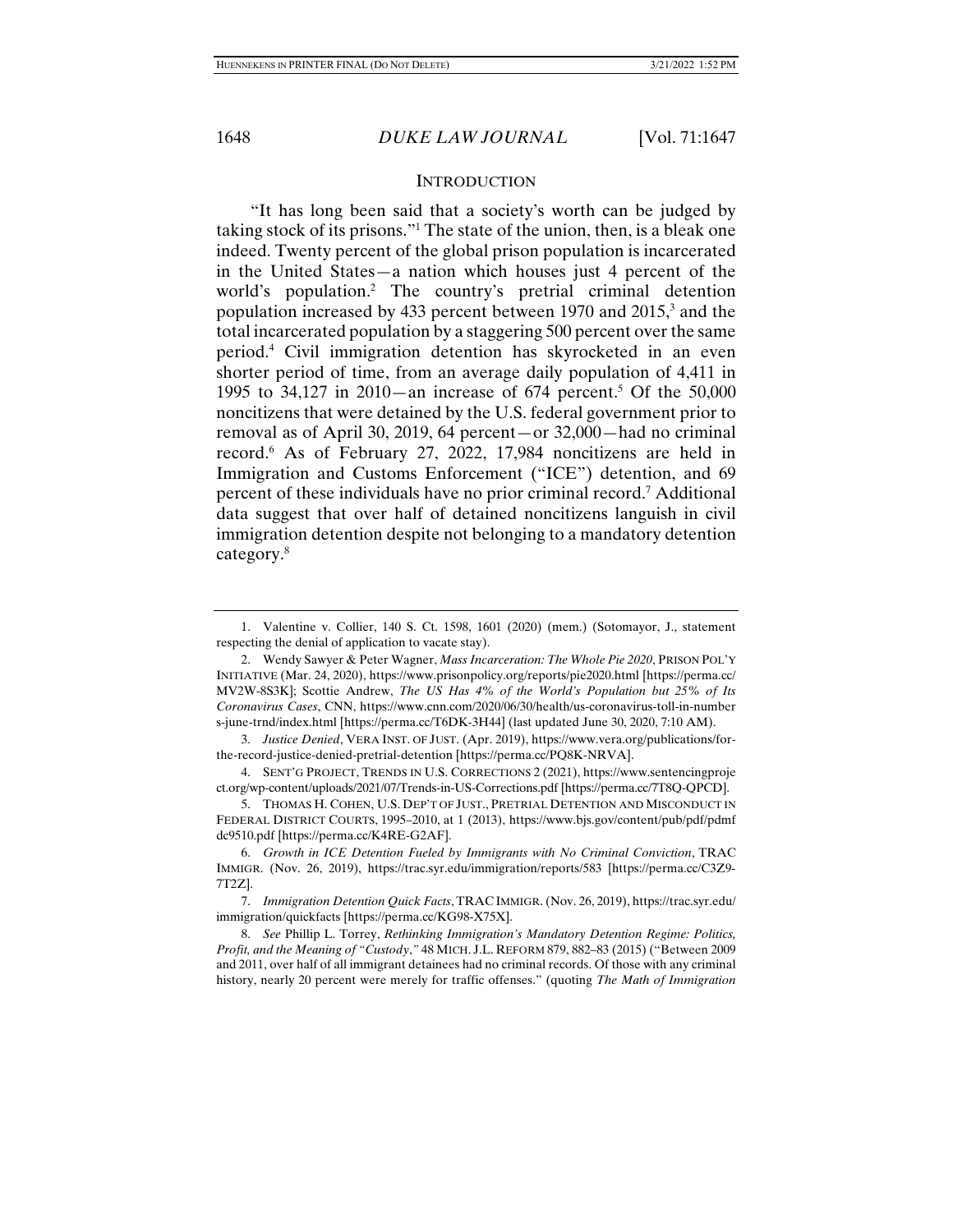Mass pretrial detention imposes harms at the individual and societal levels. Discussing restrictions on detained individuals' liberties, Justice Thurgood Marshall wrote, "When the prison gates slam behind an inmate, he does not lose his human quality."9 Prolonged pretrial detention, however, launches an assault on the detainee's humanity by depriving them of their "life, liberty, or property<sup> $n_{10}$ </sup> before they are ever convicted of a crime.<sup>11</sup> Where a detainee<sup>12</sup> is denied bail or does not have the financial means to pay the price that is set on their freedom, they risk losing their source of employment and income.<sup>13</sup> The defendant's family relationships and reputation in their community may be irrevocably damaged by a prolonged stay in pretrial detention.14 Prolonged time in detention prior to a defendant's trial increases the risk that the detainee will be convicted.<sup>15</sup> None of these harms are compensable upon acquittal,<sup>16</sup> and these perverse incentives encourage more innocent defendants to

- 9. Procunier v. Martinez, 416 U.S. 396, 428 (1974) (Marshall, J., concurring).
- 10. U.S. CONST. amends. V, XIV, § 2.

11. As the Supreme Court explained,

The time spent in jail awaiting trial has a detrimental impact on the individual. It often means loss of a job; it disrupts family life; and it enforces idleness. Most jails offer little or no recreational or rehabilitative programs. The time spent in jail is simply dead time. Moreover, if a defendant is locked up, he is hindered in his ability to gather evidence, contact witnesses, or otherwise prepare his defense. Imposing those consequences on anyone who has not yet been convicted is serious.

Barker v. Wingo, 407 U.S. 514, 532–33 (1972).

 12. This Note addresses the two most common forms of ostensibly temporary detention by the federal government. Where this Note refers to detainees generally, it references both detained pretrial criminal defendants and noncitizens in removal proceedings. Other categories of detention, including the civilly committed and noncitizens detained following a removal order or throughout asylum proceedings, are beyond the scope of this Note.

 13. United States v. Motamedi, 767 F.2d 1403, 1414 (9th Cir. 1985) (Boochever, J., concurring in part and dissenting in part).

14. *Id.* 

 15. Will Dobbie, Jacob Goldin & Crystal S. Yang, *The Effects of Pretrial Detention on Conviction, Future Crime, and Employment: Evidence from Randomly Assigned Judges*, 108 AM. ECON. REV. 201, 203 (2018) ("[P]retrial release decreases the probability of being found guilty by 14.0 percentage points . . . suggest[ing] that initial pretrial release affects case outcomes primarily through a strengthening of defendants' bargaining positions before trial, particularly for defendants charged with less serious crimes and with no prior offenses.").

 16. *Motamedi*, 767 F.2d at 1414 (Boochever, J., concurring in part and dissenting in part) ("Society has no mechanism to recompense an individual for income lost or damages to a career due to pretrial confinement. Nor do we compensate the individual and his family for their mental suffering and loss of reputation due to pretrial incarceration.").

*Detention*, NAT'L IMMIGR. F. (Aug. 22, 2013), https://immigrationforum.org/article/mathimmigration-detention [https://perma.cc/T7AF-VWRU])).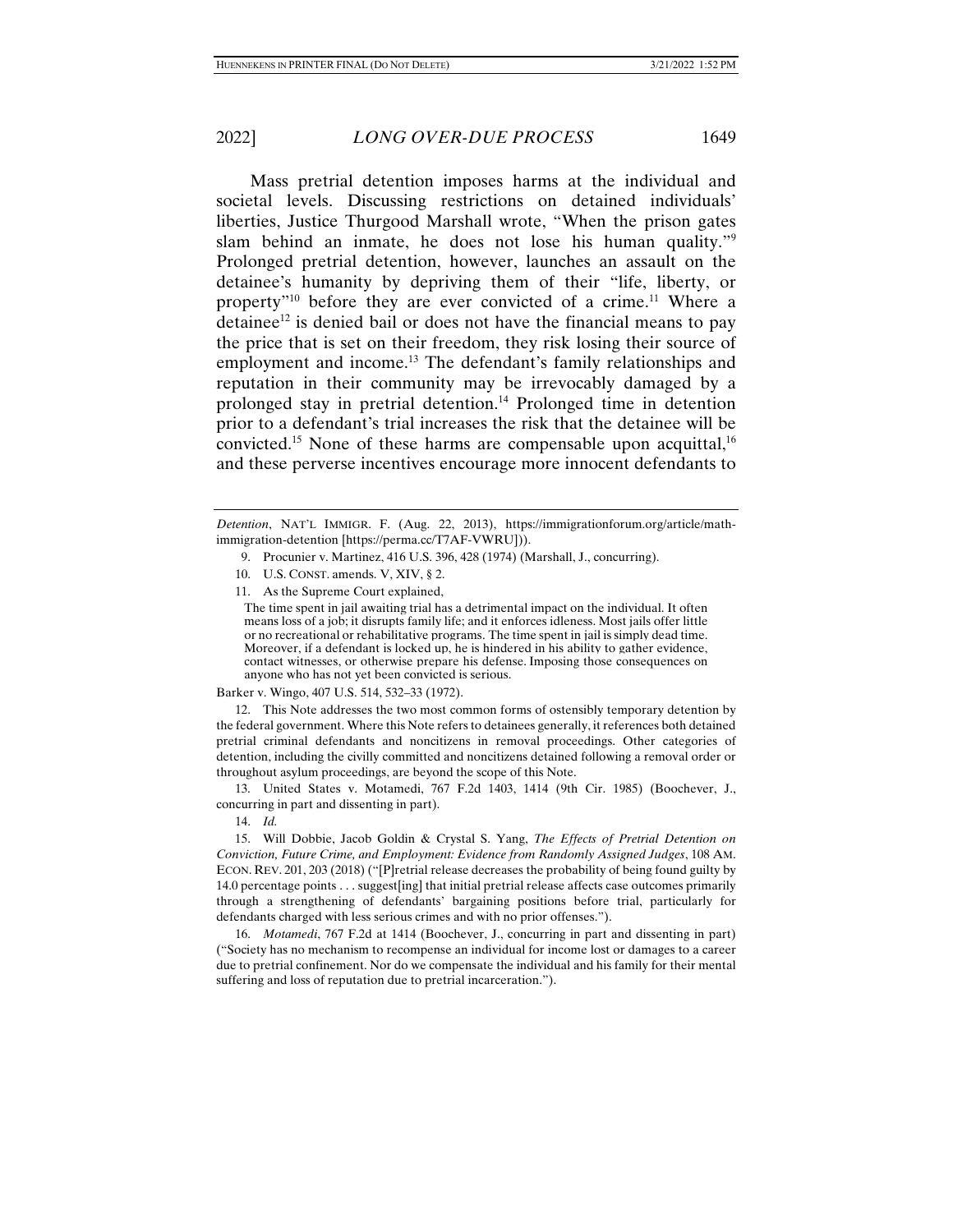plead guilty.17 The dangers of pretrial detention are not isolated to a detainee's time behind bars.18 Nor are the consequences isolated to the detained individuals. The exploding pretrial detention population costs U.S. taxpayers \$38 million per day.<sup>19</sup> Civil immigration detention alone costs taxpayers upwards of \$3 billion per year.20

If conditions prior to the COVID-19 pandemic were hellish, the prison system descended further into Dante's inferno as the pandemic swept through the prison system. Federal judges described the government's disregard for the health of vulnerable pretrial detainees at the outset of the pandemic as "'an outrage,' 'deliberate indifference,' 'Kafkaesque,' 'illogical,' 'alarming,' 'unfathomable,' 'offen[sive] [to the] Court,' and 'shocking.'"21 More than 661,000 inmates had contracted COVID-19 in jails and prisons throughout the United States as of April 2021.<sup>22</sup> Further, the pandemic killed prisoners at higher rates than it did the general population.<sup>23</sup> Of the 231 inmates

 19. *Total Cost of Pretrial Detention Estimated at up to \$140 Billion Annually*, PRISON LEGAL NEWS (Jan. 31, 2018), https://www.prisonlegalnews.org/news/2018/jan/31/total-cost-pretrialdetention-estimated-140-billion-annually [https://perma.cc/28JW-WC2R].

 20. *5 Reasons To End Immigration Detention*, NAT'L IMMIGR. JUST. CTR. (Sept. 14, 2020), https://immigrantjustice.org/research-items/policy-brief-5-reasons-end-immigrant-detention [https:// perma.cc/J978-6MNH].

 <sup>17.</sup> *See* Paul Heaton, Sandra Mayson & Megan Stevenson, *The Downstream Consequences of Misdemeanor Pretrial Detention*, 69 STAN. L. REV. 711, 785–86 (2017) (presenting data that 17 percent of pretrial detainees in Harris County, Texas, "would not have been convicted but for their detention" and "suggest[ing] that [the detainees] pleaded guilty simply to go home, not because of the strength of the case against them").

 <sup>18.</sup> *See* Gerstein v. Pugh, 420 U.S. 103, 114 (1975) ("The consequences of prolonged detention may be more serious than the interference occasioned by arrest. Pretrial confinement may imperil the suspect's job, interrupt his source of income, and impair his family relationships."). *See generally* Dobbie et al., *supra* note 15 (finding that pretrial detention decreases formal sector employment).

 <sup>21.</sup> Letter from David Patton & Jon Sands, Fed. Pub. & Cmty. Defs. Legis. Comm., to Cong. 3 (May 11, 2020), https://www.fd.org/sites/default/files/covid19/other\_resources/2020.05.11\_ letter\_from\_fd\_to\_congress\_fixed.pdf [https://perma.cc/G3ZC-FGJQ] (quoting federal judges' condemnation of the government for failing to adequately protect incarcerated individuals during the COVID-19 pandemic).

 <sup>22.</sup> *Coronavirus in the U.S.: Latest Map and Count*, N.Y. TIMES (Apr. 16, 2021, 7:51 AM), https://eji.org/wp-content/uploads/2021/04/04-16-21-Coronavirus-in-the-U.S.\_-Latest-Map-and-Case-Count-The-New-York-Times.pdf [https://perma.cc/7AM5-99BT].

 <sup>23.</sup> Eddie Burkhalter, Izzy Colón, Brendon Derr, Lazaro Gamio, Rebecca Griesbach, Ann Hinga Klein, Danya Issawi, K.B. Mensah, Derek M. Norman, Savannah Redl, Chloe Reynolds, Emily Schwing, Libby Seline, Rachel Sherman, Maura Turcotte & Timothy Williams, *Incarcerated and Infected: How the Virus Tore Through the U.S. Prison System*, N.Y. TIMES (Apr. 10, 2021), https://www.nytimes.com/interactive/2021/04/10/us/covid-prison-outbreak.html [https:// perma.cc/DKE3-6DB5]; *see also* Editorial, *America Is Letting the Coronavirus Rage Through*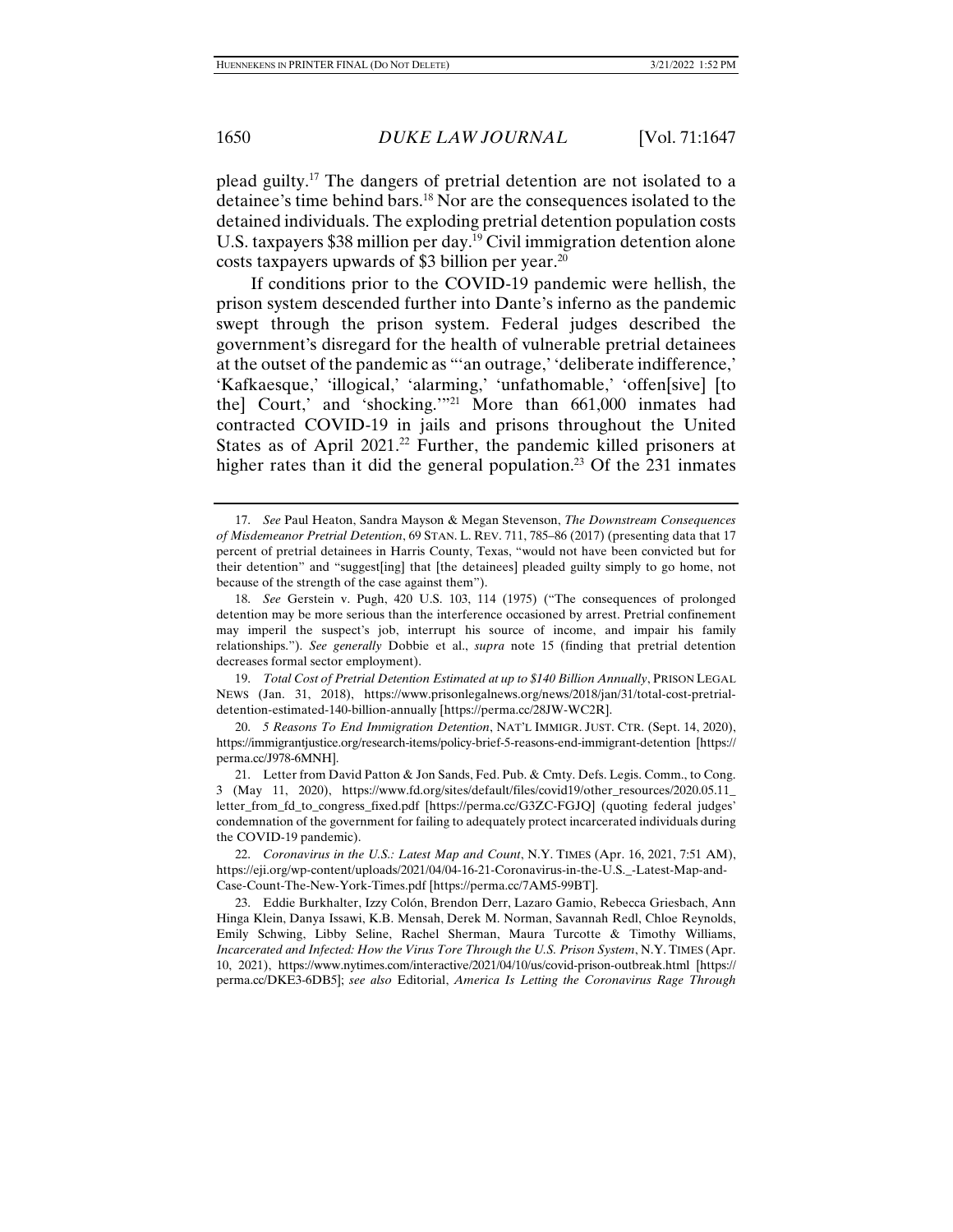who died in Texas correctional facilities from COVID-19, nearly 80 percent were pretrial detainees.24 Conditions were just as egregious in federal immigration detention centers. Men and women who risked their lives to reach the United States begged to be deported as conditions deteriorated.<sup>25</sup> In sum, the COVID-19 pandemic highlighted what detained individuals have long known—conditions within jails, prisons, and immigration detention centers in the United States are abysmal at best, and life-threatening at worst.

Court closures, judicial backlogs, and prison lockdowns left detained individuals without remedy or redress as courts grappled with the public health threat posed by releasing detainees back into the community, delaying bail hearings and release.<sup>26</sup> Jury trials across the country were postponed due to the impossibility of jurors gathering safely, leaving individuals ineligible or unable to afford bail vulnerable

 25. Sam Levin, *'We're Gonna Die': Migrants in US Jail Beg for Deportation Due to Covid-19 Exposure*, GUARDIAN (Apr. 4, 2020, 6:00 AM), https://www.theguardian.com/world/2020/apr/04/ us-jail-immigrants-coronavirus-deportation [https://perma.cc/3Z42-AW5K].

 26. *See* Simone Weischelbaum, *Can't Make Bail, Sit in Jail Even Longer Thanks to Coronavirus*, MARSHALL PROJECT (May 1, 2020, 5:00 AM), https://www.themarshallproject.org/ 2020/05/01/can-t-make-bail-sit-in-jail-even-longer-thanks-to-coronavirus [https://perma.cc/9WXM-KG93] (detailing New York's elimination of six-day limit on jailing individuals preindictment given the inability to assemble grand juries); Alan Feuer, Nicole Hong, Benjamin Weiser & Jan Ransom, *N.Y.'s Legal Limbo: Pandemic Creates Backlog of 39,200 Criminal Cases*, N.Y. TIMES (June 22, 2020), https://www.nytimes.com/2020/06/22/nyregion/coronavirus-new-york-courts.html [https://perma.cc/N37Q-UE2B] (highlighting the suspension of New York's speedy trial law and citing jurists' concern that "a prolonged delay in resuming trials could violate the Constitution"); Nicole Hong & Jan Ransom, *Only 9 Trials in 9 Months: Virus Wreaks Havoc on N.Y.C. Courts*, N.Y. TIMES, https://www.nytimes.com/2020/12/02/nyregion/courts-covid.html [https://perma.cc/ 4BD5-3YBR] (last updated Dec. 3, 2020) ("More than 400 defendants have been waiting inside New York City jails for over two years for their cases to be resolved, according to the mayor's office.").

*Prisons*, N.Y. TIMES (Nov. 21, 2020), https://www.nytimes.com/2020/11/21/opinion/sunday/ coronavirus-prisons-jails.html [https://perma.cc/6VG6-C6JY] ("The case rates among inmates are more than four times as high as those of the general public, and the death rate is more than twice as high.").

 <sup>24.</sup> Jerusalem Demsas, *80 Percent of Those Who Died of Covid-19 in Texas County Jails Were Never Convicted of a Crime*, VOX (Nov. 12, 2020, 2:50 PM), https://www.vox.com/2020/11/ 12/21562278/jails-prisons-texas-covid-19-coronavirus-crime-prisoners-death [https://perma.cc/ARC4- 9WBC]. In an American Civil Liberties Union report grading state-by-state responses to the COVID-19 pandemic on factors such as efforts to reduce the jail population and regular testing of inmates, no state received higher than a D-. EMILY WIDRA & DYLAN HAYRE, ACLU,FAILING GRADES: STATES' RESPONSES TO COVID-19 IN JAILS & PRISONS 3 (2020), https://www.aclu.org/ sites/default/files/field\_document/failing\_grades\_states\_responses\_to\_covid-19\_in\_jails\_prisons\_ 063020.pdf [https://perma.cc/HH24-YLPR].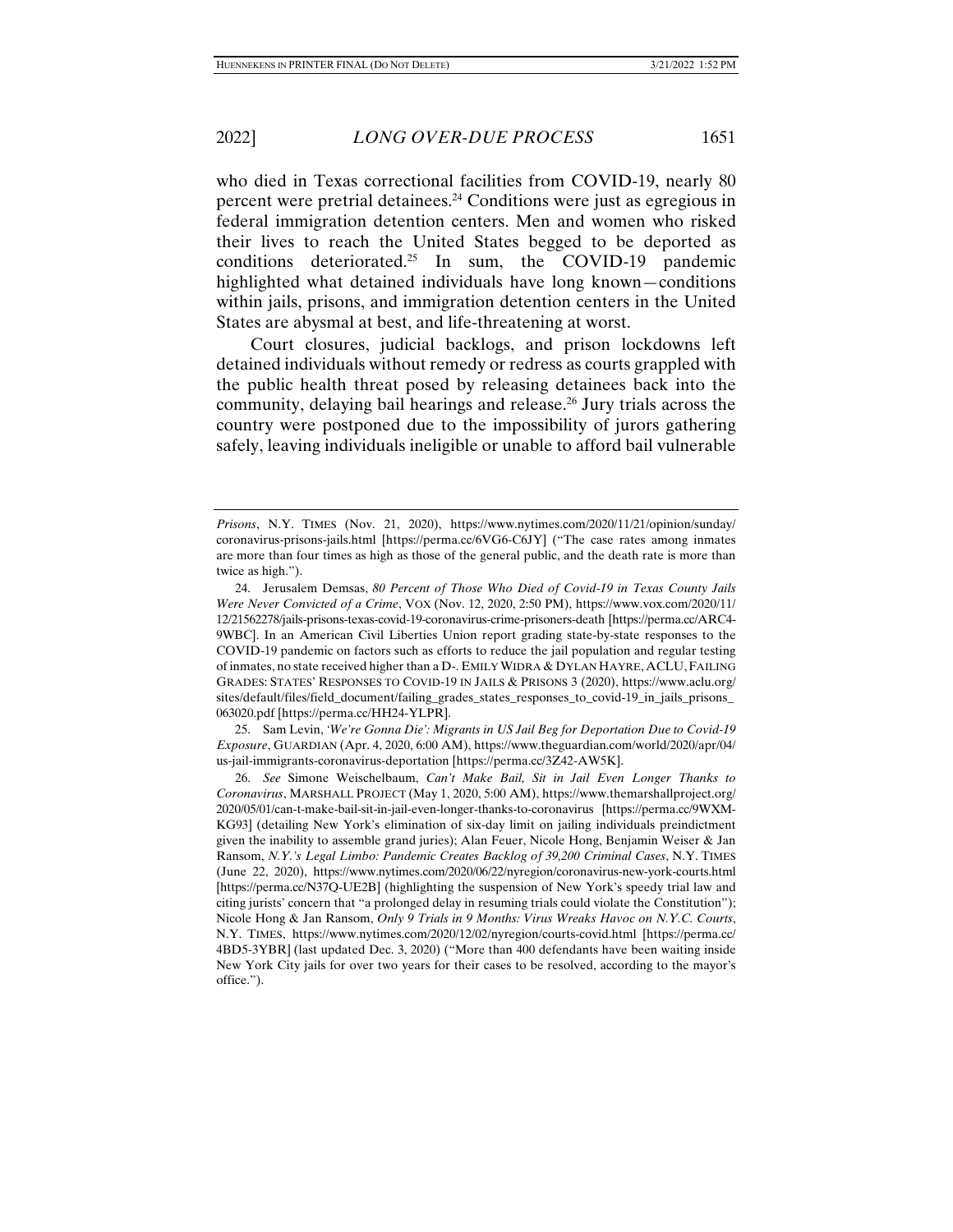to infection.<sup>27</sup> The threat is not over—as vaccination rates lag in prisons, each day that an individual languishes in detention increases the danger that they will contract COVID-19 under the state's care.<sup>28</sup> The pandemic has escalated the danger posed by pretrial detention while simultaneously stripping safeguards meant to guard against its abuse.29 This Note cites the failures of the current criminal and immigration detention regimes to grapple with the exigencies of the pandemic not as a unique phenomenon, but to illustrate the endemic problem of overcrowded, underfunded pretrial and immigration detention facilities—which, while de jure regulatory, are de facto punitive.

 <sup>27.</sup> *Courts Suspending Jury Trials as Covid-19 Cases Surge*, U.S. CTS.(Nov. 20, 2020), https:// www.uscourts.gov/news/2020/11/20/courts-suspending-jury-trials-covid-19-cases-surge [https:// perma.cc/FP7Z-JQHP]. *See generally Court Orders and Updates During Covid-19 Pandemic*, U.S. CTS., https://www.uscourts.gov/about-federal-courts/court-website-links/court-orders-and-updatesduring-covid19-pandemic [https://perma.cc/V62C-L42V] (last updated Dec. 2, 2021) (providing updates on federal court operations); Burkhalter et al., *supra* note 23 (describing widespread cancellation of trials and hearings that left individuals who were unable to post bail "languishing in jails with a heightened risk of exposure").

 <sup>28.</sup> Ann Hinga Klein & Maura Turcotte, *Vaccinations Are Lagging at Many U.S. Prisons, Where Major Virus Outbreaks Have Been Common*, N.Y. TIMES (May 22, 2021), https:// www.nytimes.com/2021/05/22/us/covid-prison-vaccine.html [https://perma.cc/N4DA-Q7JD] (noting that incarcerated individuals "have been more than three times as likely as other Americans to become infected with the virus"); *see also A State-by-State Look at 15 Months of Coronavirus in Prisons*, MARSHALL PROJECT (July 1, 2021, 1:00 PM), https://www.themarshallproject.org/2020/ 05/01/a-state-by-state-look-at-coronavirus-in-prisons [https://perma.cc/F8QS-TSQF] (highlighting that "*at least* 398,627 people in prison tested positive for [COVID-19]," but this number likely reflects a significant undercount due to the Federal Bureau of Prisons' "policy of removing cases and deaths from its reports"); *Cases Surge in an Ohio Prison, Making It a Top U.S. Hot Spot*, N.Y. TIMES (Apr. 20, 2020), https://www.nytimes.com/2020/04/20/us/coronavirus-live-news.html#link-4ced1d [https://perma.cc/Z9Q5-7J53] ("Despite warnings from health officials and attempts to release some inmates to avoid outbreaks, jails, prisons and detention centers have emerged as major coronavirus spreaders."); Zak Cheney-Rice, *Who 'Deserves' Jail During a Pandemic?*, N.Y. MAG. (Apr. 10, 2020), https://nymag.com/intelligencer/2020/04/cook-county-jail-coronavirus.html [https://perma.cc/59TN-HPAQ] ("[F]or many detainees, prolonged stays in jail nowadays could be a death sentence.").

 <sup>29.</sup> Although public health considerations and the inability to gather juries safely are indisputably of great concern, "[e]ven if the Constitution has taken a holiday during this pandemic, it cannot become a sabbatical." Roman Cath. Diocese of Brooklyn v. Cuomo, No. 20A87, slip op. at 3 (Nov. 25, 2020) (Gorsuch, J., concurring) (granting injunctive relief against executive orders that restricted attendance at religious services on grounds that the action infringed on churchgoers' rights under the Free Exercise Clause). This reasoning is equally applicable to individuals detained pending trial, if not more so given the threat to their health.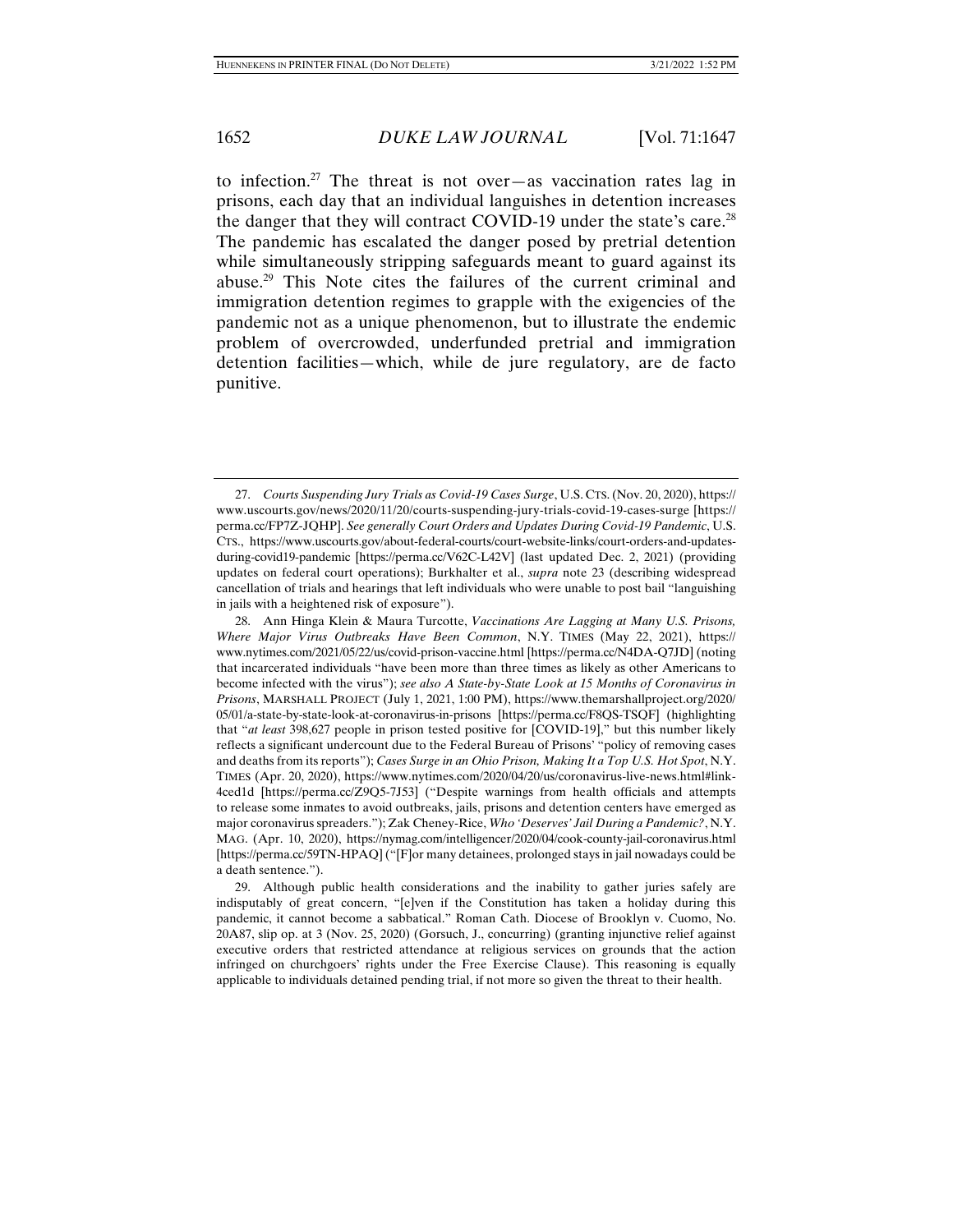An individual's interest in freedom from pretrial detention is "basic and significant."30 In theory, "liberty is the norm, and detention prior to trial or without trial is the carefully limited exception."31 This is no longer the case in practice. There is no statutory limit on the length of civil immigration detention prior to a removal hearing,  $32$  and the Speedy Trial Act—intended to limit federal pretrial detention to seventy days—is often circumvented via its "ends of justice" continuance exception.33 The Supreme Court has declined to define the point at which such detention transforms from regulatory to punitive in violation of the Due Process Clauses of the Fifth and Fourteenth Amendments.<sup>34</sup> Rather, determinations of the point at which pretrial detention has exceeded constitutional limits are discretionary and made by judges on a case-by-case basis.<sup>35</sup> Meanwhile, over 550,000 pretrial detainees languish in local jails and immigration detention

32. *See* 8 U.S.C. § 1226 (including no temporal limit on detention prior to a removal hearing).

 34. *See, e.g.*, *Salerno*, 481 U.S. at 747 n.4 ("We intimate no view as to the point at which detention in a particular case might become excessively prolonged, and therefore punitive, in relation to Congress' regulatory goal."); Demore v. Kim, 538 U.S. 510, 527–31 (2003) (finding no temporal limit on detention pending and during removal proceedings, reasoning that such "detention ha[s] a definite termination point, [and] in the majority of cases it lasts for less than the 90 days we considered presumptively valid in *Zadvydas*"); United States v. Briggs, 697 F.3d 98, 101 (2d Cir. 2012) ("[D]ue process places no bright-line limit on the length of pretrial detention."). This Note principally speaks in terms of the Fifth Amendment's Due Process Clause because it applies to pretrial criminal detainees and noncitizens awaiting removal proceedings in federal custody. However, the analysis contained herein is similarly applicable to state pretrial detainees through the Due Process Clause of the Fourteenth Amendment. *See* Malinski v. New York, 324 U.S. 401, 415 (1945) (Frankfurter, J., concurring) ("To suppose that 'due process of law' meant one thing in the Fifth Amendment and another in the Fourteenth is too frivolous to require elaborate rejection.").

35. *See infra* note 294 and accompanying text.

 <sup>30.</sup> United States v. Motamedi, 767 F.2d 1403, 1414 (9th Cir. 1985) (Boochever, J., concurring in part and dissenting in part).

 <sup>31.</sup> United States v. Salerno, 481 U.S. 739, 755 (1987); *see also* United States v. Berrios-Berrios, 791 F.2d 246, 250 (2d Cir. 1986) (quoting S. REP. NO. 98-225, at 6–7 (1984), *as reprinted in* 1984 U.S.C.C.A.N. 3182, 3189) (pointing to the Bail Reform Act's ("BRA") legislative history for the "traditional presumption favoring pretrial release 'for the majority of Federal defendants'").

 <sup>33.</sup> *Id.* § 3161(h)(7)(A). In reality, the seventy-day calculation does not include time that can be attributed to the defendant, including hiring attorneys to familiarize themselves with their case, trial preparation, and other time the court spends deciding pretrial motions. *See, e.g.*, United States v. Cunningham, 393 F. App'x 403, 405–06 (7th Cir. 2010) (citing the district court's invocation of the ends-of-justice exception in the Speedy Trial Act as evidence that the act was not violated where 430 days passed between indictment and trial).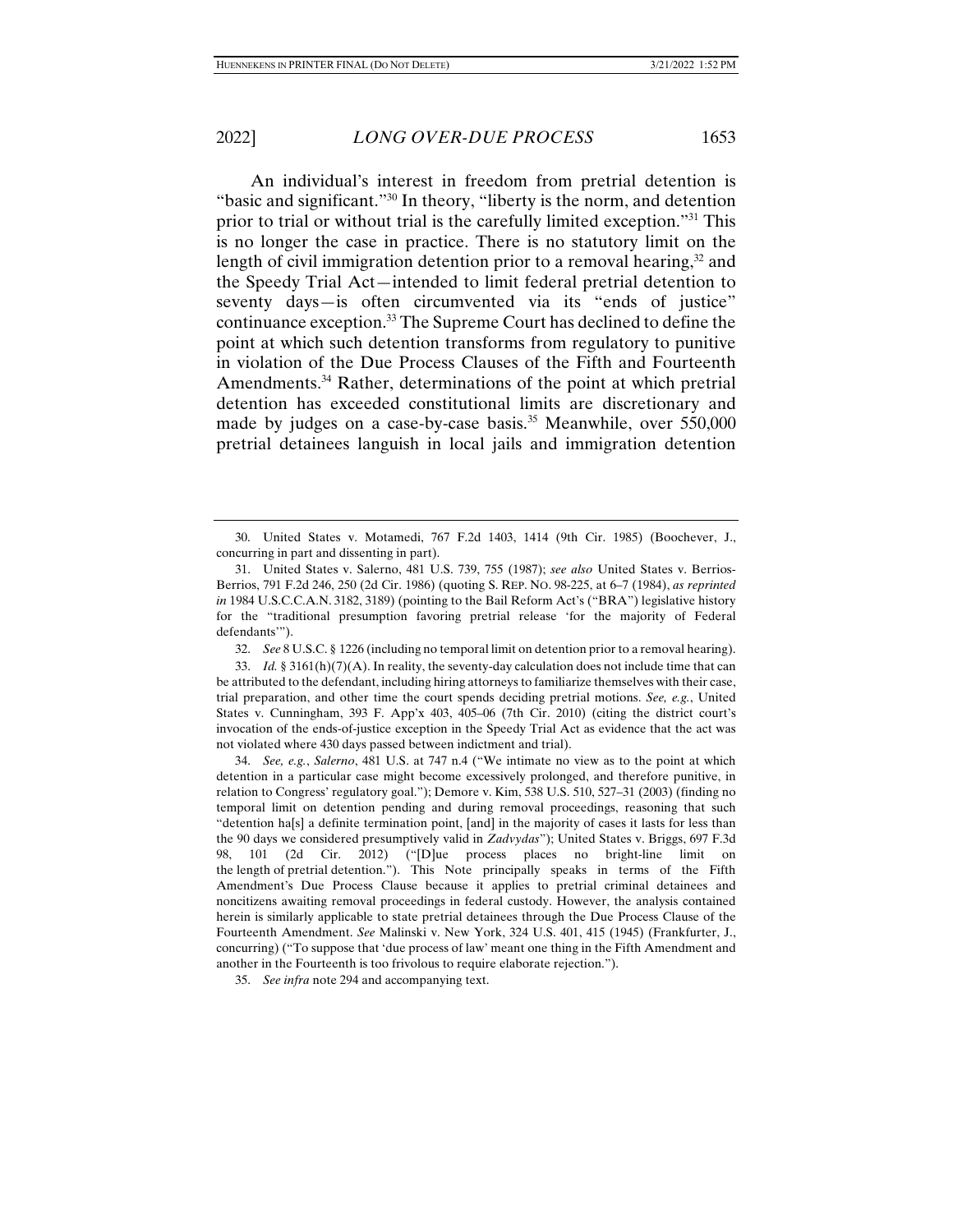centers under undeniably punitive conditions.<sup>36</sup> Detainees are frequently held within the same facilities as convicted prisoners,  $37$ despite the fact that postconviction detention is punitive in intent and design.

"[P]urgatory cannot be worse than hell,"38 yet courts have historically evaluated pretrial detainees' due process claims under the same subjective deliberate indifference standard that applies to convicted prisoners and protects only against cruel and unusual punishment.39 The subjective deliberate indifference standard requires a detainee to prove that a government official acted deliberately in violating the detainee's due process rights, showing that the defendant both acted with a "sufficiently culpable state of mind" and was aware there was a significant risk of harm to the detainee. $40$  This standard is "closely linked to the language of the Eighth Amendment, which prohibits the infliction of 'cruel and unusual *punishments*.'"<sup>41</sup> Evaluating detainees' due process claims under a standard premised on the Eighth Amendment ignores the distinct constitutional provisions (and resulting protections) that apply to pretrial detainees and prisoners, as well as the fact that, legally, detainees *"*cannot be punished at all, much less 'maliciously and sadistically.'"42

By contrast, the objective reasonableness standard adopted by the Court in 2015 in *Kingsley v. Hendrickson*<sup>43</sup> when evaluating a pretrial detainee's excessive force claim against a prison official ignores the defendant's state of mind entirely. Rather, this standard simply requires the detainee to demonstrate "the force purposely or

 <sup>36.</sup> *See* Sawyer & Wagner, *supra* note 2; Levin, *supra* note 25 (describing conditions in which forty-four detainees share one shower and two toilets and sleep roughly two feet apart from each other).

<sup>37.</sup> *See* United States v. Gallo, 653 F. Supp. 320, 336 (E.D.N.Y. 1986) ("The Bail Reform Act requires that pretrial detention be imposed in a place of commitment 'separate, to the extent practicable, from persons awaiting or serving sentences . . . .' When such facilities are not available, detainees are denied the liberty consistent with the limited purpose of that detention." (quoting 18 U.S.C. § 3142(i)(2))).

 <sup>38.</sup> Jones v. Blanas, 393 F.3d 918, 933 (9th Cir. 2004).

 <sup>39.</sup> *See* Catherine T. Struve, *The Conditions of Pretrial Detention*, 161 U. PA. L. REV. 1009, 1025–32 (2013) (detailing varying circuits' application of the Eighth Amendment standard to pretrial detainees' due process claims).

 <sup>40.</sup> Miranda v. County of Lake, 900 F.3d 335, 350 (7th Cir. 2018).

 <sup>41.</sup> *Id.*

 <sup>42.</sup> Kingsley v. Hendrickson, 576 U.S. 389, 400 (2015) (quoting Ingraham v. Wright, 430 U.S. 651, 671–72 (1977)).

 <sup>43.</sup> Kingsley v. Hendrickson, 576 U.S. 389 (2015).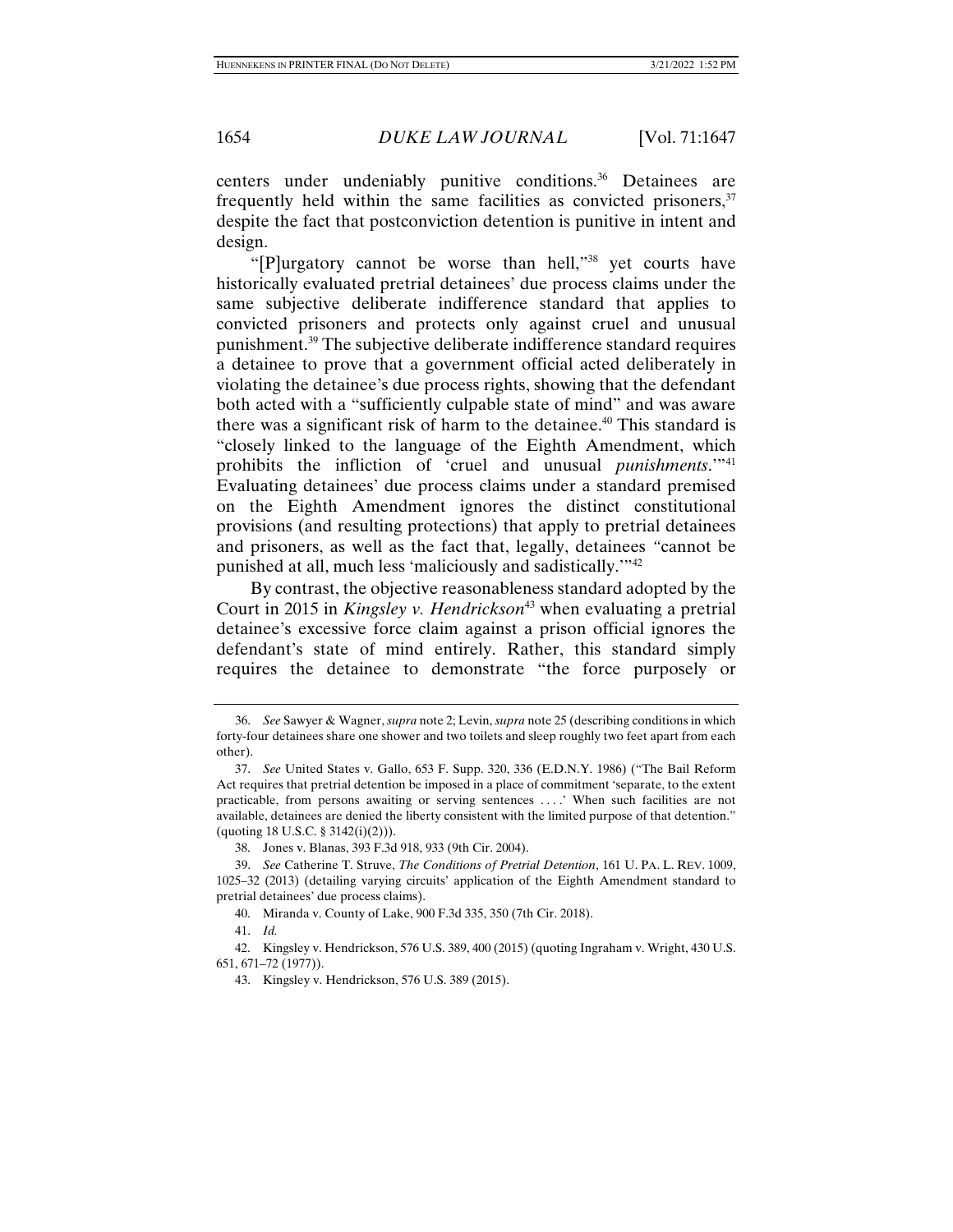knowingly used against him was objectively unreasonable."44 This shift marks the recognition by some circuits that because "[p]retrial detainees stand in a different position" than convicted prisoners given that they "are still entitled to the constitutional presumption of innocence"—"the punishment model is inappropriate for them."45 While some circuits have extended the objective deliberate indifference standard to pretrial detainees' due process claims in other contexts,46 no circuit has extended the *Kingsley* analysis to pretrial detainees' overdetention claims.

This Note is novel in arguing for an extension of the Supreme Court's holding in *Kingsley v. Hendrickson*—and thus the application of an objective standard—to detainees' overdetention due process claims. This standard should emphasize the punitive effect, rather than the intent, of a government practice in evaluating whether detainees' due process rights have been violated. Recognizing the fundamental nature of an individual's right to liberty, this Note additionally argues for a substantive due process analysis that imposes a heightened degree of scrutiny to the government's asserted justifications for detaining individuals prior to an adjudication of guilt or removal. Additionally, this Note reconciles the circuits' competing "length of detention" jurisprudence between noncitizen detainees held in removal proceedings and individuals in pretrial criminal detention. This Note is also the first piece of scholarship to propose a model framework that can be employed by judges both in adjudicating the claims of both noncitizen detainees held in removal proceedings and pretrial criminal detainees, while retaining the case-by-case approach inherent in a due process analysis.

This Note proceeds in five parts. Part I provides an overview of Fifth Amendment due process protections for pretrial detainees and noncitizens held in removal proceedings, and it outlines the test to determine whether a government restraint is regulatory or punitive. Part II outlines the statutory framework of pretrial criminal detention, concentrating on the Bail Reform Act of 1984 ("BRA") and the Supreme Court's landmark holding in *United States v. Salerno*, <sup>47</sup> which rejected a facial challenge to the constitutionality of pretrial detention

 <sup>44.</sup> *Id.* at 396–97.

 <sup>45.</sup> *County of Lake*, 900 F.3d at 350.

 <sup>46.</sup> *Infra* notes 134–37 and accompanying text.

 <sup>47.</sup> United States v. Salerno, 481 U.S. 739 (1987).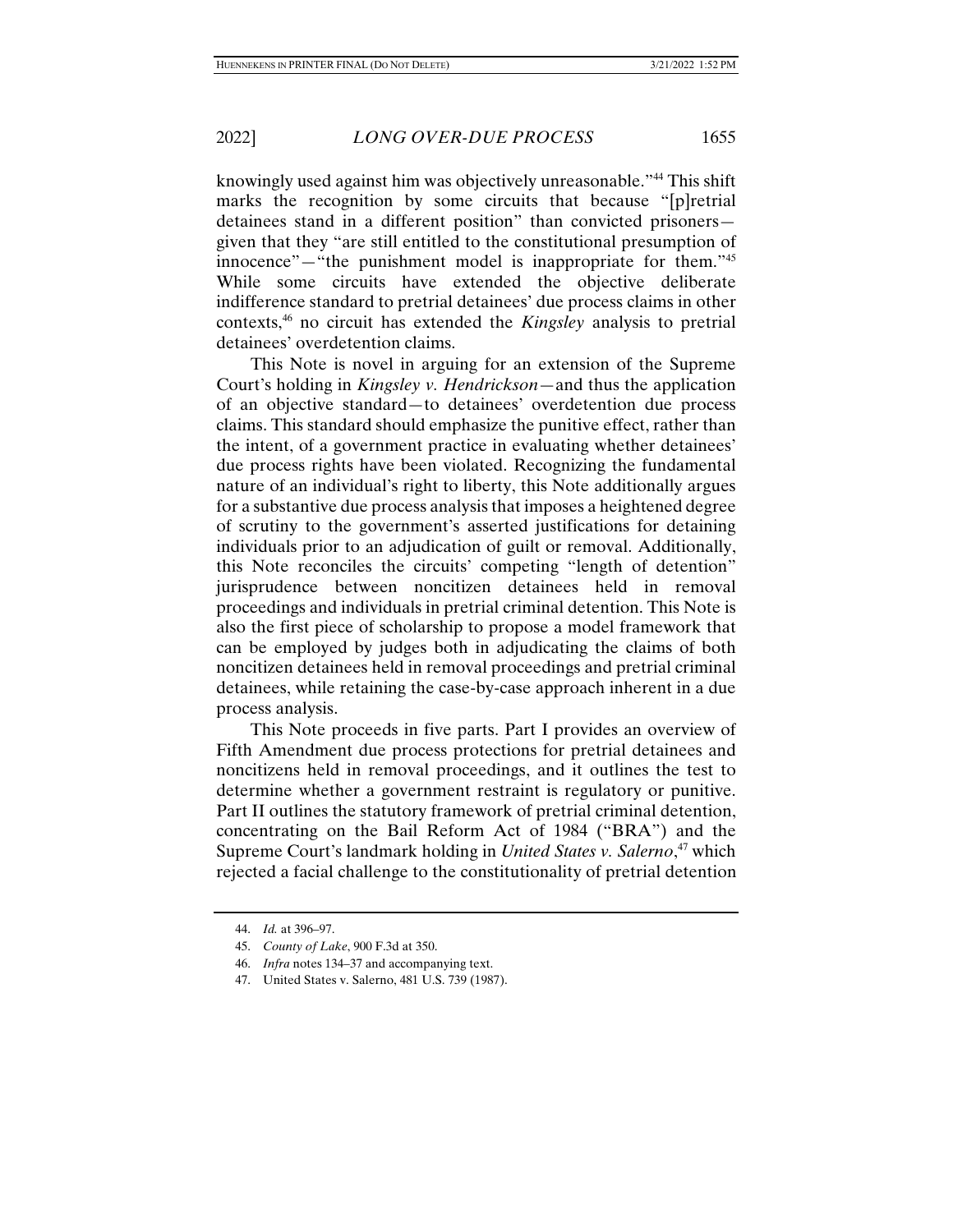justified by the possibility of the detainee's future dangerousness.<sup>48</sup> Part III describes the relevant detention provisions of the Immigration and Nationality Act ("INA") that have produced competing jurisprudence among the circuits and the Supreme Court as to whether due process requires a bail hearing for noncitizens facing prolonged detention. Part IV argues that the massive overuse of pretrial detention in both the criminal and immigration contexts demonstrates that the vague precedents have failed to restrain the practice to its regulatory purpose. This Part additionally argues that the Court should expand the objective deliberate indifference analysis announced in *Kingsley v. Hendrickson* to detainees' overdetention claims, and it should adjudicate these claims through a substantive due process analysis requiring a heightened degree of scrutiny. Further, Part IV analyzes the circuits' attempts to impose limits on mandatory detention without bond for noncitizens in removal proceedings, finding that such detention is similarly unconstitutional when it is not limited to "relatively brief periods of detention."49 Part V proposes a uniform judicial framework to be applied in both the pretrial criminal and preremoval detention contexts to adjudicate detainees' overdetention due process claims.

# I. FIFTH AMENDMENT DUE PROCESS PROTECTIONS FOR **DETAINEES**

The Due Process Clause of the Fifth Amendment provides that no individual shall be "deprived of life, liberty, or property, without due process of law"50 and prohibits punishment prior to "an adjudication of guilt in accordance with due process of law."51 Pretrial detention may serve a regulatory purpose by ensuring a defendant's appearance at trial and preventing crime.<sup>52</sup> Conditions of pretrial detention are thus

 <sup>48.</sup> *Id.* at 755.

 <sup>49.</sup> Rodriguez v. Robbins, 715 F.3d 1127, 1138 (9th Cir. 2013).

 <sup>50.</sup> U.S. CONST. amend. V.

 <sup>51.</sup> Bell v. Wolfish, 441 U.S. 520, 535 (1979).

 <sup>52.</sup> United States v. Briggs, 697 F.3d 98, 101 (2d Cir. 2012) ("Permissible regulatory purposes include 'preventing danger to the community' and 'ensur[ing] [a defendant's] presence at trial.'" (first quoting United States v. Salerno, 481 U.S. 739, 747 (1987), then quoting *Bell*, 441 U.S. at 536)); *see also* Zadvydas v. Davis, 533 U.S. 678, 690 (2001) ("The [INA] . . . has two regulatory goals: 'ensuring the appearance of aliens at future immigration proceedings' and '[p]reventing danger to the community.""); *Bell*, 441 U.S. at 537 (noting that "regulatory restraints," but not "punitive measures," may be imposed prior to a guilty verdict).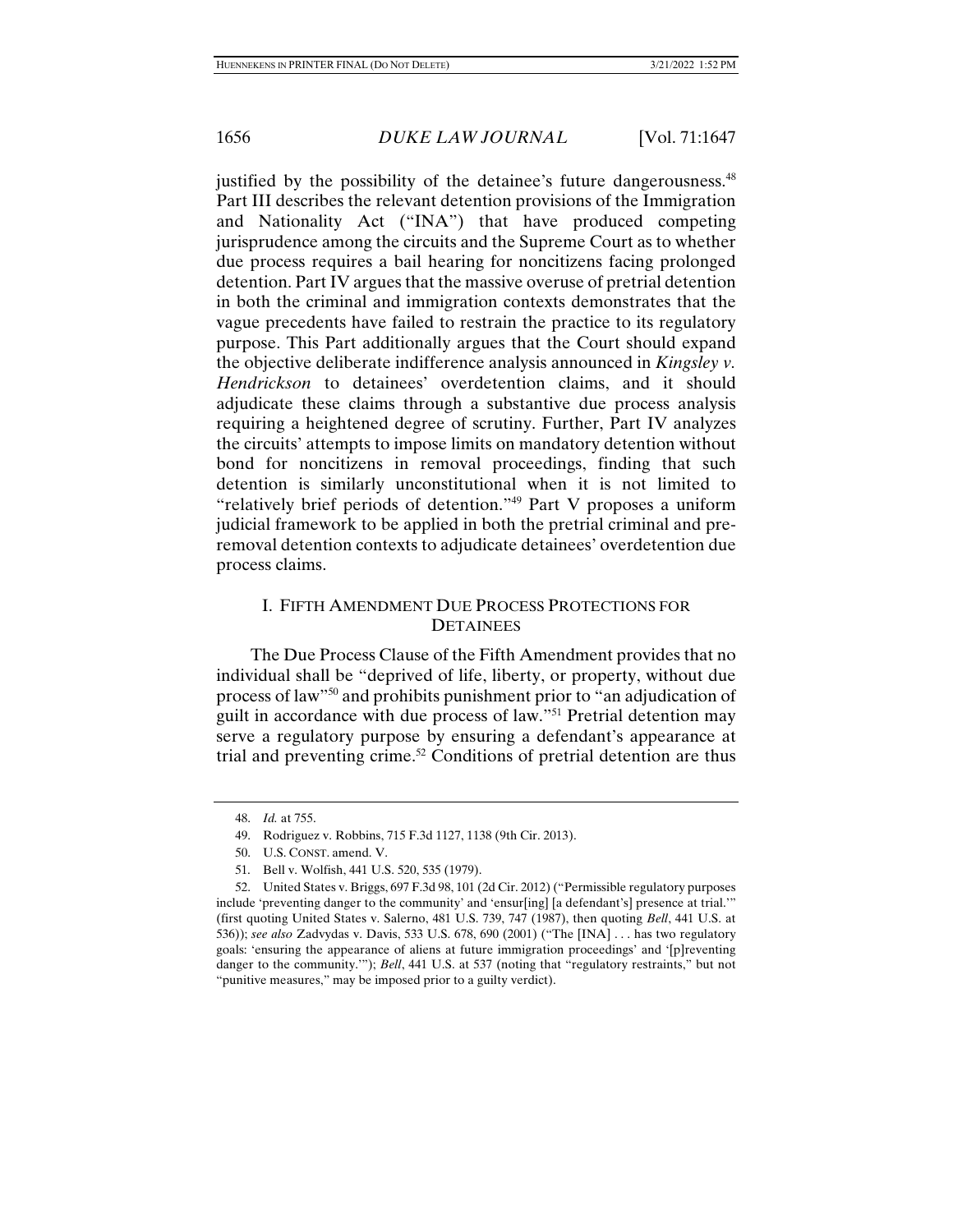constitutional so long as they are legitimately related to this purpose. Conditions that are intended to be punitive—or are so severe that they are punitive in effect—are prohibited by the Fifth Amendment.<sup>53</sup> However, an individual's due process protections weaken upon criminal conviction, at which point the less protective Eighth Amendment standard kicks in; as a result, punishment remains constitutional so long as it is not "cruel and unusual."54 Noncitizens jailed in immigration detention centers possess the same Fifth Amendment due process protections as pretrial detainees.<sup>55</sup>

The distinction between regulatory and punitive government action determines what restraints the government may impose on an individual—pretrial detainees can only be subject to regulatory restraints, but prisoners can be punished within constitutional bounds so long as that punishment is not "cruel or unusual."56 No bright-line rule defines when government action transforms from "regulatory" to "punitive," but the Supreme Court considered seven factors to guide

 <sup>53.</sup> Kennedy v. Mendoza-Martinez, 372 U.S. 144, 186 (1963) (concluding that the statutes in question were punitive in nature and unconstitutional "lacking as they do the procedural safeguards which the Constitution commands").

 <sup>54.</sup> U.S. CONST. amend. VIII. As the Fifth Circuit explained in *Hare v. City of Corinth*, 74 F.3d 633 (5th Cir. 1996),

The constitutional rights of a convicted state prisoner spring from the Eighth Amendment's prohibition on cruel and unusual punishment, and, with a relatively limited reach, from substantive due process. The constitutional rights of a pretrial detainee . . . flow from both the procedural and substantive due process guarantees of the Fourteenth Amendment.

*Id.* at 639 (citation omitted). *Compare* Bell v. Wolfish, 441 U.S. 520, 535 (1979) ("[U]nder the Due Process Clause, a detainee may not be punished prior to an adjudication of guilt in accordance with due process of law."), *with* Turner v. Safley, 482 U.S. 78, 89 (1987) ("[W]hen a prison regulation impinges on inmates' constitutional rights, the regulation is valid [under the Eighth Amendment] if it is reasonably related to legitimate penological interests."). Postconviction detention, by contrast, is punitive. Rhodes v. Chapman, 452 U.S. 337, 347 (1981) (explaining that, in the postconviction context, conditions that are not cruel and unusual, but that are nonetheless "restrictive and even harsh . . . are part of the penalty that criminal offenders pay for their offenses against society").

 <sup>55.</sup> *See, e.g.*, E.D. v. Sharkey, 928 F.3d 299, 306–07 (3d Cir. 2019) (explaining that the court was "join[ing] a number of our sister Circuits in expressly holding that immigration detainees are entitled to the same due process protections [as pretrial detainees]" (first citing Charles v. Orange Cnty., 925 F.3d 73, 85–86 (2d Cir. 2019); then Chavero-Linares v. Smith, 782 F.3d 1038, 1041 (8th Cir. 2015); then Belbachir v. County of McHenry, 726 F.3d 975, 979 (7th Cir. 2013); then Porro v. Barnes, 624 F.3d 1322, 1326 (10th Cir. 2010); and then Edwards v. Johnson, 209 F.3d 772, 778 (5th Cir. 2000))).

 <sup>56.</sup> *Bell*, 441 U.S. at 537; *Rhodes*, 452 U.S. at 347.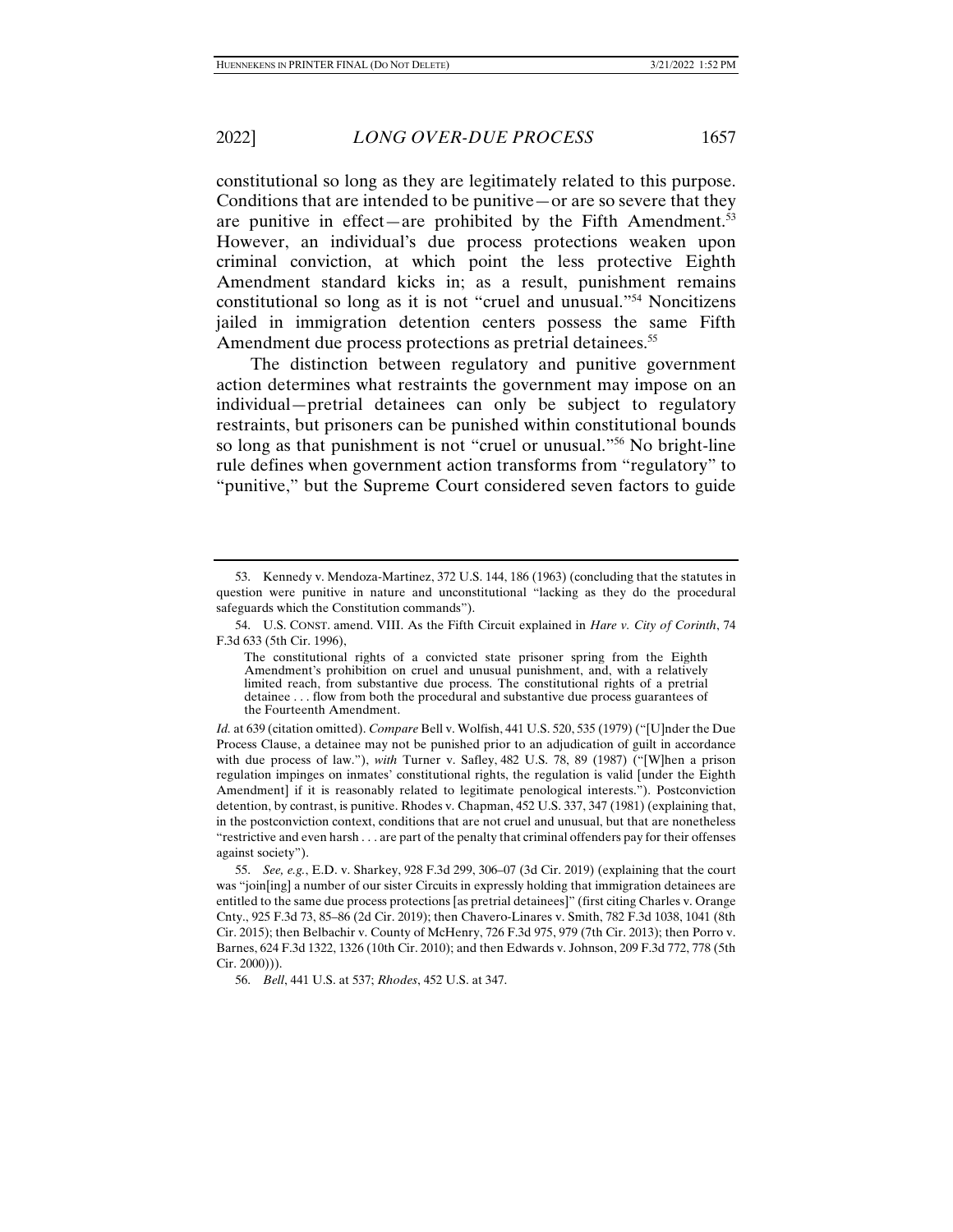this inquiry in *Kennedy v. Mendoza-Martinez*. 57 Two of these factors involve asking whether the sanction is excessive relative to its purpose and was motivated by a punitive intent.58

The Court later applied the *Kennedy* factors to a pretrial detainee's conditions of confinement due process claim in *Bell v. Wolfish*. 59 In *Bell*, the Court laid out a test that asked whether "particular restrictions and conditions accompanying pretrial detention" were regulatory or punitive and, by extension, violative of the pretrial detainee's constitutional due process rights. $60$  Initially, the Court asked whether the practice was "imposed for the purpose of punishment."61 In the absence of "expressed [punitive] intent," the Court asked whether the restriction could "rationally be connected" to an alternative, nonpunitive purpose.<sup>62</sup> It determined that "if a particular condition or restriction of pretrial detention is reasonably related to a legitimate governmental objective, it does not, without more, amount to 'punishment.'"63 However, if the restriction is not rationally connected to a legitimate government purpose and appears arbitrary, a court may infer that it is punitive and unconstitutional.<sup>64</sup> This is an exacting standard, and Justice John Paul Stevens noted in dissent that "[a]ny restriction [that serves a government function]... could not be characterized as 'arbitrary or purposeless' and could not be 'conclusively shown' to have no reasonable relation to the Government's mission."65

- 58. *Id.*
- 59. Bell v. Wolfish, 441 U.S. 520, 538 (1979).
- 60. *Id.*
- 61. *Id.*
- 62. *Id.*
- 63. *Id.* at 539.
- 64. *Id.*
- 65. *Id.* at 585 (Stevens, J., dissenting).

 <sup>57.</sup> As Justice Arthur Goldberg explained in *Kennedy v. Mendoza-Martinez*, 372 U.S. 144 (1963),

Whether the sanction involves an affirmative disability or restraint, whether it has historically been regarded as a punishment,whether it comes into play only on a finding of *scienter*, whether its operation will promote the traditional aims of punishment retribution and deterrence, whether the behavior to which it applies is already a crime, whether an alternative purpose to which it may rationally be connected is assignable for it, and whether it appears excessive in relation to the alternative purpose assigned are all relevant to the inquiry . . . .

*Id.* at 168–69 (citations omitted).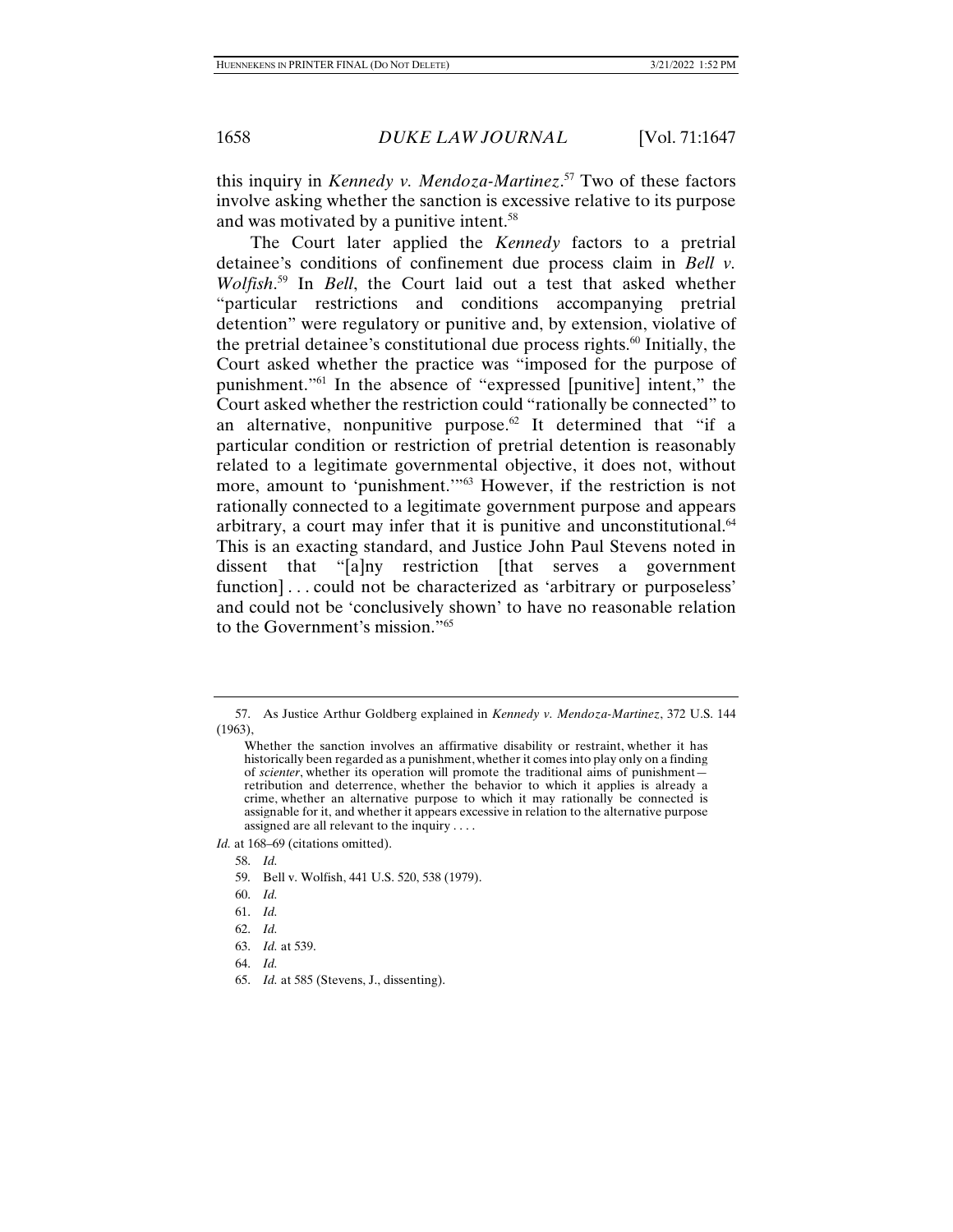Eight years later, the Court considered these factors to determine whether pretrial detention without bail based on a finding of future dangerousness amounted to a punitive condition in violation of the detainee's due process rights.66 In *United States v. Salerno*, the Court held that "the mere fact that a person is detained does not inexorably lead to the conclusion that the government has imposed punishment,"<sup>67</sup> and that the pretrial detention of a La Cosa Nostra mob boss served the government's legitimate interest in protecting the community from future crime.68 The Court placed great emphasis on its understanding of the BRA's mandatory detention provision as "operat[ing] only on individuals who have been arrested for a specific category of *extremely serious* offenses."69 The Court declined to recognize any temporal limit on pretrial detention imposed by the Due Process Clause, $\frac{70}{10}$  despite Marshall's protest that the potential for indefinite detention created by the statute was "consistent with the usages of tyranny and ... incompatible with the fundamental human rights protected by our Constitution."71 Applying rational basis review to the facial challenge to the BRA, the Court reasoned that pretrial detention was not "excessive in relation to the regulatory goal [of community safety] Congress sought to achieve."72 Importantly, the Court did not confront a *prolonged* pretrial detention claim; as a result, it did not specify the level of scrutiny that it would apply in that context.

Detention of pretrial criminal defendants has multiplied in the decades since the *Salerno* decision.73 Lacking clear guidance from the Supreme Court, the circuits have split over both the appropriate analysis for detainees' overdetention due process claims and the line at

- 69. *Id.* at 750 (emphasis added).
- 70. *Id.* at 747 n.4.
- 71. *Id.* at 755 (Marshall, J., dissenting).
- 72. *Id.* at 747 (majority opinion).
- 73. *See supra* notes 4–6.

 <sup>66.</sup> United States v. Salerno, 481 U.S. 739, 746–51 (1987). As a note, courts adjudicating due process claims today do not apply the *Kennedy* analysis to determine case-by-case whether pretrial detention in the specific case is punitive versus regulatory—*Salerno* established that, de facto, pretrial detention is constitutionally valid when accompanied by the procedural safeguards enumerated in the BRA. *Id.* at 747–48. Rather, courts look to the presence of other factors including the length of detention and nonspeculative length of future detention—among others in assessing whether a detainee's due process rights have been violated as a result of their overdetention. See *infra* notes 292–96, for a greater discussion of the courts' consideration of these factors.

 <sup>67.</sup> *Salerno*, 481 U.S. at 746.

 <sup>68.</sup> *Id.* at 749.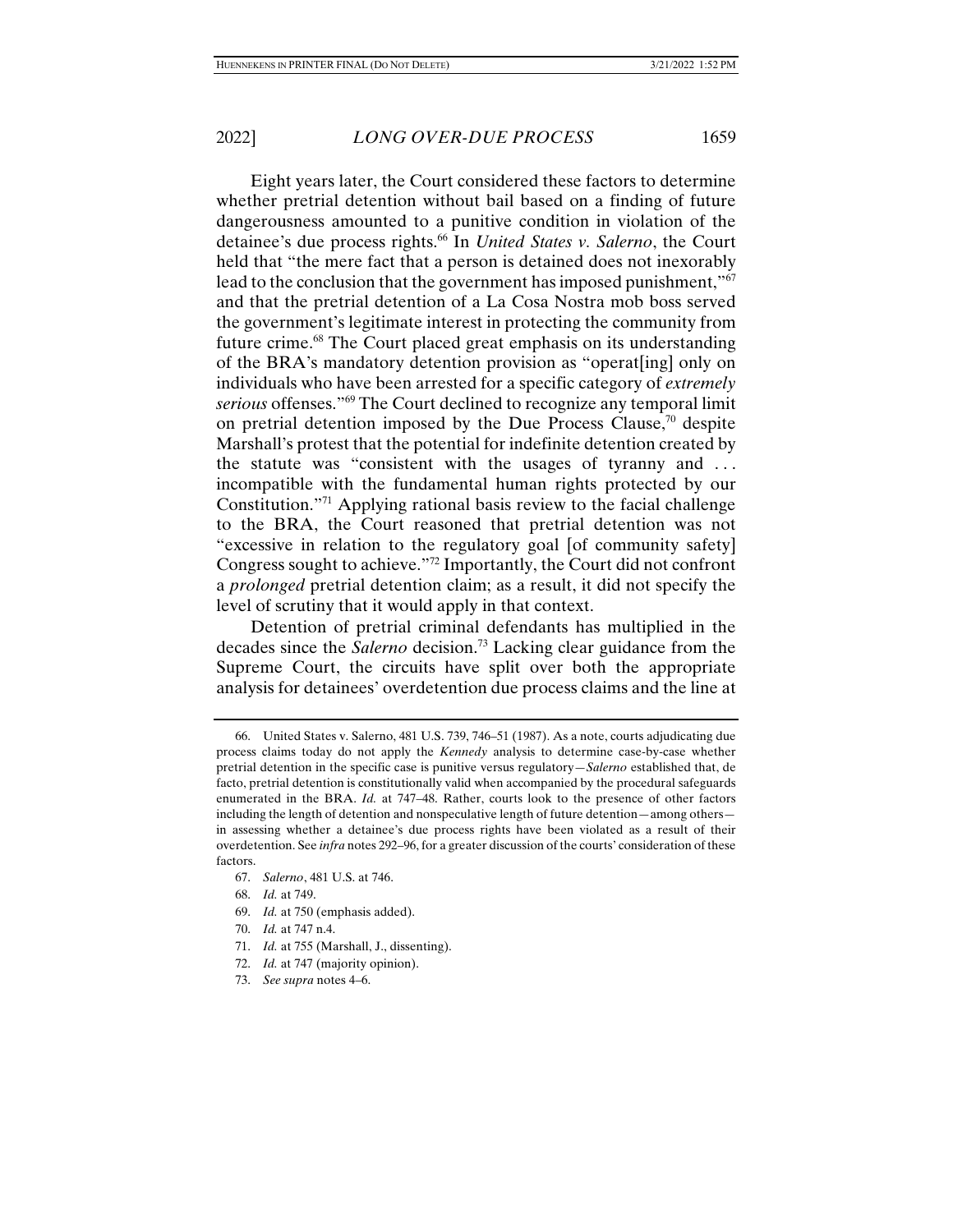which detention becomes punitive in violation of the detainees' Fifth Amendment due process rights.<sup>74</sup>

## II. PRETRIAL CRIMINAL DETAINEES

This Part is divided into two sections. Section A details the relevant statutes surrounding pretrial detention and their intersection with federal pretrial criminal detainees' Fifth Amendment due process and Sixth Amendment speedy trial rights. Section B discusses two circuit splits that have emerged in adjudicating pretrial detainees' length-of-detention claims. The first is whether a substantive or procedural due process analysis should be employed in evaluating detainees' due process claims based on prolonged pretrial detention. The second split involves whether an objective unreasonableness or subjective deliberate indifference standard should be applied to detainees' due process claims.75

## *A. The Statutory Framework*

1. *The Bail Reform Act of 1984*. The BRA enumerates the procedures for federal pretrial criminal detention.<sup>76</sup> Congress was spurred to amend the original, 1966 version of the BRA due to rising crime in the United States throughout the 1970s and 1980s.<sup>77</sup> The 1984 amendments to the BRA marked a shift from the statute's original mandate that judges release individuals under the "least restrictive conditions" possible prior to trial by enabling judges to deny bail due to perceived threats of flight risk or public safety.78 Additionally, Congress expanded the list of crimes that subject alleged criminals to pretrial criminal detention.79 The amended statute ultimately gave judges more discretion to grant or deny bail based on their own findings of dangerousness, resulting in "both a rise in the number of

 <sup>74.</sup> *See infra* Part II.B.

<sup>75.</sup> Kingsley v. Hendrickson, 576 U.S. 389, 391–92, 395 (2015).

 <sup>76.</sup> Bail Reform Act of 1984, 18 U.S.C. § 3142.

 <sup>77.</sup> Stephanie Wykstra, *Bail Reform, Which Could Save Millions of Unconvicted People from Jail, Explained*, VOX (Oct. 17, 2018, 7:30 AM), https://www.vox.com/future-perfect/2018/10/17/ 17955306/bail-reform-criminal-justice-inequality [https://perma.cc/NPY6-GZVD].

 <sup>78.</sup> *Id.*; Bail Reform Act of 1984, Pub. L. No. 98-473, title II, § 203(a), 98 Stat. 1837, 1976–81 (codified as amended at 18 U.S.C. §§ 3141–3150).

 <sup>79.</sup> Alexa Van Brunt & Locke E. Bowman, *Toward a Just Model of Pretrial Release: A History of Bail Reform and a Prescription for What's Next*, 108 J. CRIM. L. & CRIMINOLOGY 701, 732 (2018).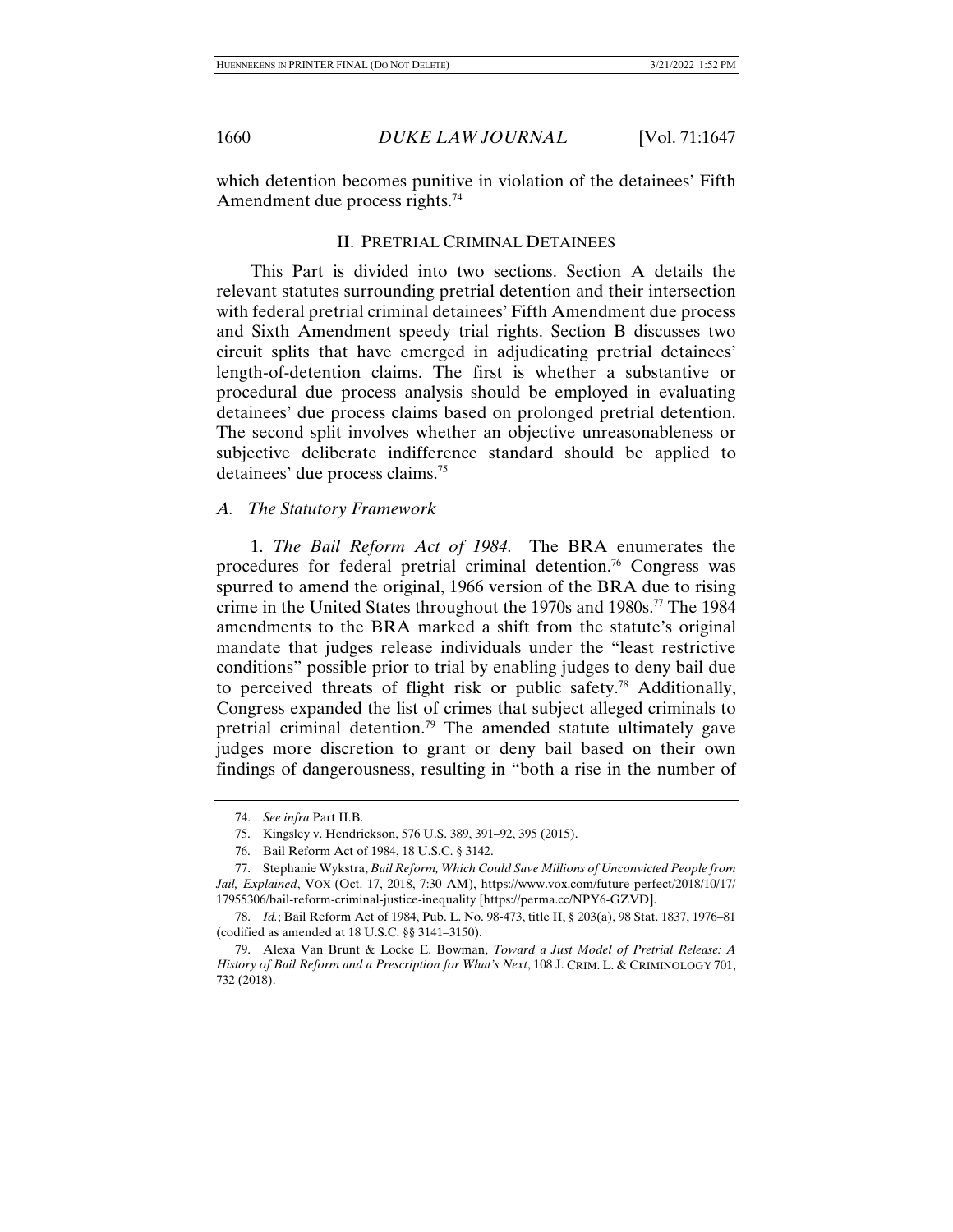pretrial detainees and an increase in racial disparities among those who were locked up."80

In theory, the statute now requires imposition of the least restrictive conditions that will ensure the detainee's appearance at trial and the safety of the community, $81$  and it permits pretrial detention only where "no condition or combination of [alternate] conditions" will suffice.<sup>82</sup> In making a bail determination, the statute instructs the court to consider the nature of the charged crime, the weight of evidence against the defendant, the individual's "history and characteristics," potential danger to the community, and risk of flight.<sup>83</sup> For certain violent crimes, there is a rebuttable presumption that the defendant should be detained pretrial, and the burden shifts to the detainee to produce evidence of their nondangerousness and that they are not a flight risk.84 If the judge denies bail, they must include "written findings of fact and a written statement of the reasons for the detention<sup>355</sup> and order that the individual be confined before trial "in a corrections facility separate, to the extent practicable, from persons awaiting or serving sentences."<sup>86</sup> While the Act seems to provide for an array of procedural safeguards, it is watered down in practice—many judges abide by fixed bail schedules that assign bond based on the charged offense and render bond decisions in assembly line hearings lasting only a few minutes per defendant, where most defendants are not represented by counsel.87

In addition to these standards, courts turned to a rarely used provision of the BRA during the COVID-19 pandemic.<sup>88</sup> Under

82. *Id.*

- 84. *Id.* § 3142(e)(3).
- 85. *Id.* § 3142(i)(1).
- 86. *Id.* § 3142(i)(2).

 <sup>80.</sup> *Id.* at 738; Bail Reform Act § 203(a).

<sup>81.</sup> *See* 18 U.S.C. § 3142(e)(1) ("[If] the judicial officer finds that no condition or combination of conditions will reasonably assure the appearance of the person as required and the safety of any other person and the community, such judicial officer shall order the detention of the person before trial.").

 <sup>83.</sup> *Id.* § 3142(g).

 <sup>87.</sup> Heaton et al., *supra* note 17, at 729, 773, 779; Cynthia E. Jones, *"Give Us Free": Addressing Racial Disparities in Bail Determinations*, 16 N.Y.U. J. LEGIS. & PUB. POL'Y 919, 933 (2013).

 <sup>88.</sup> *See, e.g.*, United States v. Kennedy, 449 F. Supp. 3d 713, 718 (E.D. Mich. 2020) (holding release under § 3142(i) was "necessary for the compelling reason that it will protect Defendant, the prison population, and the wider community during the COVID-19 pandemic"), *denying reconsideration* No. 18-20315, 2020 WL 1547878 (E.D. Mich. Apr. 1, 2020).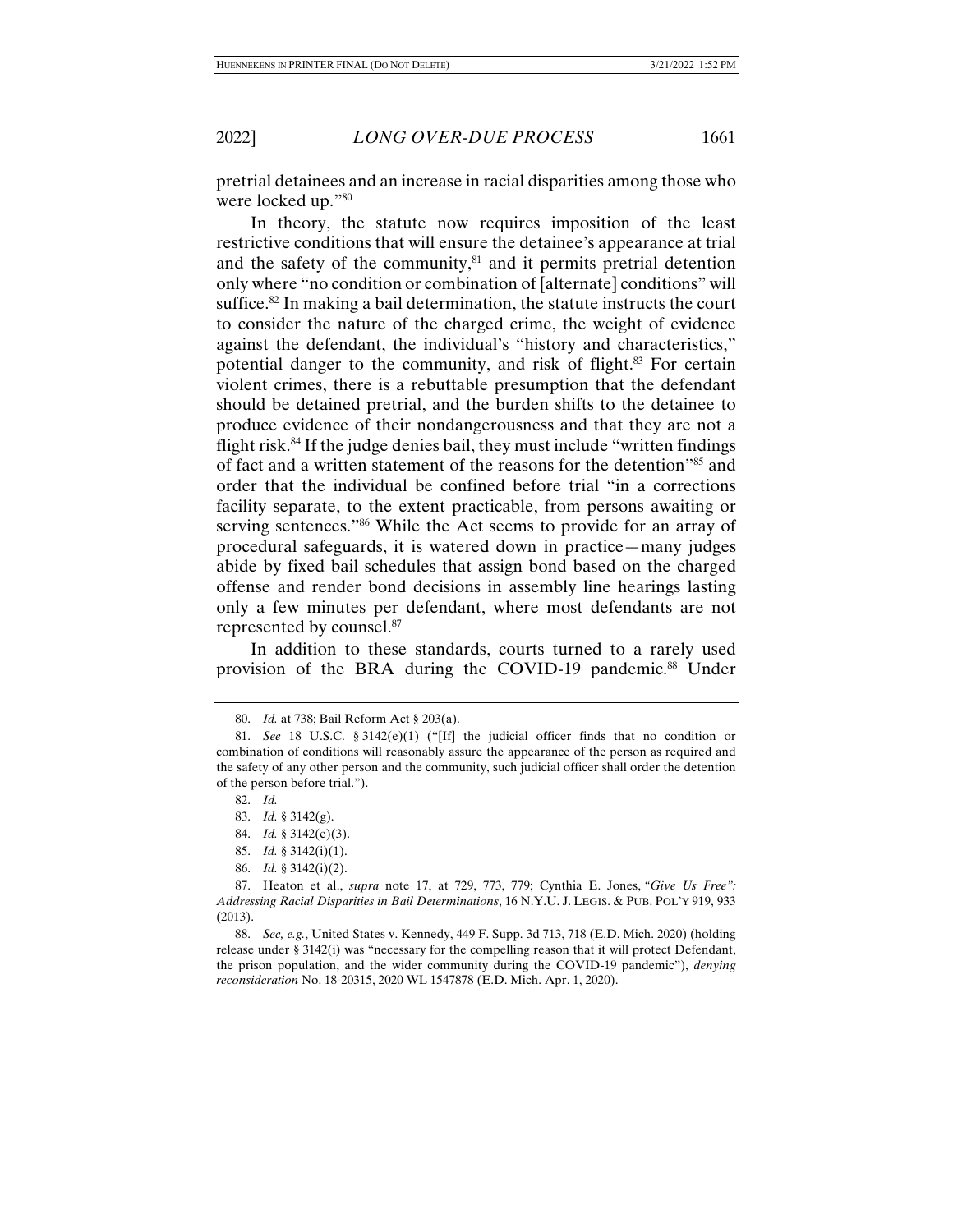§ 3142(i), temporary release following the denial of bail may be permitted only where "necessary for preparation of the person's defense or for another compelling reason."89 Section 3142(i) "has been used sparingly"90 and is not broadly protective of pretrial detainees' liberty rights. A court in the Southern District of New York cited § 3142(i) in reasoning that "the continued confinement of individuals being held to ensure that they appear at their immigration proceedings  $\ldots$  does not serve the public's interest," given the pandemic.<sup>91</sup> A court in the Eastern District of Michigan similarly remarked that "the *only*  reasonable response by [the government] is the release of [p]etitioner" because "any other response demonstrates a disregard of the specific, severe, and life-threatening risk to [p]etitioner from COVID-19."92 In a postpandemic world, § 3142(i) of the BRA could be used as a vehicle to revisit a judge's decision to detain an individual on a periodic basis, as it allows a judge to analyze whether conditions have changed such that a detainee would not pose a flight risk or threat to the community. However, it is unclear whether judges would be receptive to the increased use of this previously obscure and underutilized provision of the BRA.

2. *The Speedy Trial Act of 1974*. A separate constitutional protection—the Sixth Amendment speedy trial right $93$ —is relevant to any discussion of pretrial detainees' overdetention claims. A pretrial detainee's Sixth Amendment speedy trial right is distinct from a claim that their due process rights under the Fifth or Fourteenth Amendments have been violated due to prolonged pretrial detention.

 <sup>89. 18</sup> U.S.C. § 3142(i).

 <sup>90.</sup> United States v. Hamilton, No. 19-CR-54-01 (NGG), 2020 WL 1323036, at \*2 (E.D.N.Y. Mar. 20, 2020); *see also* United States v. Lee, 451 F. Supp. 3d 1, 5–6 (D.D.C. 2020) (describing the "limited prior authority regarding  $\dots$  temporary release under section 3142(i)" and how "few courts" have used it "sparingly"); United States v. Acevedo-Baldera, No. 3:18-CR-00155 (AWT), 2020 WL 9156933, at \*8 (D. Conn. Nov. 23, 2020) (noting that "a medical condition may be considered a 'compelling reason' for temporary release" but citing *Hamilton* for the proposition that  $§$  3142(i) has been "sparingly used").

 <sup>91.</sup> Valenzuela Arias v. Decker, No. 20 CIV. 2802 (AT), 2020 WL 1847986, at \*9 (S.D.N.Y. Apr. 10, 2020).

 <sup>92.</sup> Malam v. Adducci, 452 F. Supp. 3d 643, 660 (E.D. Mich. 2020) (emphasis added).

 <sup>93.</sup> U.S. CONST. amend. VI ("In all criminal prosecutions, the accused shall enjoy the right to a speedy and public trial . . . ."); *see also* Smith v. Hooey, 393 U.S. 374, 374–75 (1969) (concluding that the Sixth Amendment speedy trial right "is enforceable against the States as 'one of the most basic rights preserved by our Constitution'" (quoting Klopfer v. North Carolina, 386 U.S. 213, 226 (1967))).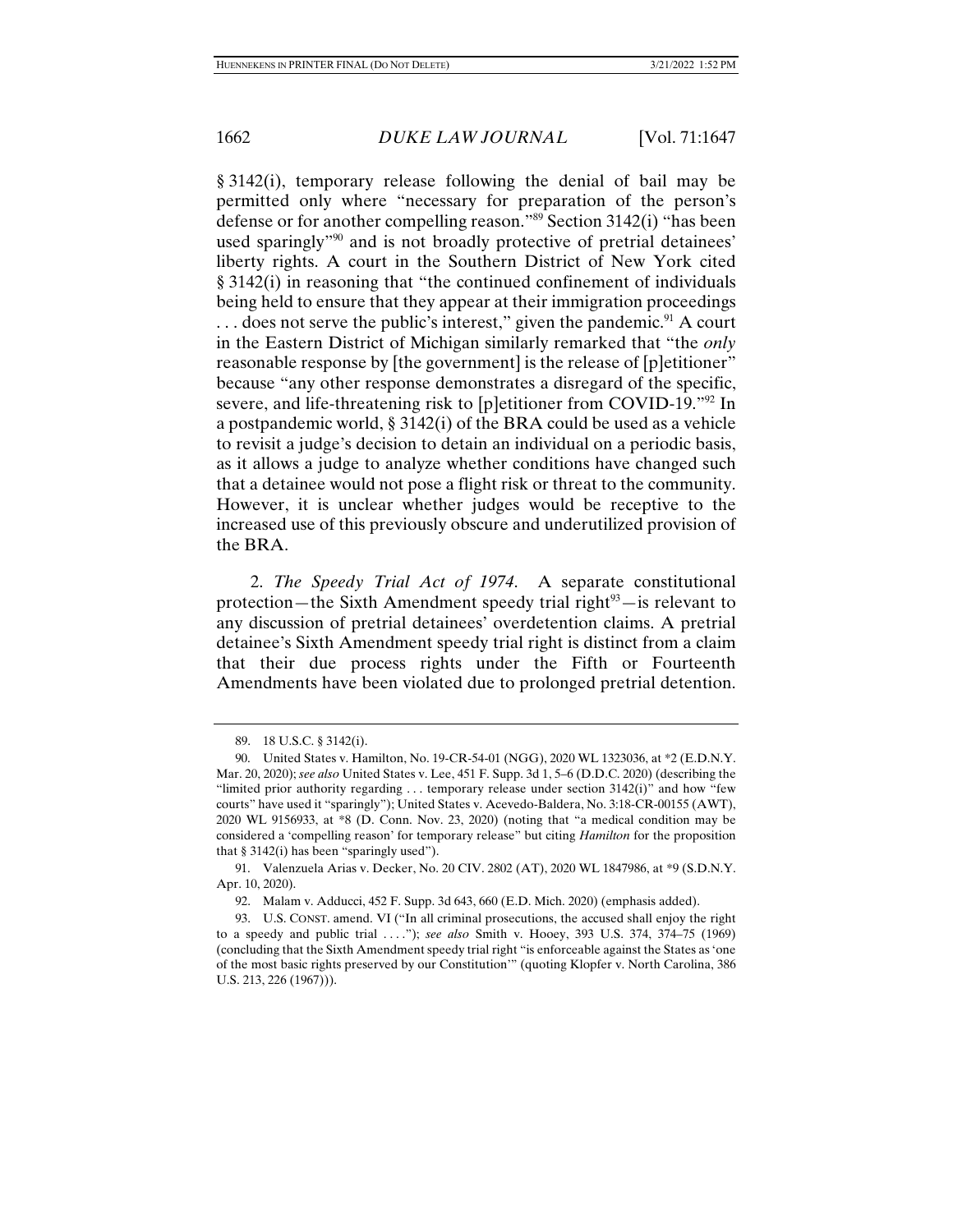The Speedy Trial Act, $94$  which codifies the federal speedy trial right, applies regardless of whether an individual is detained pretrial,  $95$  while an overdetetention claim levied under the Fifth or Fourteenth Amendment due process rights requires the continued detention of a defendant.

Congress enacted the Speedy Trial Act shortly following the Supreme Court's holding in *Barker v. Wingo*. 96 In *Barker*, the Court declined to impose a bright-line rule to determine whether an individual's speedy trial rights under the Sixth Amendment were violated; instead, the Court proposed four factors that should be considered.97 The Act requires that a defendant's trial commence within seventy days from the later date of either the public filing of the information or indictment or the defendant's most recent appearance before the court.<sup>98</sup> An indictment must be filed within thirty days of  $arrest<sup>99</sup>$ —limiting pretrial detention, in theory, to one hundred days. However, this requirement "has turned out to be illusory,"100 and the

 <sup>94.</sup> Speedy Trial Act, 18 U.S.C. § 3161.

 <sup>95.</sup> The Speedy Trial Act clock tolls upon the date of a defendant's arrest or indictment (whichever comes first) and runs until their trial—it does not stop if a defendant is released on bail pending on trial. *See id.*  $\S 3161(c)(1)$  (providing that an individual should be brought to trial within seventy days of the latest date of either their indictment or their appearance before the court in which that charge is pending); *id.* § 3161(h) (listing excludable types of delay when computing time under the Act). The *Barker* Court recognized that prejudice (one of the four factors the court will consider in weighing whether a defendant's Sixth Amendment speedy trial rights have been violated) may result from trial delay even where a defendant is released on bail, reasoning that "a defendant confined to jail prior to trial is obviously disadvantaged by delay as is a defendant released on bail but unable to lead a normal life because of community suspicion and his own anxiety." Barker v. Wingo, 407 U.S. 514, 527 (1972); *see also* Moore v. Arizona, 414 U.S. 25, 27 (1973) (per curiam) (recognizing that pretrial prejudice includes the potential to "disrupt [the defendant's] employment, drain his financial resources, curtail his associations, subject him to public obloquy, and create anxiety in him, his family and his friends," and "may seriously interfere with the defendant's liberty, whether he is free on bail or not" (quoting United States v. Marion, 404 U.S. 307, 320 (1971))).

 <sup>96.</sup> *Barker*, 407 U.S. at 514; Speedy Trial Act of 1974, Pub. L. No. 93-619, title I, § 101, 88 Stat. 2079. In addition, forty states and the District of Columbia have enacted their own speedy trial guarantees that provide additional recourse for state detainees. *Speedy Trial Rights*, NAT'L CONF. OF STATE LEGISLATURES (Apr. 24, 2021), https://www.ncsl.org/research/civil-andcriminal-justice/speedy-trial-rights.aspx [https://perma.cc/5QBJ-M3Y8].

 <sup>97.</sup> *Barker*, 407 U.S. at 530–32 (proposing a balancing test that considers the "[l]ength of delay, the reason for the delay," whether the defendant has invoked their speedy trial right, and resulting prejudice to the defendant as a result of the delay in bringing them to trial).

<sup>98. 18</sup> U.S.C. § 3161(c)(1).

 <sup>99.</sup> *Id.* § 3161(b).

 <sup>100.</sup> United States v. Accetturo, 783 F.2d 382, 394 (3d Cir. 1986) (Sloviter, J., dissenting).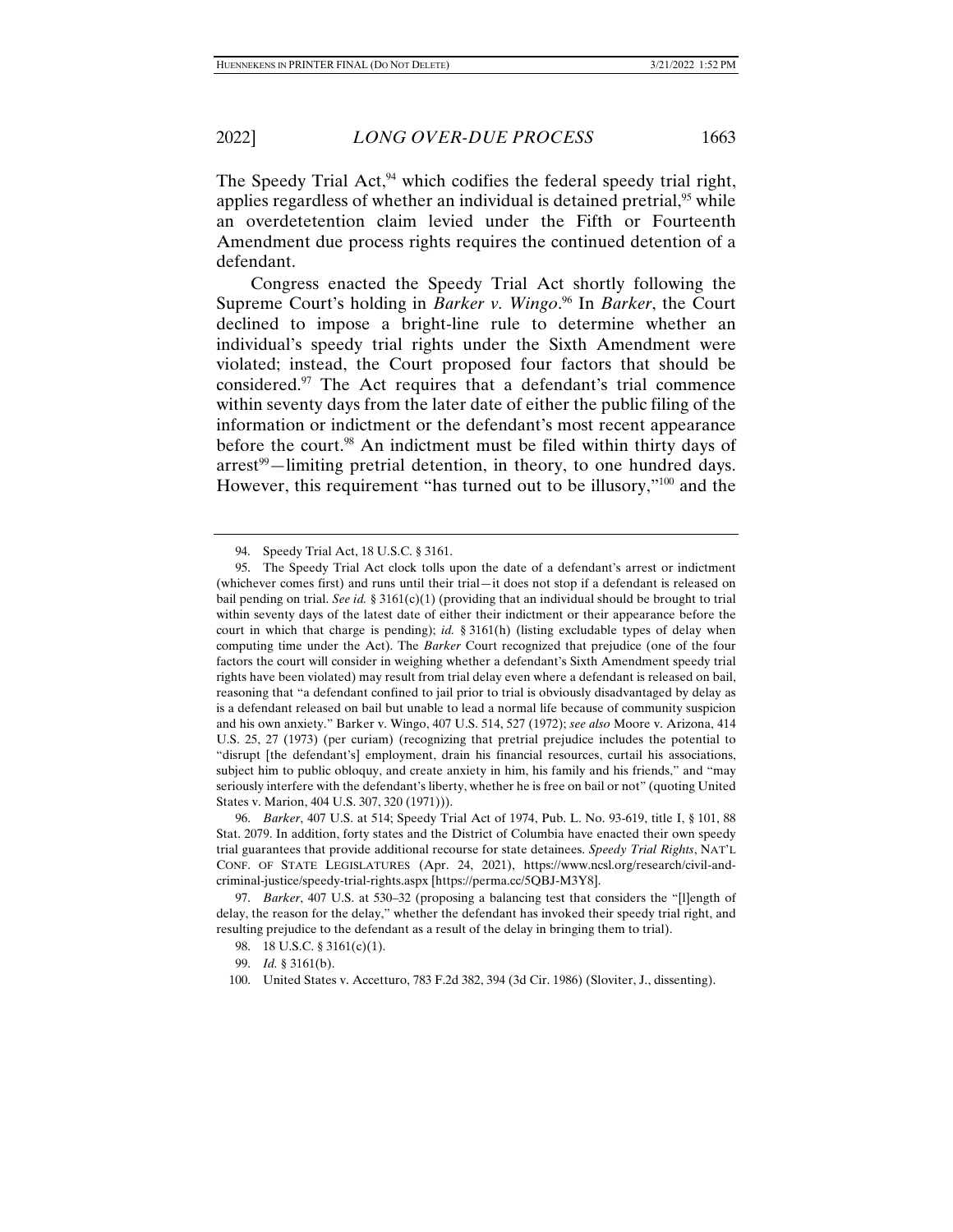statute has not lived up to its purpose of "effectuat[ing] the Speedy Trial provision of the Sixth Amendment."101 This is largely due to the nine exclusions built into the  $Act^{102}$  -especially the catch-all exclusion that permits judges to grant continuances to the "ends of justice."103 There is no statutory limit on how many such continuances may be granted, and the circuits have split on the question.104 District court judges throughout the country regularly cited this provision when tolling the Speedy Trial Act during the COVID-19 pandemic due to the impossibility of holding jury trials and bail arraignments, despite the potential for abuse of this provision by district attorneys.105 This practice illuminated the significant due process problem that can arise when a district court judge has unlimited discretion to detain an individual to further the "ends of justice."106 This is exacerbated by the unlikely probability of rebuke by an appellate court that may only reverse a district court's decision for clear error and given the Supreme Court's failure to impose an explicit temporal limit on pretrial detention.107

#### *B. Judicial Interpretation of Pretrial Detention Claims*

As discussed in Part I, the Supreme Court held in *Salerno* that pretrial detention does not violate substantive due process where it is

104. *See* Ostfeld, *supra* note 103, at 1042–52 (outlining circuit split).

 105. *See, e.g.*, Administrative Order Regarding Computation of Time Under the Speedy Trial Act, 18 U.S.C. § 3161, No. 2:20mc7, 2020 WL 1430429, at \*2 (E.D. Va. Mar. 23, 2020) ("[T]he ever-expanding risk of exposure to COVID-19 . . . causes it to be practically impossible to seat a jury and/or obtain a quorum of grand jurors while maintaining compliance with the current public health and safety recommendations from the [Centers for Disease Control and Prevention] and the President."); N.Y. COMP. CODES R. & REGS. tit. 9, § 8.202 (2020) (New York governor's executive order suspending limits on pretrial detention until petit juries can be safely assembled).

 106. United States v. Sheikh, 493 F. Supp. 3d 883, 888, 890 (E.D. Cal. 2020) (denying ends of justice continuance on grounds that it would "amount to kicking the can down the road" and dismissing case without prejudice where defendant had waited two years for trial and the government requested an additional six-month continuance).

 107. United States v. Olsen, No. 20-50329, 2022 WL 60361, at \*3 (9th Cir. Jan. 6, 2022) ("We review de novo a district court's decision to dismiss on Speedy Trial Act grounds and its findings of fact for clear error. A district court's ends of justice determination will be reversed only if it is clearly erroneous." (citations omitted)).

 <sup>101.</sup> *Id.*

 <sup>102.</sup> *See* 18 U.S.C. § 3161(h) (listing the nine exceptions).

 <sup>103.</sup> *Id.* § 3161(h)(7)(A). *See generally* Greg Ostfeld, Note, *Speedy Justice and Timeless Delays: The Validity of Open-Ended "Ends of Justice" Continuances Under the Speedy Trial Act*, 64 U. CHI. L. REV. 1037 (1997) (addressing the lack of an explicit time limit requirement for endsof-justice continuances and ambiguity surrounding when such continuances should be granted).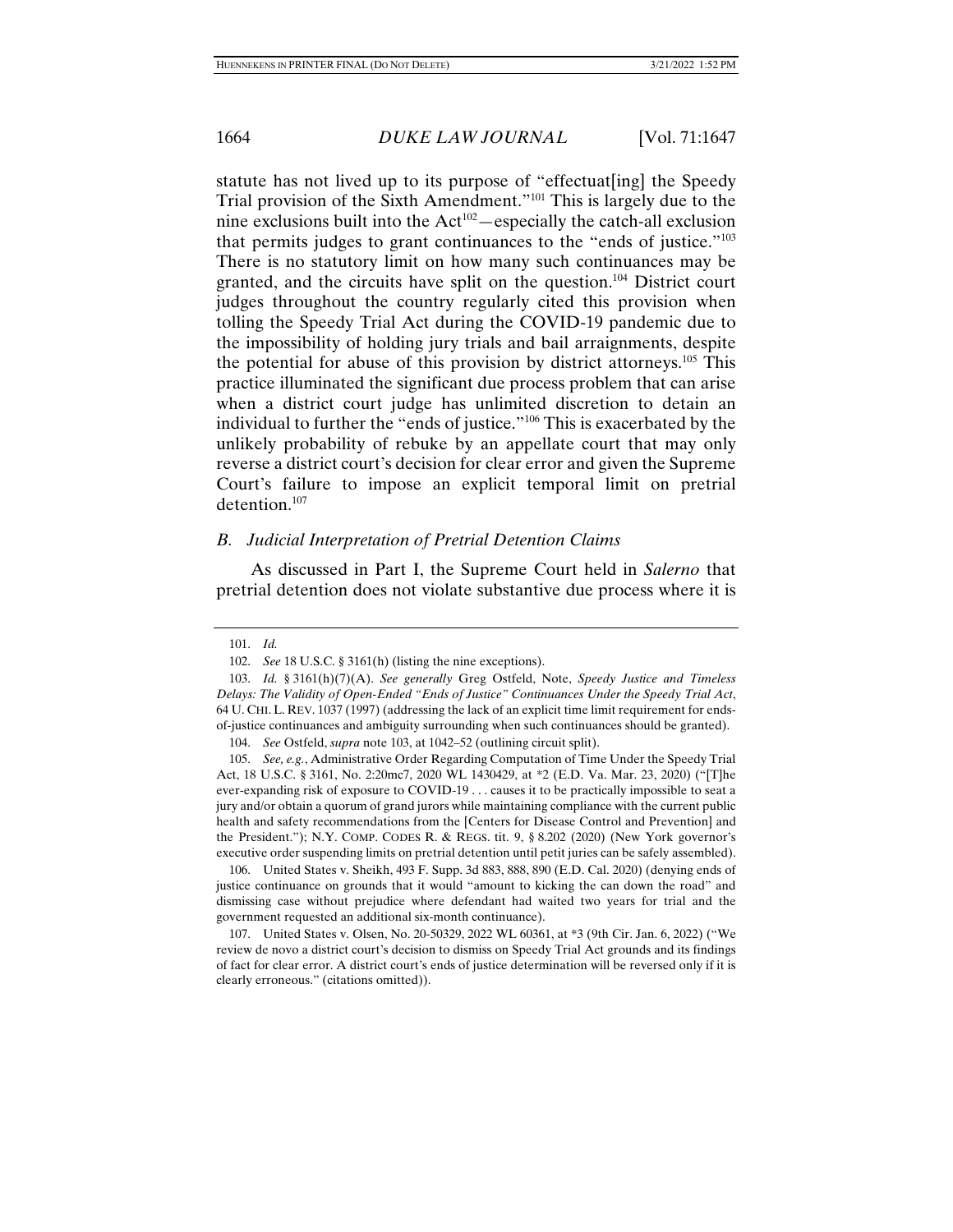rationally related to a legitimate government purpose and has followed fair procedures.<sup>108</sup> Lacking any additional guidance from the Court on how to distinguish regulatory and punitive pretrial detention, circuits have split on the proper test for adjudicating detainees' overdetention due process claims in two ways. The first split involves whether prolonged pretrial detention violates substantive or procedural due process.109 The second, more prominent split concerns whether pretrial detainees are entitled to greater constitutional protections than convicted prisoners and, by extension, merit a different analysis for their overdetention due process claims.<sup>110</sup>

1. *Substantive or Procedural Due Process*. Due process rights may be both substantive<sup>111</sup> and procedural.<sup>112</sup> Substantive due process rights are "fundamental"113 and "'deeply rooted in this Nation's history and

110. *Compare* Villegas v. Metro. Gov't of Nashville, 709 F.3d 563, 568 (6th Cir. 2013) (explaining pretrial detainees' due process claim should be evaluated "under the same rubric as Eighth Amendment claims brought by prisoners"), *and* Butler v. Fletcher, 465 F.3d 340, 345 (8th Cir. 2006) ("Pretrial detainees and convicted inmates, like all persons in custody, have the same right to . . . basic human needs."), *and* Hamm v. DeKalb County, 774 F.2d 1567, 1574 (11th Cir. 1985) ("Life and health are just as precious to convicted persons as to pretrial detainees."), *with*  Alberti v. Klevenhagen, 790 F.2d 1220, 1224 (5th Cir. 1986) (explaining that despite pretrial detainees and convicted prisoners being housed within the same facility, the Due Process Clause accords greater rights to pretrial detainees), *and* Youngberg v. Romeo, 457 U.S. 307, 322 (1982) (explaining civilly committed detainees "are entitled to more considerate treatment and conditions of confinement than criminals whose conditions of confinement are designed to punish"). *See generally* City of Revere v. Mass. Gen. Hosp., 463 U.S. 239, 244 (1983) (noting that pretrial detainees' rights are "at least as great" as Eighth Amendment protections available to prisoners).

 <sup>108.</sup> United States v. Salerno, 481 U.S. 739, 747 (1987).

 <sup>109.</sup> *Compare, e.g.*, Luckes v. County of Hennepin, 415 F.3d 936, 939–40 (8th Cir. 2005) (considering totality of the circumstances in determining whether length of pretrial detention shocks the conscience and violates substantive due process), *with* Jauch v. Choctaw County, 874 F.3d 425, 430 (5th Cir. 2017) (noting where "'the fault lies in a denial of fundamental procedural fairness,' the question is one of procedural due process").

 <sup>111.</sup> *See* County of Sacramento v. Lewis, 523 U.S. 833, 856 (1998) (Kennedy, J., concurring) ("It can no longer be controverted that due process has a substantive component as well.").

 <sup>112.</sup> Carey v. Piphus, 435 U.S. 247, 266 (1978) ("[T]he right to procedural process is 'absolute' in the sense that it does not depend upon the merits of a claimant's substantive assertions, and . . . [it is important] to organized society that procedural due process be observed . . . ."); *see*  Zinermon v. Burch, 494 U.S. 113, 125 (1990) ("[T]he Due Process Clause contains a substantive component that bars certain arbitrary, wrongful government actions 'regardless of the fairness of the procedures used to implement them.'" (quoting Daniels v. Williams, 474 U.S. 327, 331  $(1986))$ .

 <sup>113.</sup> Washington v. Glucksberg, 521 U.S. 702, 720 (1997).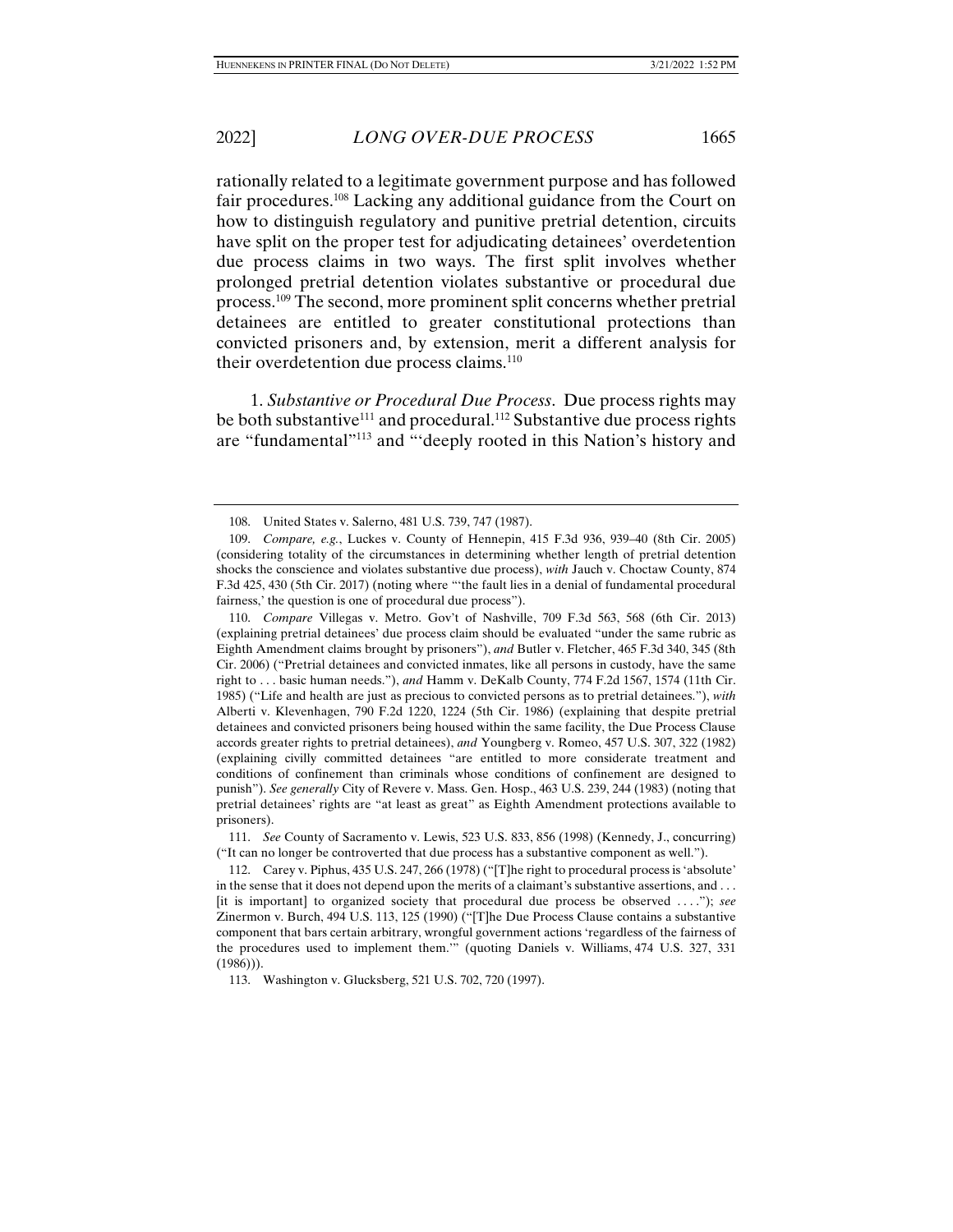tradition' . . . 'and conscience of our people,'"114 without which "neither liberty nor justice would exist."115 A substantive due process analysis asks whether an "adequate *reason*"116 exists for depriving an individual of their life, liberty, or property and recognizes that "certain [government] actions are prohibited no matter what procedures attend them."117 By contrast, procedural due process rights protect an individual against arbitrary government action, asking whether "adequate *procedures*" were taken before depriving an individual of their life, liberty, or property. $118$ 

Not all circuits have recognized that a detainee's right to be free from prolonged pretrial detention is a substantive due process guarantee.119 The Seventh and Eighth Circuits have applied a substantive due process analysis to overdetention claims, reasoning that the analysis requires an appraisal of the totality of the circumstances to determine whether conduct shocks the conscience.120 The Fifth Circuit has also suggested that a substantive due process analysis may apply in the absence of clear procedural deficiencies.<sup>121</sup> Yet, "[w]ithout deciding [that question]," the Fifth Circuit held "prolonged-detention cases do raise the immediate question of

 119. *See infra* note 120 (noting the circuits that have recognized freedom from excessive pretrial detention as a right protected by substantive due process).

 120. *See, e.g.*, Holloway v. Del. Cnty. Sheriff, 700 F.3d 1063, 1069–71 (7th Cir. 2012) (looking to the totality of the circumstances to determine whether individual's due process rights were violated where they alleged the jail medical staff exhibited deliberate indifference to their medical condition); Armstrong v. Squadrito, 152 F.3d 564, 581 (7th Cir. 1998) (remarking that the inquiry into whether an official's action in depriving a detainee of his constitutional right shocks the conscience given the totality of the circumstances "ultimately defines the parameters of the Fourteenth Amendment"); Luckes v. County of Hennepin, 415 F.3d 936, 939 (8th Cir. 2005) (adopting the Seventh Circuit's framework in *Armstrong* and asking "(1) whether the Due Process Clause prohibits the alleged deprivation of rights; (2) whether the defendants' conduct offended the standards of substantive due process; and (3) whether the totality of the circumstances shocks the conscience").

121. Jauch v. Choctaw County, 874 F.3d 425, 430–31 (5th Cir. 2017).

 <sup>114.</sup> *Id.* at 721 (first quoting Moore v. City of East Cleveland, 431 U.S. 494, 501 (1977); and then quoting Snyder v. Massachusetts, 291 U.S. 97, 105 (1934)).

 <sup>115.</sup> *Id.* (quoting Palko v. Connecticut, 302 U.S. 319, 325, 326 (1937)).

 <sup>116.</sup> Erwin Chemerinsky, *Procedural Due Process Claims*, 16 TOURO L. REV. 871, 871 (2016) (emphasis added).

 <sup>117.</sup> County of Sacramento v. Lewis, 523 U.S. 833, 856 (1998) (Kennedy, J., concurring).

 <sup>118.</sup> Chemerinsky, *supra* note 116 (emphasis added); *see also* Mathews v. Eldridge, 424 U.S. 319, 335 (1976) (considering "the risk of an erroneous deprivation of [a liberty interest] . . . and the probable value, if any, of additional or substitute procedural safeguards" to determine whether a procedural due process violation has occurred).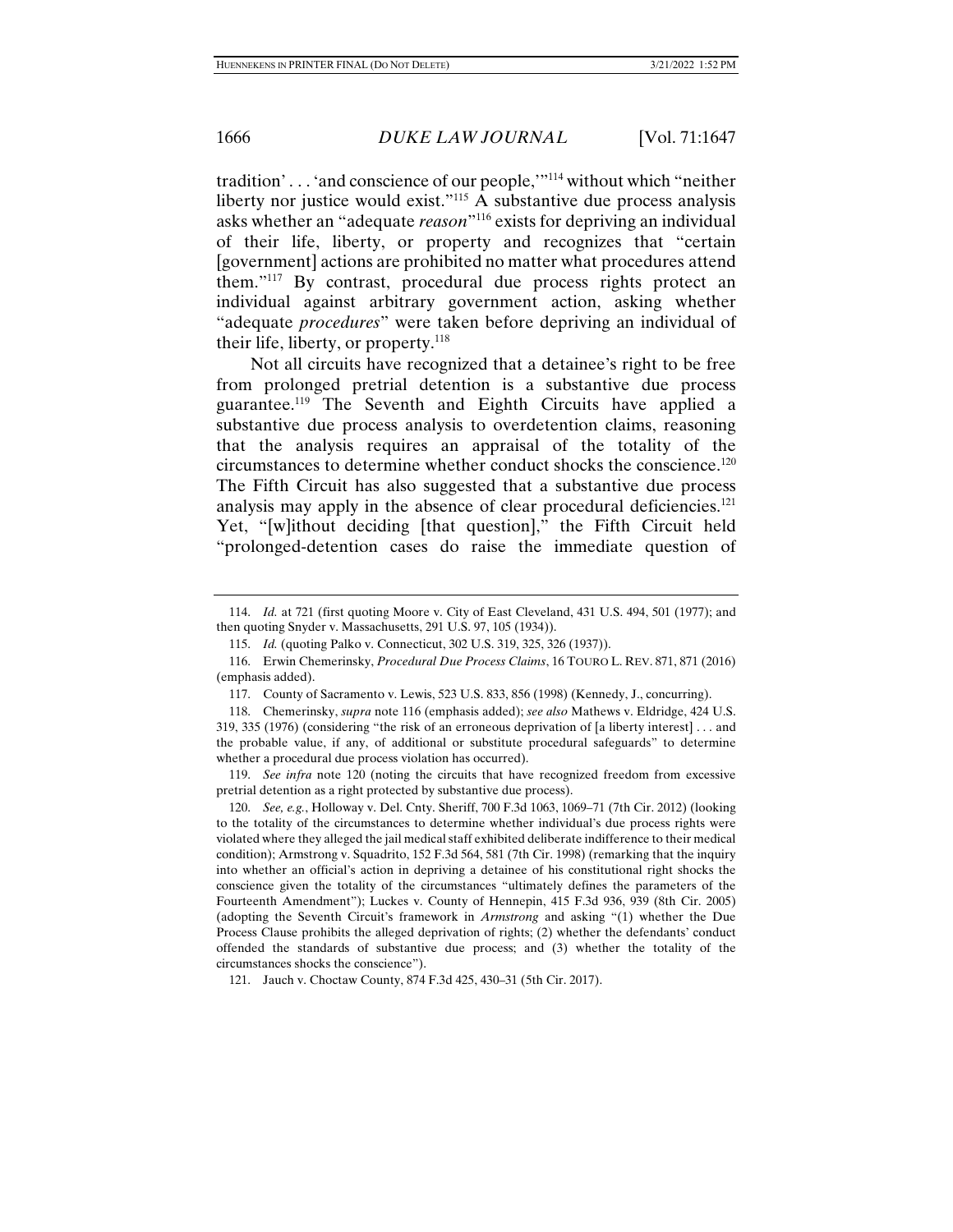whether the pre-trial detainee's procedural due process rights have been violated" and opted to resolve the case on those grounds.<sup>122</sup>

This distinction is significant. The Court's recognition that prolonged pretrial detention implicates a fundamental right rooted in the nation's history would determine the level of scrutiny these claims receive—rational basis review (if not fundamental) or strict scrutiny (if fundamental).<sup>123</sup> "[T]he Due Process Clause contains a substantive component that bars certain arbitrary, wrongful government actions 'regardless of the fairness of the procedures used to implement them'"124—in other words, the procedural guarantees outlined in the BRA that the Court upheld as facially valid in *Salerno*. As a result, the Court could hold that *prolonged* pretrial detention violates substantive due process and implicates a fundamental right, even where the *initial*  pretrial detention may not cross this threshold.125 Such a holding would have enormous consequences for individuals in prolonged detention whose due process rights have eroded over the length of their confinement.

2. *Reconciling the Subjective Eighth Amendment Standard with*  Kingsley*'s Objective Test* The scope of constitutional protections afforded to an individual—and the resulting analysis a court may

 <sup>122.</sup> *Id.* (citing the test announced by the Supreme Court in *Medina v. California*, 505 U.S. 437, 443 (1992), to determine when to apply procedural due process by asking whether the state rule of criminal procedure "offends some principle of justice so rooted in the traditions and conscience of our people as to be ranked as fundamental, or (ii) transgresses any recognized principle of 'fundamental fairness' in operation").

 <sup>123.</sup> *See infra* Part IV.C (discussing how the fundamental nature of a right may affect the level of scrutiny it receives and using Second Amendment jurisprudence as an example of such); *see also* Lawrence v. Texas, 539 U.S. 558, 593 (2003) (Scalia, J., dissenting) (explaining that not all substantive due process rights receive strict scrutiny, and rather, "*only* fundamental rights qualify for this so-called 'heightened scrutiny' protection. . . . All other liberty interests may be abridged or abrogated pursuant to a validly enacted state law if that law is rationally related to a legitimate state interest").

 <sup>124.</sup> Foucha v. Louisiana, 504 U.S. 71, 80 (1992) (quoting Zinermon v. Burch, 494 U.S. 113, 125 (1990)); *see also id.* ("Freedom from bodily restraint has always been at the core of the liberty protected by the Due Process Clause from arbitrary governmental action.").

 <sup>125.</sup> United States v. Salerno, 481 U.S. 739, 750–51 (1987) (reasoning "we cannot categorically state that pretrial detention 'offends some principle of justice so rooted in the traditions and conscience of our people as to be ranked as fundamental'" *after* the Government has "prove[d] by clear and convincing evidence that an arrestee presents an identified and articulable threat to an individual or the community . . . ." (quoting Snyder v. Massachusetts, 291 U.S. 97, 105 (1934))). The Supreme Court has not clarified whether *prolonged* pretrial detention implicates a fundamental right—and, by extension, would be subject to heightened scrutiny.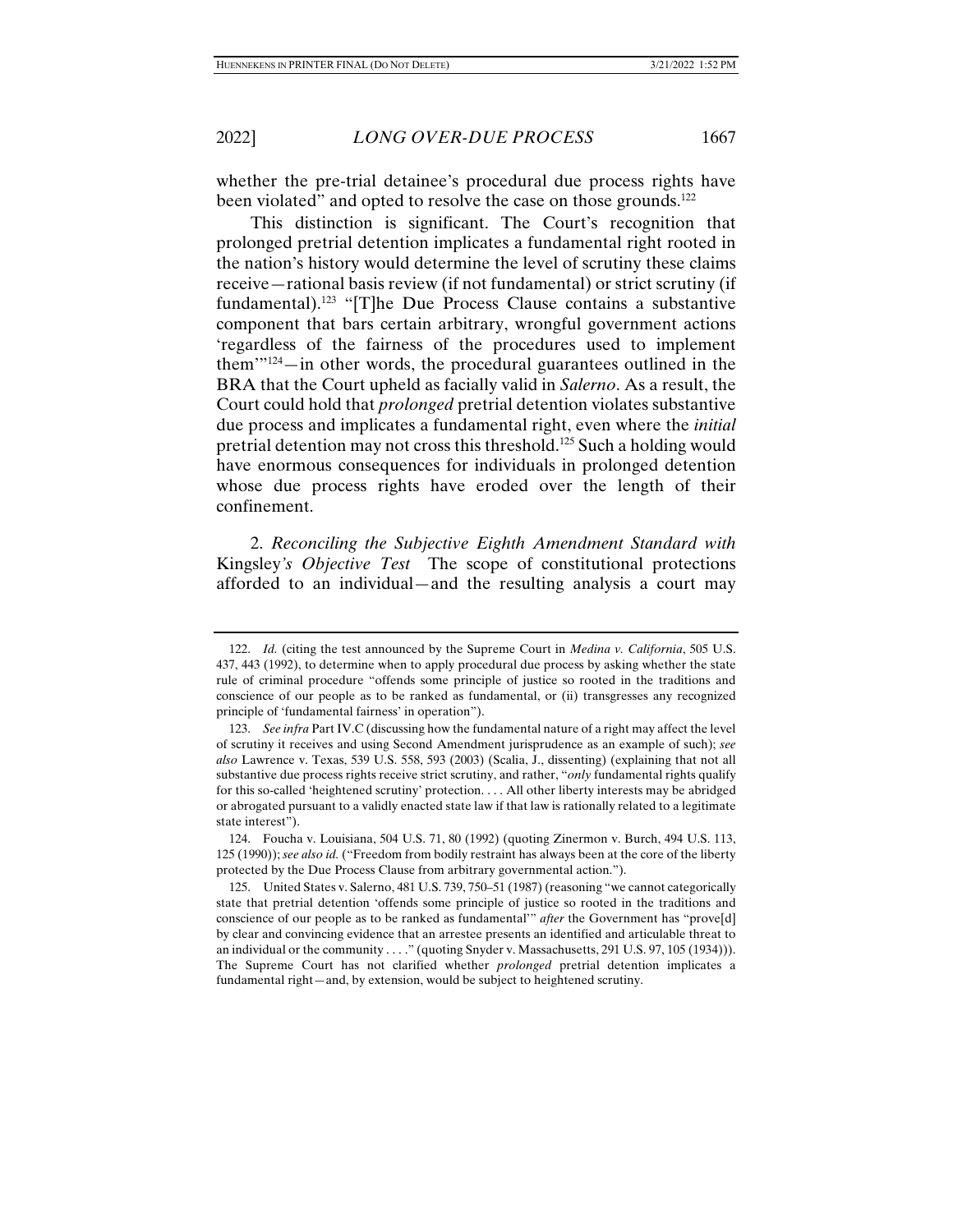undertake—hinges on the individual's detention status.<sup>126</sup> Pretrial detainees—"those who exist in the in-between" of arrestees (covered by the Fourth Amendment) and prisoners (covered by the Eighth Amendment's prohibition against cruel and unusual punishment)—are in theory covered by the due process protections of either the Fifth Amendment (federal detainees) or Fourteenth Amendment (state detainees).127 Coverage by different amendments, however, does not necessarily mandate different constitutional analyses. The Supreme Court has remarked that pretrial detainees' rights are "at least as great" as Eighth Amendment protections available to prisoners,<sup>128</sup> but cautioned that the "presumption of innocence . . . has no application to a determination of the rights of a pretrial detainee during confinement before his trial has even begun."129 The Court historically evaluated detainees' deliberate indifference due process claims under the same Eighth Amendment standard that applied to convicted prisoners' claims, requiring the detainee to show that a state actor had a punitive intent in violating the detainee's due process rights.130 But the collapsing of the two standards into a single analysis ignores the Supreme Court's own pronouncements that "Eighth Amendment scrutiny is appropriate only after the State has complied with the

 <sup>126.</sup> *See* Crocker v. Beatty, 995 F.3d 1232, 1246 (11th Cir. 2021) (describing which amendments cover which individuals depending on their detention status). Relatedly, while overdetained individuals may rely on different statutes to bring their due process claims depending on whether they are held in federal or state custody, the resulting analysis is the same: a detainee must show that the prison official both knew of serious harm resulting from continued detention and disregarded that risk in denying bail to the detainee. *See, e.g.*, West v. Tillman, 496 F.3d 1321, 1327 (11th Cir. 2007) (finding no due process violation where the detainee "pointed to no evidence showing that [the official] subjectively knew that her acts would lead to [the detainee's] over-detention or that [the official] disregarded any such risk").

 <sup>127.</sup> *Crocker*, 995 F.3d at 1246 (quoting Piazza v. Jefferson County, 923 F.3d 947, 952 (11th Cir. 2019)).

 <sup>128.</sup> City of Revere v. Mass. Gen. Hosp., 463 U.S. 239, 244 (1983).

 <sup>129.</sup> Bell v. Wolfish, 441 U.S. 520, 533 (1979). *Compare* Hubbard v. Taylor, 399 F.3d 150, 165– 66 (3d Cir. 2005) ("[T]he Eighth Amendment [is] relevant to conditions of pre-trial detainees only because it establishe[s] a floor."), *with* Hart v. Sheahan, 396 F.3d 887, 893 (7th Cir. 2005) ("[W]hen the issue is whether brutal treatment should be assimilated to punishment, the interests of the prisoner [are] the same whether he is a convict or a pretrial detainee."), *and* Hamm v. DeKalb County, 774 F.2d 1567, 1574 (11th Cir. 1985) ("Life and health are just as precious to convicted persons as to pretrial detainees.").

 <sup>130.</sup> *See supra* note 40 and accompanying text; Kingsley v. Hendrickson, 576 U.S. 389, 391–92 (2015) (replacing the subjective deliberate indifference standard modeled on the Eighth Amendment that was previously used for detainees' excessive force claims with an objective unreasonableness standard).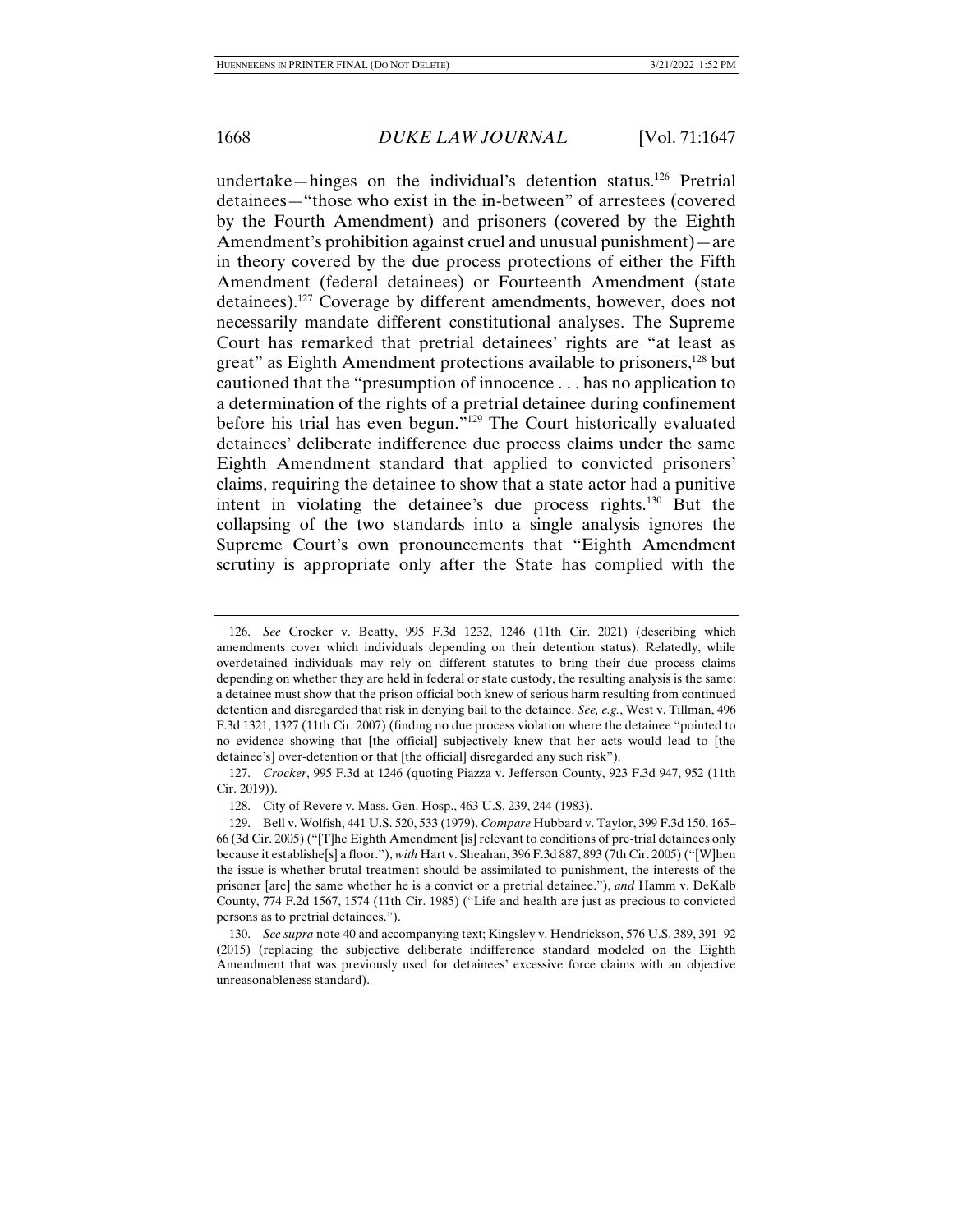constitutional guarantees traditionally associated with criminal prosecutions," and "the State does not acquire the power to punish with which the Eighth Amendment is concerned until after it has secured a formal adjudication of guilt in accordance with due process of law."131

In *Kingsley v. Hendrickson*, the Court reasoned that a detainee challenging the excessive use of force by a prison official needed only show "objective evidence that the challenged governmental action is *not* rationally related to a legitimate governmental objective or that it is excessive in relation to that purpose."132 This framing of the rational basis standard was notably different than that announced in *Bell*, in which the Court held that where "a particular condition or restriction of pretrial detention is reasonably related to a legitimate governmental objective, it does not, without more, amount to 'punishment.'"133

Following *Kingsley*, the circuits grappled with how to extend this new objective inquiry to other types of pretrial due process claims. The Second, Sixth, Seventh, and Ninth Circuits have rejected the subjective Eighth Amendment standard in favor of the objective *Kingsley* standard in cases involving detainees' inadequate medical care claims.134 By contrast, the Third, Fifth, Eighth, Tenth, and Eleventh Circuits have declined to extend *Kingsley* beyond detainees' excessive

 <sup>131.</sup> *City of Revere*, 463 U.S. at 244 (quoting Ingraham v. Wright, 430 U.S. 651, 671–72 n.40 (1977)). For additional discussion of the overlap between the analyses for detainees under the Fifth and Eighth Amendments, see generally Rosalie Berger Levinson, Kingsley *Breathes New Life Into Substantive Due Process as a Check on Abuse of Government Power*, 93 NOTRE DAME L. REV. 357 (2017) and David C. Gorlin, Note, *Evaluating Punishment in Purgatory: The Need To Separate Pretrial Detainees' Conditions-of-Confinement Claims from Inadequate Eighth Amendment Analysis*, 108 MICH. L. REV. 417 (2009).

 <sup>132.</sup> *Kingsley*, 576 U.S. at 398 (emphasis added).

 <sup>133.</sup> *Bell*, 441 U.S. at 539.

 <sup>134.</sup> Bruno v. City of Schenectady, 727 F. App'x 717, 720 (2d Cir. 2018) (reasoning that the Second Circuit's adoption of *Kingsley*'s objective indifference standard in a conditions of confinement decision (*Darnell*) mandates the same objective standard for detainees' inadequate medical care claims); Brawner v. Scott County, 14 F.4th 585, 596 (6th Cir. 2021) ("Given *Kingsley*'s clear delineation between claims brought by convicted prisoners under the Eighth Amendment and claims brought by pretrial detainees under the Fourteenth Amendment, applying the same analysis to these constitutionally distinct groups is no longer tenable."); Miranda v. County of Lake, 900 F.3d 335, 352 (7th Cir. 2018) (extending the *Kingsley* objective unreasonableness standard to pretrial detainees' inadequate medical care claims); Gordon v. County of Orange, 888 F.3d 1118, 1124 (9th Cir. 2018) ("[L]ogic dictates extending the objective deliberative indifference standard . . . to medical care claims.").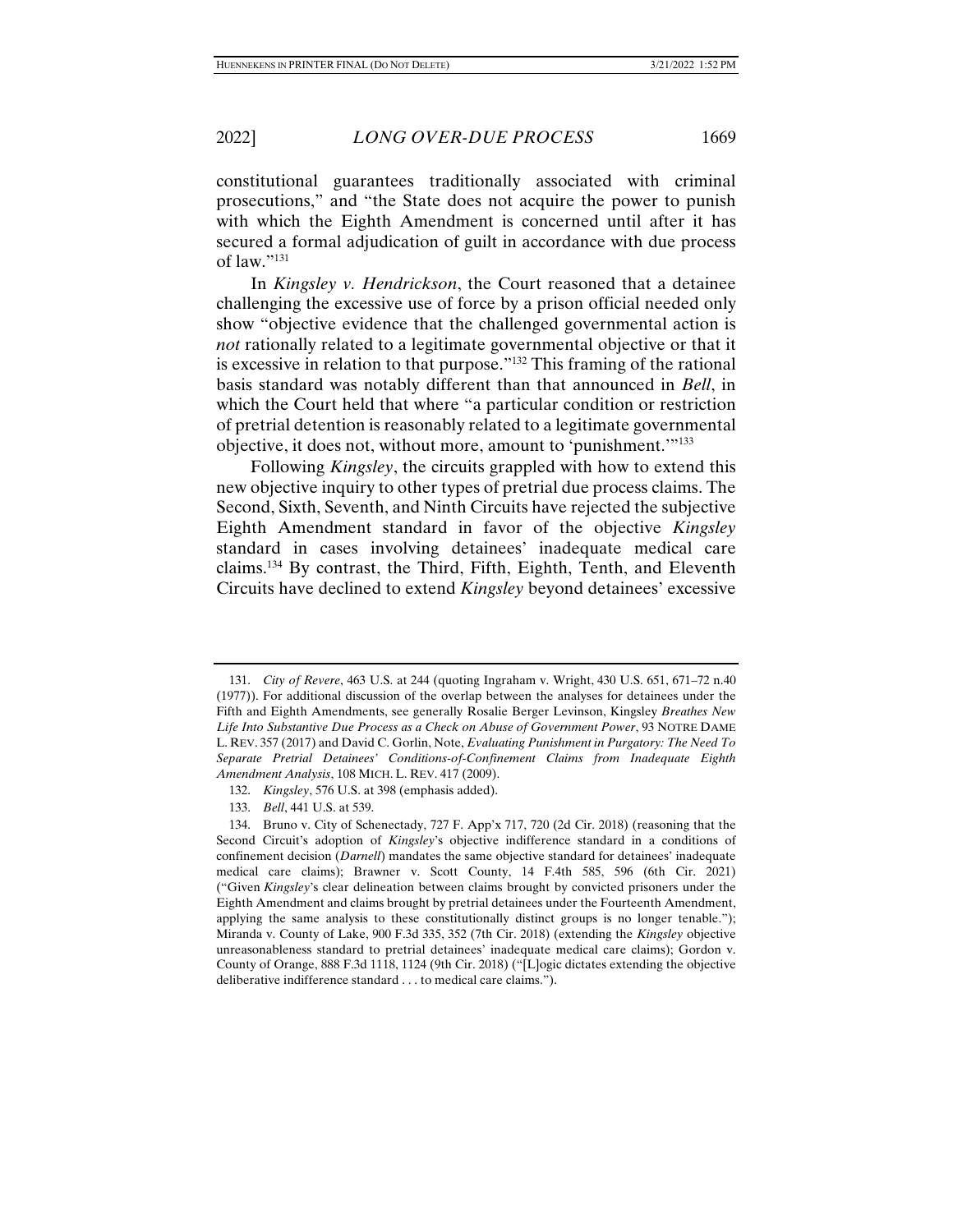use of force claims.135 The Second Circuit stands alone in extending *Kingsley* to pretrial detainees' conditions of confinement claims.136 Similarly, the Ninth Circuit is the only circuit that has applied the objective unreasonableness standard to detainees' failure-to-protect claims.137 No circuit has considered extending the *Kingsley* objective unreasonableness analysis to a detainee's overdetention due process claim.

An example of the subjective deliberate indifference analysis as applied to a pretrial detainee's prolonged detention claim arose in the Eleventh Circuit. In *West v. Tillman*, 138 the Eleventh Circuit reasoned that a detainee alleging overdetention in violation of his Fourteenth Amendment due process rights needed to show that officials were

 <sup>135.</sup> *See, e.g.*, Moore v. Luffey, 767 F. App'x 335, 340 n.2 (3d Cir. 2019) (declining to extend *Kingsley*'s objective unreasonableness standard to inadequate medical care claims and remarking that application of either the objective unreasonableness or deliberate indifference standard would not affect the outcome given failure to show more than negligence); Alderson v. Concordia Par. Corr. Facility, 848 F.3d 415, 419 n.4 (5th Cir. 2017) (declining to extend *Kingsley*'s objective deliberate indifference standard to failure-to-protect claims and pointing to petitioner's failure to even properly raise this claim); Whitney v. City of St. Louis, 887 F.3d 857, 860 n.4 (8th Cir. 2018) (reasoning that *Kingsley* does not control outside of excessive force cases); Strain v. Regalado, 977 F.3d 984, 991 (10th Cir. 2020) (declining "to extend *Kingsley* to Fourteenth Amendment deliberate indifference claims" and reasoning that "the nature of [such] claim[s] infers a subjective component"), *cert. denied*, No. 20-1562, 2021 WL 4509029 (U.S. Oct. 4, 2021); Dang v. Seminole County, 871 F.3d 1272, 1279 n.2 (11th Cir. 2017) (reasoning that the petitioner's inadequate medical care claim was not squarely covered by *Kingsley* and, even if it was, the petitioner's claim "is, at most, negligence" which falls "categorically beneath the threshold of constitutional due process" (quoting *Kingsley*, 576 U.S. at 396)); De Veloz v. Miami-Dade County, 756 F. App'x 869, 876 (11th Cir. 2018) (applying Eighth Amendment subjective deliberate indifference standard to a pretrial detainee's conditions of confinement claim and remarking that "the standards under the Fourteenth Amendment are identical to those under the Eighth"). *But see* Bowles v. Bourbon County, No. 21-5012, 2021 WL 3028128, at \*8 (6th Cir. July 19, 2021) (declining to "contribute to the circuit split on the relevant test" where detainee's inadequate medical care claim would fail under both the objective unreasonableness and subjective deliberate indifference standards).

 <sup>136.</sup> *See* Darnell v. Pineiro, 849 F.3d 17, 30 (2d Cir. 2017) (concluding "that the Supreme Court's decision in *Kingsley* altered the standard for deliberate indifference claims under the Due Process Clause" and applying *Kingsley*'s objective standard to detainee's conditions of confinement claim).

 <sup>137.</sup> Castro v. County of Los Angeles, 833 F.3d 1060, 1071 (9th Cir. 2016) (requiring a detainee to show that an official intentionally placed the detainee in conditions that put him at risk—in this case, placing the detainee in the same cell as a dangerous inmate—and "did not take *reasonable* available measures to abate that risk, even though a *reasonable* officer in the circumstances would have appreciated the high degree of risk involved" (emphasis added)). *Contra* Leal v. Wiles, 734 F. App'x 905, 911–12 (5th Cir. 2018) (dismissing a detainee's failure-toprotect claim because he did not show the official had actual knowledge that he was the target of a planned gang attack and purposely put him in a cell with an inmate affiliated with that gang).

 <sup>138.</sup> West v. Tillman, 496 F.3d 1321 (11th Cir. 2003).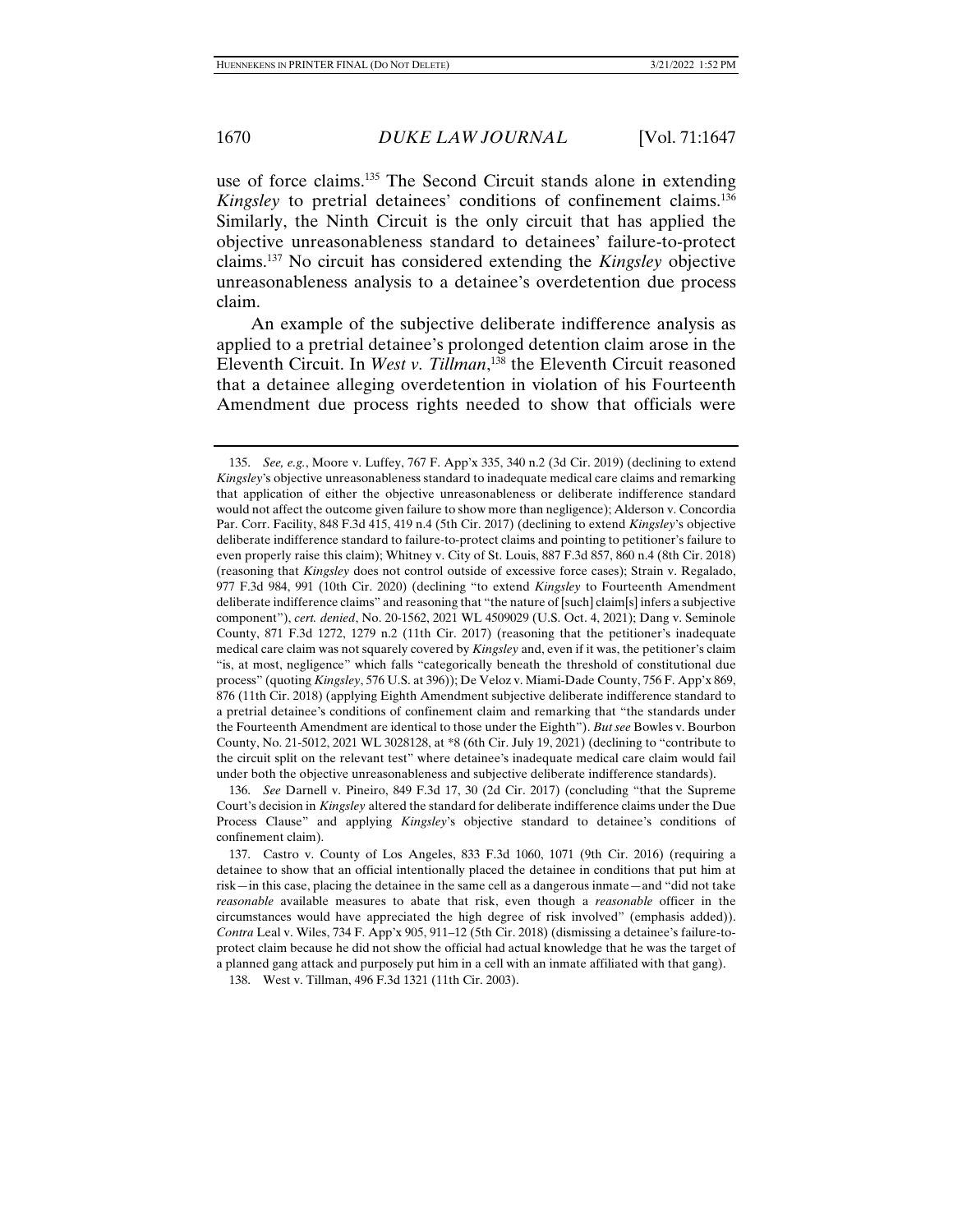deliberately indifferent to his due process rights despite being aware of a risk of serious harm and acting in disregard of that risk.<sup>139</sup> This framing of the issue is relevant where detainees point to a specific harm resulting from prolonged detention—for example, prolonged exposure to COVID-19.140 By contrast, under the objective unreasonableness standard announced by *Kingsley*, the detainee would not face the same requirement to demonstrate officials' knowledge of the seriousness of a risk. Instead, the detainee would just need to show a risk of prolonged detention and that prolonged detention was excessive or not rationally related to the government's interest in preventing the detainee's flight and/or protecting the community—for example, where there were less severe means of serving these government interests, such as through house arrest.<sup>141</sup>

None of the current avenues available to pretrial detainees are satisfactory to protect their fundamental right to liberty under the U.S. Constitution. As a result, the proposed standard is designed to be more protective of their rights than those of convicted prisoners, as intended by the separate constitutional protections for the two categories of individuals.

#### III. NONCITIZEN DETENTION IN REMOVAL PROCEEDINGS

Like criminal defendants, noncitizens in removal proceedings enjoy Fifth Amendment due process protections.142 Yet, noncitizens lack the same scope of procedural rights enshrined outside the Fifth and Fourteenth Amendments. For example, criminal pretrial detainees have the right to government-provided counsel,<sup>143</sup> a "speedy and public

 <sup>139.</sup> *Id.* at 1327.

 <sup>140.</sup> *See, e.g.*, Malam v. Adducci, 452 F. Supp. 3d 643, 660 (E.D. Mich. 2020) (accepting a pretrial detainee's argument that officials were subjectively aware of the danger posed by COVID-19 to the detainee, who suffered from a severe underlying health condition).

 <sup>141.</sup> *See* Kingsley v. Hendrickson, 576 U.S. 389, 398 (2015) ("[A] pretrial detainee can prevail by providing only objective evidence that the challenged governmental action is not rationally related to a legitimate governmental objective or that it is excessive in relation to that purpose.").

 <sup>142.</sup> Reno v. Flores, 507 U.S. 292, 306 (1993) ("It is well established that the Fifth Amendment entitles aliens to due process of law in deportation proceedings."); Wong Wing v. United States, 163 U.S. 228, 238 (1896) (explaining that noncitizens detained within the United States are entitled to the full scope of protection offered by the Fifth Amendment, and "shall not be . . . deprived of life, liberty or property without due process of law").

 <sup>143.</sup> U.S. CONST. amend. VI.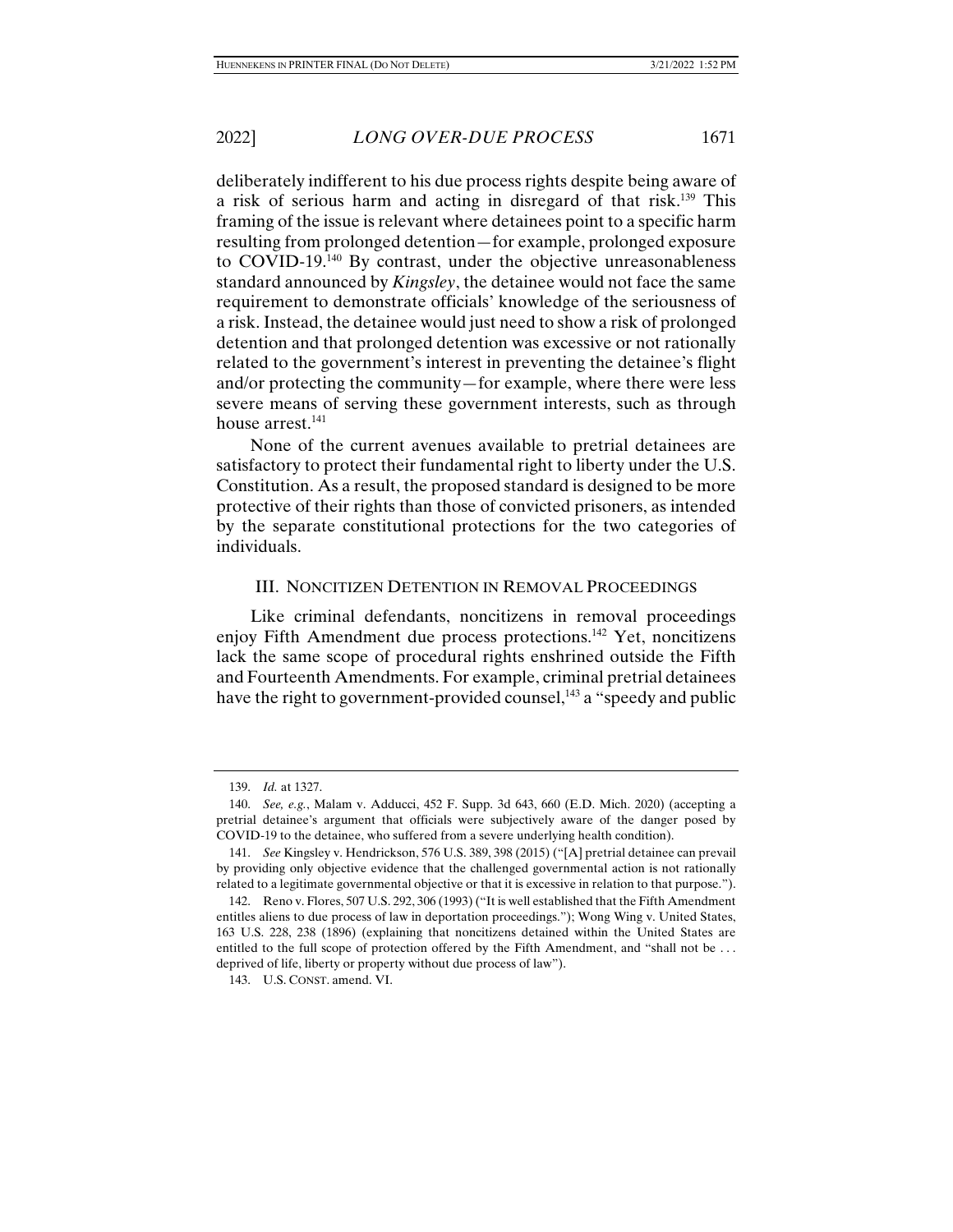trial,"<sup>144</sup> and freedom from excessive bail and fines.<sup>145</sup> By contrast, noncitizens' constitutional procedural rights do not extend beyond those guaranteed by the Fifth Amendment in removal proceedings, and these detainees have no constitutional guarantee to counsel, a jury, or a bail hearing.146 The lack of procedural safeguards available to detained noncitizens illustrates that "immigration detention is criminal detention but without the constitutional protections."147

In this Part, Section A outlines the statutory framework surrounding noncitizen detention prior to a removal hearing and following a removal order in the INA. Section B analyzes the Supreme Court's interpretation of these provisions in light of the Fifth Amendment in *Zadvydas v. Davis*,<sup>148</sup> Demore v. Kim,<sup>149</sup> and Jennings *v. Rodriguez*. 150 This Part argues that the Supreme Court's reasoning in these respective cases is inconsistent, and it recommends a framework to unify the Court's treatment of noncitizens' due process rights regardless of the INA provision under which they are detained. This framework is immediately relevant, as the Court is poised to decide two cases during the 2021 term centering on the question of whether noncitizens detained pending removal are entitled by statute to a bond hearing.151

 151. Aleman Gonzalez v. Barr, 955 F.3d 762 (9th Cir. 2020), *cert. granted sub nom.* Garland v. Gonzalez, 210 L. Ed. 2d 1009 (Aug. 23, 2021) (considering whether individuals subject to final removal orders and detained under 8 U.S.C. § 1231(a)(6) have a right to an individualized bond hearing after six months); Arteaga-Martinez v. Warden York Cnty. Prison, No. 19-1054, 2019 WL

 <sup>144.</sup> *Id.* 

 <sup>145.</sup> U.S. CONST. amend. VIII.

 <sup>146.</sup> *See* Note, *The Right To Be Heard from Immigration Prisons: Locating a Right of Access to Counsel for Immigration Detainees in the Right of Access to Courts*, 132 HARV. L. REV. 726, 726, 729, 740–41 (2018) ("Unlike criminal defendants, noncitizens have no Sixth Amendment right to government counsel in immigration proceedings — only a statutory right to retained counsel."); AM.IMMIGR. COUNCIL,TWO SYSTEMS OF JUSTICE: HOW THE IMMIGRATION SYSTEM FALLS SHORT OF AMERICAN IDEALS OF JUSTICE 5–10 (2013), https://www.americanimmigration council.org/sites/default/files/research/aic\_twosystemsofjustice.pdf [https://perma.cc/Z967-TYJF] (highlighting the lack of due process protections for noncitizens in federal detention as compared to pretrial detainees). It is unsettled whether pretrial criminal detainees have a right to counsel at a bail hearing. *See* Heaton et al., *supra* note 17, at 774 (describing the "open [constitutional] question" as "whether the bail hearing is itself a 'critical stage'" at which time a defendant has a right to "adequate representation" (quoting Rothgery v. Gillespie County, 554 U.S. 191, 212  $(2008))$ .

 <sup>147.</sup> Torrey, *supra* note 8, at 880.

 <sup>148.</sup> Zadvydas v. Davis, 533 U.S. 678 (2001).

 <sup>149.</sup> Demore v. Kim, 538 U.S. 510 (2003).

 <sup>150.</sup> Jennings v. Rodriguez, 138 S. Ct. 830 (2018).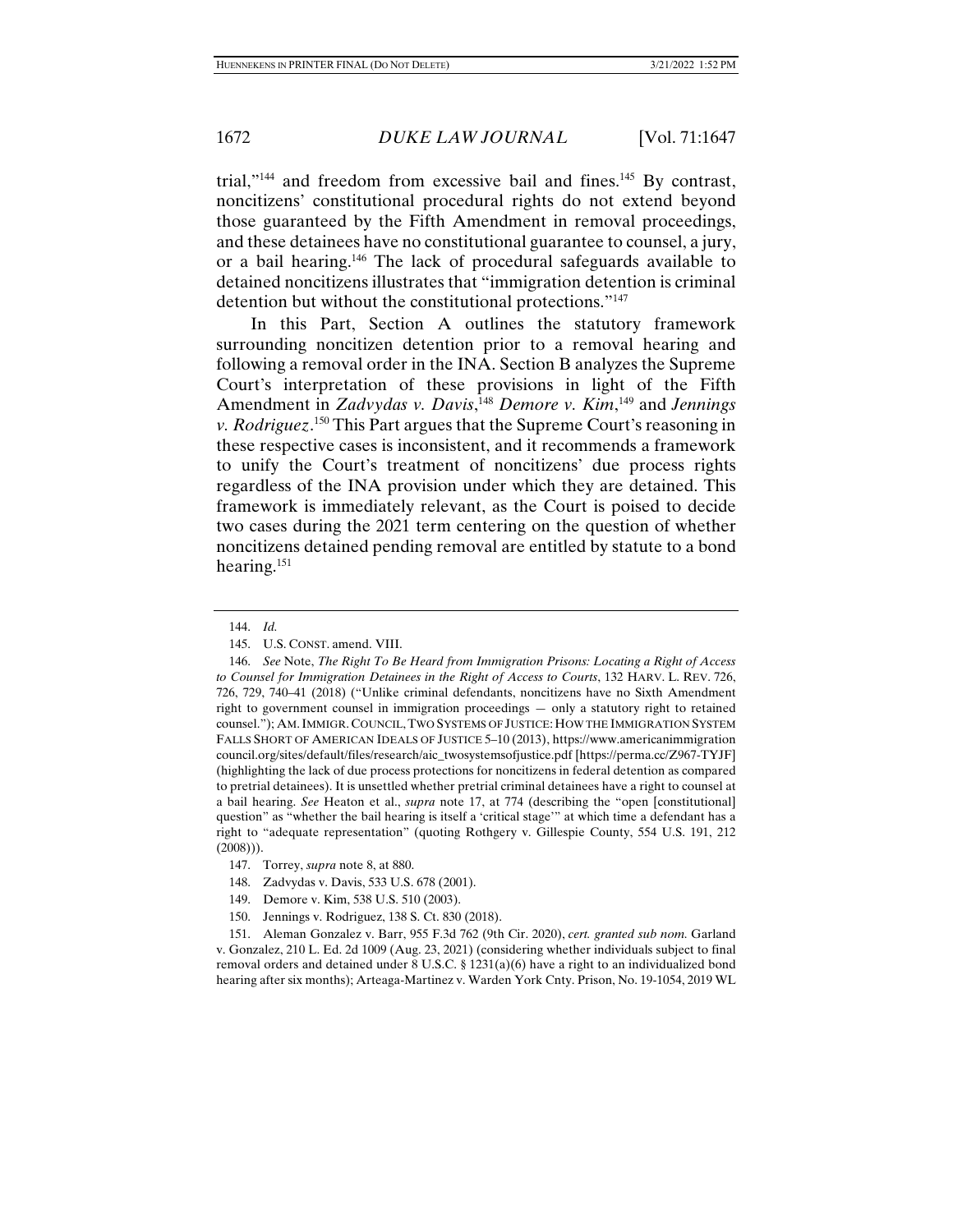#### *A. The Statutory Framework*

The INA outlines the procedures surrounding noncitizen detention prior to removal.152 The provisions relevant to this discussion are 8 U.S.C. § 1231—the provision governing detention following a final removal order that was challenged in *Zadvydas v. Davis*, 153 and again in the Court's 2021 term154—and 8 U.S.C. §§ 1225–26, which involve detention prior to a removal hearing and were challenged in *Demore v. Kim* and *Jennings v. Rodriguez*. 155 Originally passed in 1952, the INA has been frequently amended in the seventy years since its codification, and recent priorities have shifted to limiting unauthorized immigration, largely at the U.S.–Mexico border.<sup>156</sup>

To be eligible for bail, a noncitizen must demonstrate by clear and convincing evidence that they are neither dangerous nor a flight risk.157 The immigration judge does not have to consider a noncitizen's ability to pay in setting bail, which must be at least \$1,500.<sup>158</sup> The average bail amount for noncitizens in 2016 was \$8,000, and 6.5 percent of

<sup>13031922 (3</sup>d Cir. Aug. 20, 2019), *cert. granted sub nom.* Johnson v. Arteaga-Martinez, 210 L. Ed. 2d 1009 (Aug. 23, 2021) (same). In *Gonzalez*, the Court will also consider whether courts may issue a classwide injunction prohibiting the government from detaining noncitizens without bond hearings beyond six months, as opposed to making individualized determinations as to each detainee. *Gonzalez*, 210 L. Ed. 2d at 1009.

 <sup>152.</sup> Immigration and Nationality Act (INA), 8 U.S.C. §§ 1225–1226, 1231.

 <sup>153.</sup> *Id.* § 1231; *Zadvydas*, 533 U.S. at 682.

 <sup>154.</sup> *See supra* note 151 and accompanying text.

 <sup>155. 8</sup> U.S.C. §§ 1225–1226; Demore v. Kim, 538 U.S. 510, 513–14 (2003); *Jennings*, 138 S. Ct. at 839.

 <sup>156.</sup> Immigration and Nationality Act, Pub. L. No. 82-414, 66 Stat. 163 (1952) (codified as amended at 8 U.S.C. §§ 1225–1226).

 <sup>157.</sup> *Compare* 8 C.F.R. § 236.1(c)(3) (2021) (stating that a lawfully admitted noncitizen eligible for release on bond "*must* first demonstrate, by clear and convincing evidence, that release would not pose a danger to the safety of other persons or of property ... [and] that the [noncitizen] is likely to appear for any scheduled proceeding . . . ." (emphasis added)), *with* 18 U.S.C. § 3142(b) ("The judicial officer *shall* order the pretrial release of the person on personal recognizance [or bond] . . . *unless* the judicial officer determines that such release will not reasonably assure the appearance of the person as required or will endanger the safety of any other person or the community." (emphasis added)). While the language of the BRA favors a presumption of bail—requiring clear and convincing evidence to continue detaining an individual—the INA flips this presumption on its head and shifts the burden onto the detained noncitizen, requiring clear and convincing evidence to show that they *should* be released.

<sup>158. 8</sup> U.S.C. § 1226(a)(2)(A). This is one example of a marked disparity in the procedural protections afforded to noncitizens and pretrial criminal detainees, given the latter's protection under the Eighth Amendment of freedom from excessive bail or fines. U.S. CONST. amend. VIII; *see also* 18 U.S.C. § 3142(c)(2) ("The judicial officer may not impose a financial condition that results in the pretrial detention of the person.").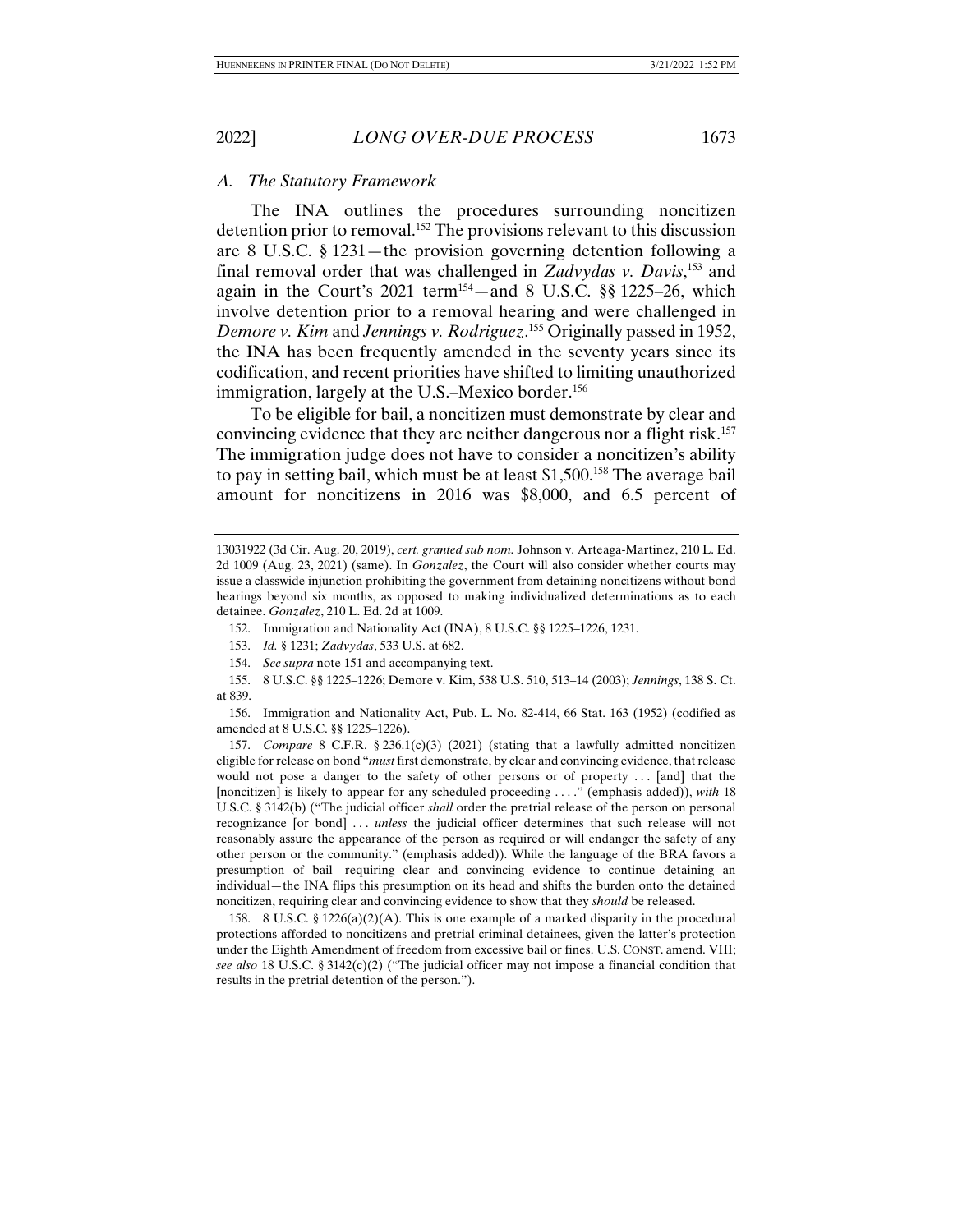noncitizens' bails were set at over \$25,000.159 Noncitizens otherwise eligible for relief may spend days, months, or weeks in detention due to their inability to make bail.160 The INA contains no provision requiring that an immigration judge periodically revisit their findings to detain an individual without bail. Additionally, immigration officers have discretion at any time in a noncitizen's removal proceedings to obtain or revoke a detainee's release on bond.<sup>161</sup>

Moreover, the INA contains a mandatory detention provision for certain classes of noncitizens detained prior to removal; this can only be overridden by the attorney general in narrowly proscribed circumstances.162 The class of crimes that mandate detention in the civil detention context are broader than that in the criminal context. For example, the BRA provides that defendants charged with certain offenses are subject to a rebuttable presumption of mandatory pretrial detention.163 Most of the predicate convictions carry a minimum prison term of ten years and include offenses involving firearms, drugs, minors, and other violent crimes.164 By contrast, a noncitizen may be mandatorily detained prior to a removal hearing for a crime as minor as a repeat drug misdemeanor—for example, possession of one Xanax pill—if they are charged with recidivist possession of a controlled substance, an "aggravated felony" under the mandatory detention

 <sup>159.</sup> *What Happens When Individuals Are Released on Bond in Immigration Court Proceedings?*, TRAC IMMIGR. (Sept. 14, 2016), https://trac.syr.edu/immigration/reports/438 [https://perma.cc/FS8C-MPQF].

 <sup>160.</sup> For an overview of bond procedures in civil immigration detention, see generally Denise Gilman, *To Loose the Bonds: The Deceptive Promise of Freedom from Pretrial Immigration Detention*, 92 IND. L.J. 157 (2016).

 <sup>161. 8</sup> U.S.C. § 1226(b).

 <sup>162.</sup> *Id.* § 1226(c) (identifying the classes of noncitizens that must be detained and permitting release of such noncitizens on bond "*only if* the Attorney General decides . . . that release is . . . necessary to provide protection to a witness, a potential witness, a person cooperating with [a major criminal] investigation . . . , or an immediate family member or close associate" of one of those persons and that the noncitizen does not pose a danger to the community or a flight risk (emphasis added)).

 <sup>163.</sup> *See* 18 U.S.C. § 3142(e)(3) ("Subject to rebuttal by the person, it shall be presumed that no condition or combination of conditions will reasonably assure the appearance of the person as required and the safety of the community if the judicial officer finds that there is probable cause to believe that the person committed [one of the enumerated crimes of violence listed in the statute].").

 <sup>164.</sup> *See id.* § 3142(f)(1) (listing crimes of violence with maximum prison terms of more than ten years, any offense carrying a maximum sentence of life imprisonment or death, any drug offense carrying a term of greater than ten years, any felony involving a dangerous weapon or firearm, and where the defendant has committed two predicate felonies).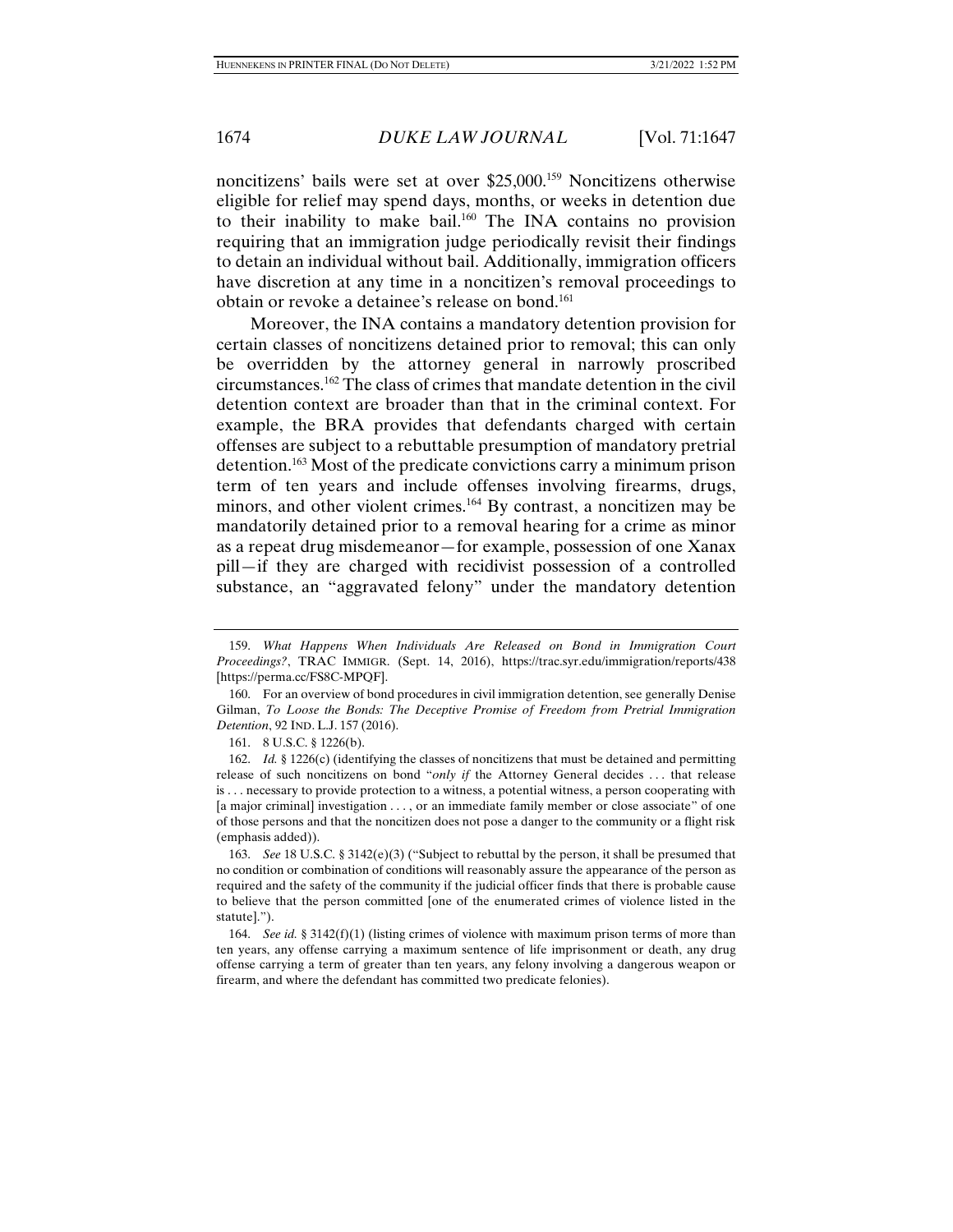statute.<sup>165</sup> Even simple possession of marijuana or petty theft can trigger mandatory detention in certain states, even where such possession may be legal in others.166 Immigration judges have no discretion to grant bail to removable noncitizen detainees convicted of certain crimes, including recidivist possession of a controlled substance or "crimes involving moral turpitude."167 Meanwhile, Congress has eliminated judicial review of an immigration judge's final removal orders for noncitizens detained under INA's mandatory detention provision.168 In practice, this means that once a noncitizen has been assigned to a mandatory detention category under the INA, they do not have the ability to appeal a final order of removal.

Overall, the INA's mandatory detention provision offers a significantly less protective standard than the "rebuttable presumption" in the BRA. While the BRA accomplishes a similar goal—the imposition of harsher standards to obtain release from detention for individuals charged with more severe crimes or repeat offenses—it nonetheless permits judges to exercise discretion in reaching a bail determination where there is clear and convincing evidence that doing so would not override the public interest.<sup>169</sup> Similarly, the lack of any time limit for when a noncitizen may obtain a bail hearing after appealing a custody determination by ICE sharply contrasts with the BRA's requirement that the court hold a hearing "immediately" to determine whether the defendant is eligible for

 168. *Id.* § 1252(a)(2)(C) (stripping jurisdiction of any court to review final orders of removal for certain categories of criminal noncitizens, including those detained under the INA's mandatory detention provision); *see also* MARGARET MIKYUNG LEE, CONG. RSCH. SERV., R43226, AN OVERVIEW OF JUDICIAL REVIEW OF IMMIGRATION MATTERS 3 (2013) ("[T]here is no judicial review of removal determinations based on particular grounds of inadmissibility or deportability . . . ." (citing  $8 \text{ U.S.C.} \$   $1252(a)(2)(C))$ ).

 <sup>165.</sup> *See* Carachuri-Rosendo v. Holder, 560 U.S. 563, 581–82 (2010).

 <sup>166.</sup> Farrin R. Anello, *Due Process and Temporal Limits on Immigration Detention*, 65 HASTINGS L.J. 363, 366 n.12 (2014).

 <sup>167. 8</sup> U.S.C. § 1226(c)(1)(B), (C) ("The Attorney General *shall* take into custody any alien who  $\dots$  (B) is deportable by reason of having committed any offense covered in section  $1227(a)(2)(A)(ii)$ ,  $(A)(iii)$ ,  $(B)$ ,  $(C)$ , or  $(D)$  of this title ... [or]  $(C)$  is deportable under section  $1227(a)(2)(A)(i)$  of this title on the basis of an offense for which the alien has been sentence[d] to a term of imprisonment of at least 1 year"); *see id.* § 1227(a) (listing classes of deportable aliens, including those who have been convicted of a "[c]rime[] of moral turpitude" [§ 1227(a)(2)(A)(i)], recidivist possession of a controlled substance  $[\S 1227(a)(2)(B)(i)]$ .

<sup>169.</sup> *See* 18 U.S.C. § 3142 $(e)(1)$ –(3) (shifting the burden to the detainee to rebut the presumption that "no condition or combination of conditions will reasonably assure . . . the safety of any other person and the community" if the individual is released on bail where charged with a certain category of crimes).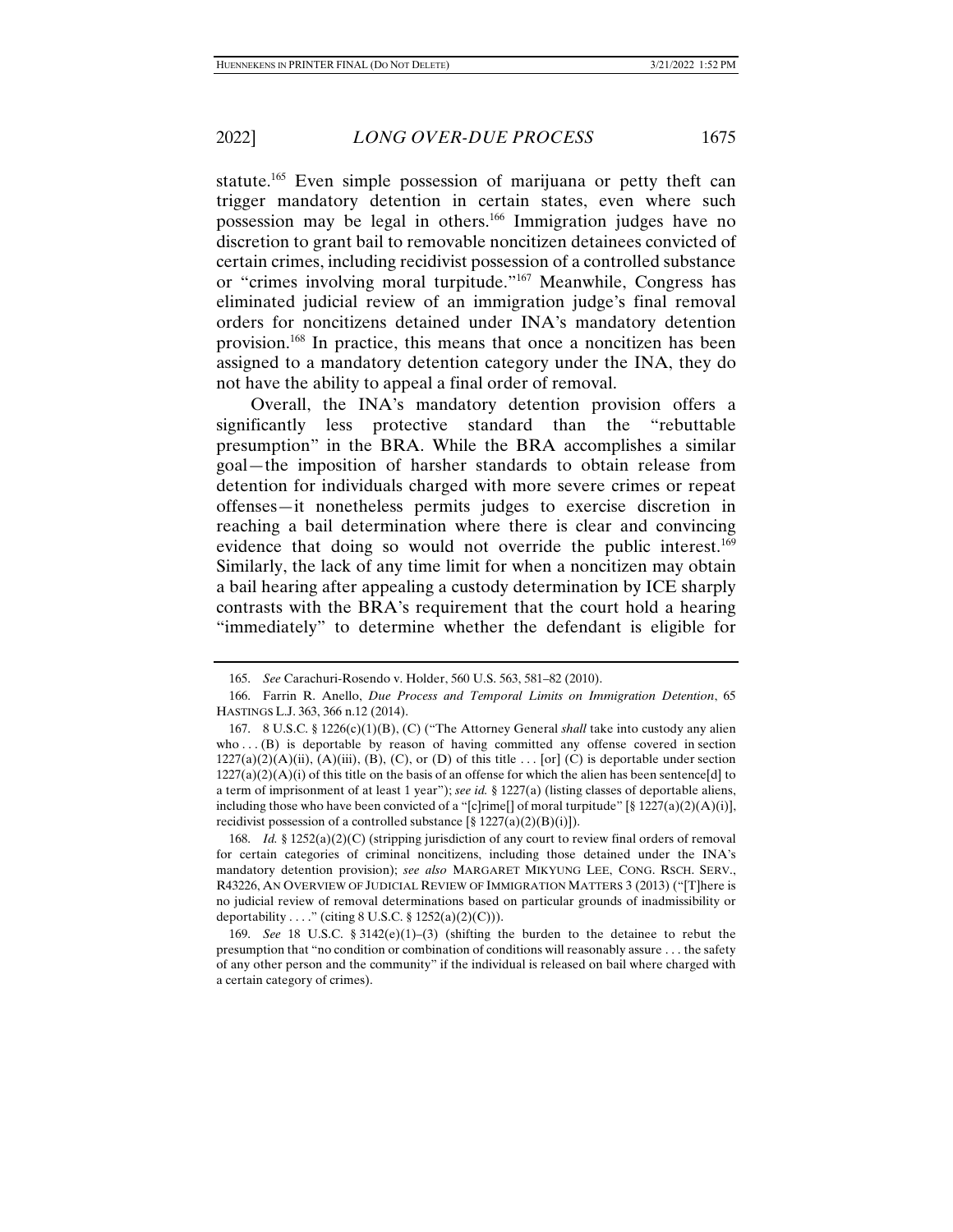bail.170 Although pretrial criminal detainees and noncitizens share the same due process rights under the Fifth Amendment, noncitizens lack the same degree of statutory oversight to ensure that such rights are being vindicated.

A potential argument that noncitizens should not be entitled to equal bail protections is that they have a greater incentive to skip bail upon release. This argument, of course, extends beyond noncitizens to detainees generally and is reflected in the belief that "an unaffordable bail amount is the only amount sufficient to create an adequate disincentive to flee."171 However, data suggests that 86 percent of noncitizens released on bail appear for court.172 Although statistics are less readily available given the more fractured pretrial criminal system, one study suggested that 94 percent of state criminal defendants released pretrial return to court; another, more recent study suggests that pretrial release may increase the likelihood of a defendant's failure to appear at his scheduled hearing by 15 percentage points.173 Nor do these statistics address the difference between flight risk and failure to appear. Rather than a flight from justice, defendants (especially those without means) may miss hearings due to an inability to take off work, obtain transportation or child care, or simply by confusing their court date.174 Further, less costly supervisory mechanisms exist that could

 <sup>170.</sup> *Compare* 8 C.F.R. § 1003.19(a) (2021) ("Custody and bond determinations . . . *may* be reviewed by an Immigration Judge . . . ." (emphasis added)), *with* 18 U.S.C. § 3142(f) ("The hearing shall be held immediately upon the person's first appearance . . . .").

 <sup>171.</sup> Heaton et al., *supra* note 17, at 779 (acknowledging this argument and rebutting because "[i]f the bail is unaffordable and therefore results in detention, it is not functioning as a deterrent at all . . . [but] as an indirect means of detention"). While outside the scope of this Note, for a more extensive discussion of cash bail reform and the implications for pretrial detainees, see generally Van Brunt & Bowman, *supra* note 79.

 <sup>172.</sup> TRAC IMMIGR., *supra* note 159.

 <sup>173.</sup> *See* Dobbie et al., *supra* note 15, at 203 (explaining study characteristics and finding that "pretrial release increases the probability of failing to appear in court by 15.6 percentage points").

 <sup>174.</sup> *See* Ethan Corey & Puck Lo, *The 'Failure to Appear' Fallacy*, APPEAL (Jan. 9, 2019), https://theappeal.org/the-failure-to-appear-fallacy [https://perma.cc/5LTZ-45CZ] (highlighting that "'failure to appear' rates obscure the fact that many who miss court aren't on the run[,]" and rather, "people who miss court dates for reasons beyond their control are counted the same as defendants who intentionally avoid court. . . . They might need child care, or they are just confused by the court system. A court appearance might take place months after a ticket—long forgotten—was issued"). *See generally* Lauryn P. Gouldin, *Defining Flight Risk*, 85 U. CHI. L. REV. 677 (2018) (arguing for a distinction in the definitions and risk calculations of nonappearance and flight).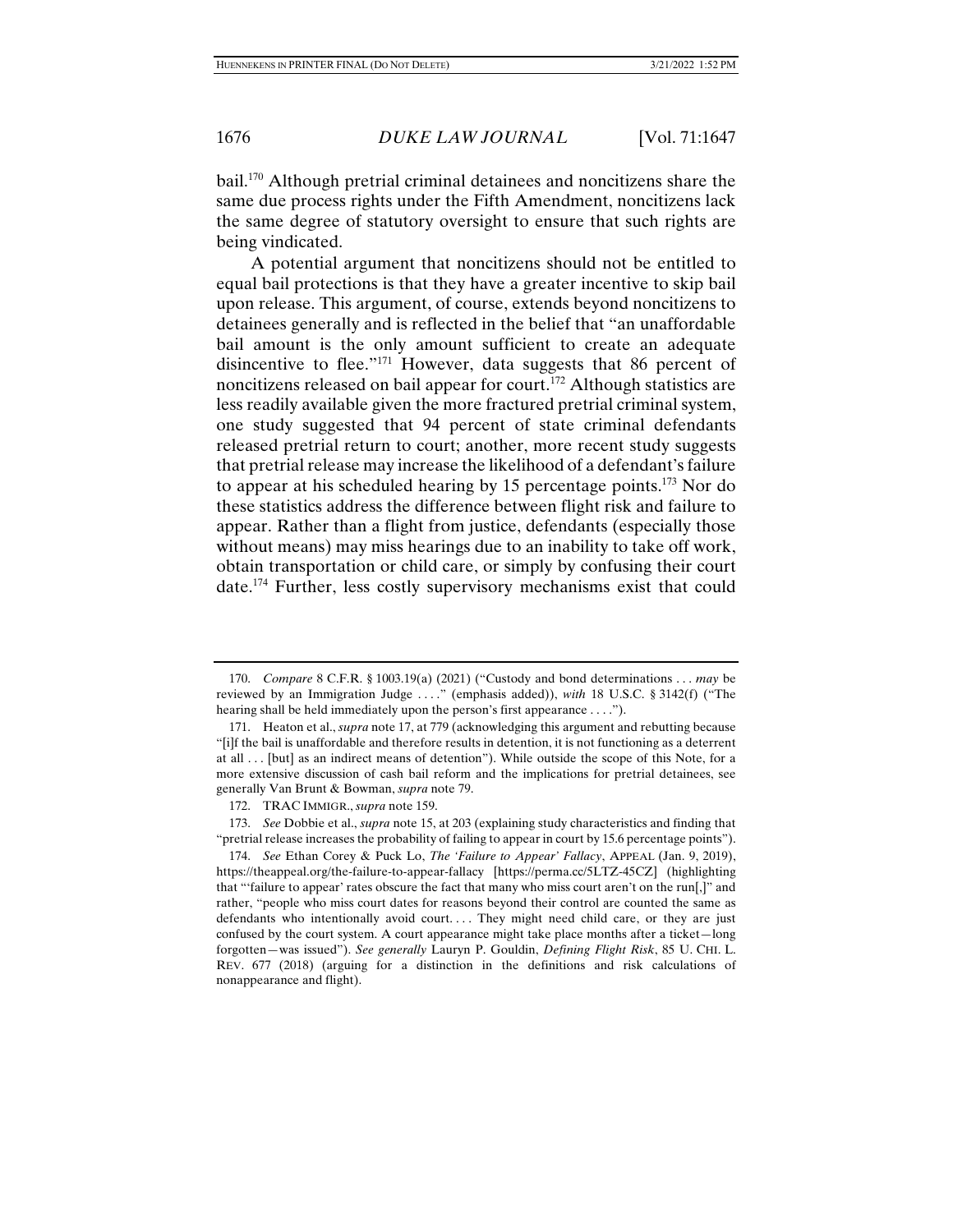serve the government's interest in protecting the public and ensuring future appearance in a less burdensome manner.<sup>175</sup>

Weaker procedural safeguards afforded to noncitizens as a result of their exclusion from constitutional guarantees enshrined outside the Due Process Clause, including protection against excessive bail in the Eighth Amendment and guarantee to counsel and a speedy trial in the Sixth Amendment—coupled with Congress's stripping back of the remedies available to noncitizens to challenge their detention during removal proceedings—increasingly render the promise of procedural fairness to noncitizens illusory.

#### *B. Judicial Interpretation*

The INA lacks any ceiling on the maximum amount of time a noncitizen may be detained prior to a removal hearing or final order of removal.176 Noncitizens thus lack any statutory analog to the Speedy Trial Act to limit detention prior to a removal hearing or following an order of removal in the immigration context. As a result, they have challenged the lack of temporal limits on detention in the INA as violative of the Fifth Amendment's Due Process Clause in three landmark Supreme Court cases, with two more currently before the Supreme Court.177

 <sup>175.</sup> *See* Emily Kassie, *Detained: How the US Built the World's Largest Immigrant Detention System*, GUARDIAN (Sept. 24, 2019, 1:39 PM), https://www.theguardian.com/us-news/2019/sep/24/ detained-us-largest-immigrant-detention-trump [https://perma.cc/8DKC-C4AZ] (highlighting the existence of less costly alternatives to detention, such as electronic monitoring and regular supervision via phone check-ins and home visits that run \$4.42 per day on average); *see also* Fatma E. Marouf, *Alternatives to Immigration Detention*, 38 CARDOZO L. REV. 2141, 2161–70 (2017) (outlining ICE's Intensive Supervision Appearance and Electronic Monitoring Device program as one viable alternative to detention for "high-risk individuals" and community-supervision programs for lower-risk individuals); *Supervision Costs Significantly Less than Incarceration in Federal System*, U.S. CTS. (July 18, 2013), https://www.uscourts.gov/news/2013/07/18/supervisioncosts-significantly-less-incarceration-federal-system [https://perma.cc/2ZN2-EJQE] (In 2012, "[p]retrial detention for a defendant was nearly *10 times more expensive* than the cost of supervision of a defendant by a pretrial services officer in the federal system." (emphasis added)); *Incarceration Costs Significantly More Than Supervision*, U.S. CTS. (Aug. 17, 2017), https:// www.uscourts.gov/news/2017/08/17/incarceration-costs-significantly-more-supervision [https:// perma.cc/H8Z6-ZLLX] (comparing the average annual cost of detaining one individual before trial [\$31,842] to community supervision of the individual prior to trial [\$4,026]).

 <sup>176.</sup> Jennings v. Rodriguez, 138 S. Ct. 830, 834 (2018) ("Nothing in the text of § 1225(b)(1) or § 1225(b)(2) hints that those [detention] provisions have an implicit 6–month time limit on the length of detention.").

 <sup>177.</sup> *See generally* Zadvydas v. Davis, 533 U.S. 678 (2001) (considering a challenge to INA detention time limits); Demore v. Kim, 538 U.S. 510 (2003) (same); Jennings v. Rodriguez, 138 S.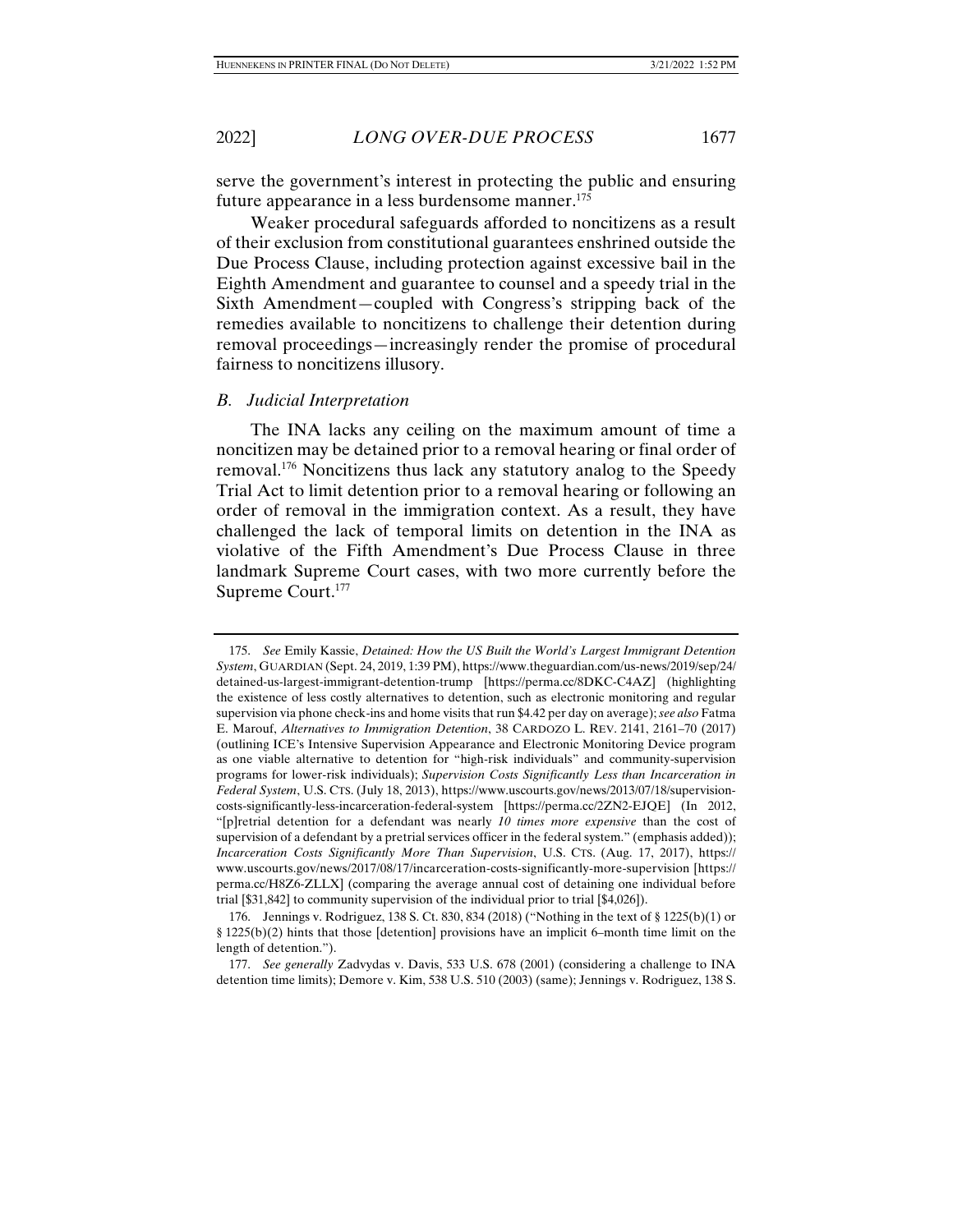In *Zadvydas v. Davis*, the Court recognized an implicit six-month temporal limit on detention following a noncitizen's final removal order.178 The Court relied on its interpretation of the Fifth Amendment in the pretrial criminal detention context, reiterating that prolonged detention is warranted only where "limited to specially dangerous individuals and subject to strong procedural protections."179 The Court remarked that "once the flight risk justification evaporates, the only special circumstance present [to justify ongoing detention] is the alien's removable status itself, *which bears no relation to a detainee's dangerousness*."180 However, in *Demore v. Kim* two years later, the Court declined to extend this presumptive limit to noncitizens facing mandatory detention *prior to* a removal hearing on the grounds that "post-removal-period detention, *unlike detention pending a determination of removability* . . . , has no obvious termination point."<sup>181</sup>

In *Demore*, the Court relied on evidence submitted by the United States that mandatory detention pending removal proceedings typically lasted "less than the 90 days [the Court] considered presumptively valid in *Zadvydas*"—information that the government wrote to the Court to correct thirteen years after that holding.<sup>182</sup> Subsequently, the circuits have struggled to reconcile this decision with increasingly prolonged periods of detention. In *Rodriguez v. Robbins*, 183 for example, the Ninth Circuit confronted the constitutional problems with the INA's mandatory detention provision. The court rejected the government's contention that "under *Zadvydas* and *Demore*, mandatory detention under § 1226(c)

Ct. 830 (2018) (same). The Court is currently considering two challenges to the INA. *See supra*  note 151.

 <sup>178.</sup> *Zadvydas*, 533 U.S. at 701.

 <sup>179.</sup> *Id.* at 690–91.

 <sup>180.</sup> *Id.* at 691–92 (emphasis added).

 <sup>181.</sup> *Demore*, 538 U.S. at 529 (alteration in original) (quoting *Zadvydas*, 533 U.S. at 697).

 <sup>182.</sup> *Id.* After the Court granted certiorari in *Jennings*, the acting solicitor general notified the Court to correct a misrepresentation of fact that had been made by the government in its submissions to the Court in *Demore*, and upon which the Court had relied in its decision. *See*  Letter from Ian Heath Gershengorn, Acting Solic. Gen., to Scott S. Harris, Sup. Ct. Clerk (Aug. 26, 2016), https://trac.syr.edu/immigration/reports/580/include/01-1491%20-%20Demore%20Letter% 20-%20Signed%20Complete.pdf [https://perma.cc/VW4F-ND3N] (describing how "EOIR made *several significant errors* in calculating those figures" which erroneously suggested that "'in the majority of cases,' detention under Section 1226(c) 'lasts for less than \* \* \* 90 days'" (emphasis added)).

 <sup>183.</sup> Rodriguez v. Robbins, 715 F.3d 1127 (9th Cir. 2013).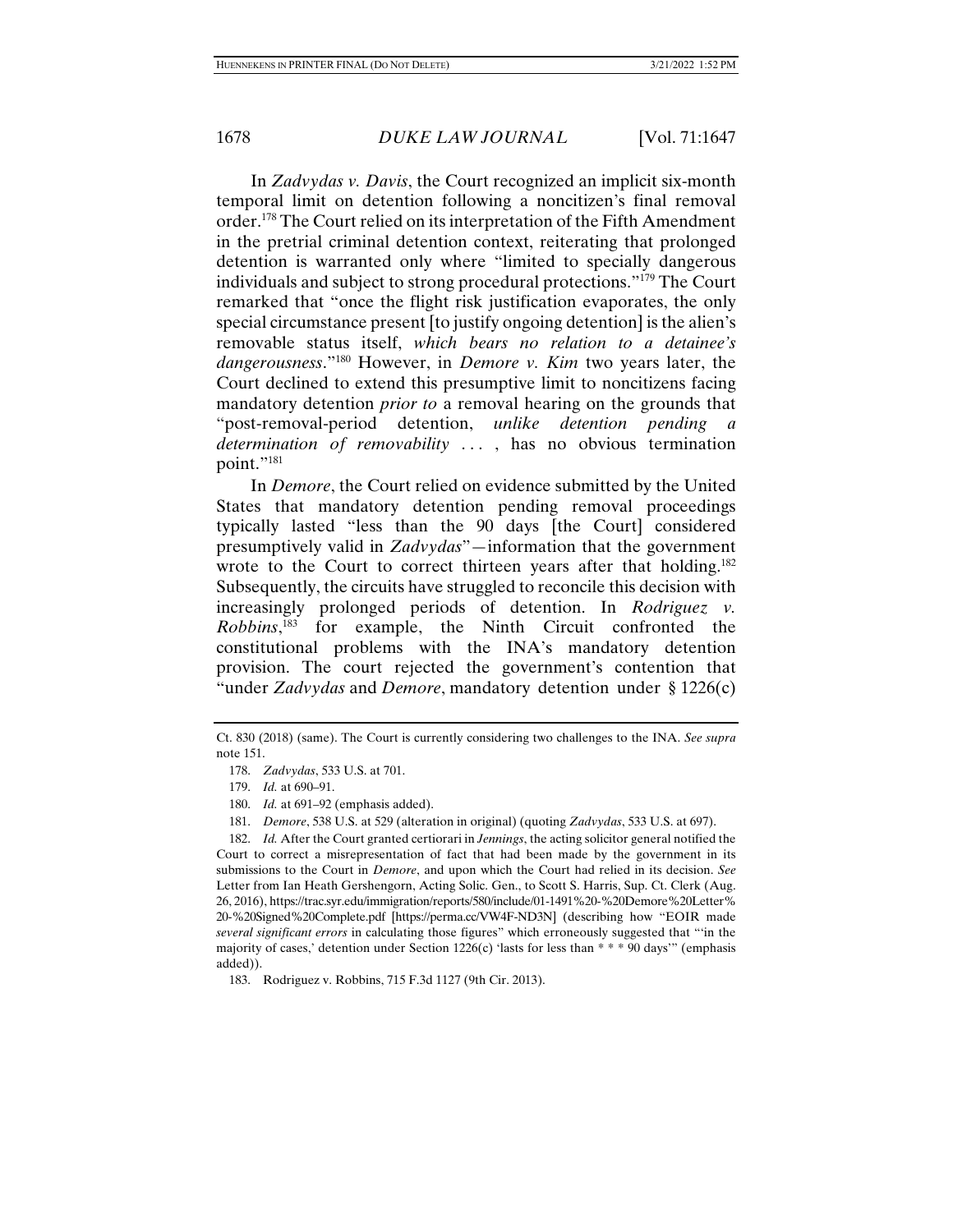without a bond hearing is permissible because such detention has a definite termination point,"184 reasoning that "*Demore*'s reach is limited to relatively brief periods of detention."185 Instead, the court held that the mandatory detention provision "must be construed 'to contain an implicit "reasonable time" limitation'" in order to avoid a clash with the Constitution.186 The court set this limitation at six months, "at which point the government's authority to detain the alien would shift to § 1226(a), which is discretionary" and would trigger an individualized bond hearing.<sup>187</sup> The Second Circuit agreed, holding a bond hearing should be required to justify mandatory detention under § 1226(c) after six months.188 By contrast, the Third Circuit declined to impose a "presumptive [six-month] threshold[]" due to "the highly fact-specific nature" of a due process inquiry,<sup>189</sup> but it held due process required a bond hearing where the length of detention "strain[s] any common-sense definition of a limited or brief civil detention."190

Five years after the Ninth Circuit's decision, the Supreme Court rebuked the lower court's attempt to "to rewrite [the mandatory detention] statute as it pleases" in *Jennings v. Rodriguez*, abrogating the circuits' post-*Demore* jurisprudence.<sup>191</sup> The Ninth Circuit had held noncitizens detained under INA §§ 1225(b), 1226(a), 1226(c), and 1231(a) were entitled to automatic, individualized bond hearings after six months of detention.<sup>192</sup> Citing the lack of textual support in the INA for a firm time limit on detention of noncitizens,193 the Court criticized the Ninth Circuit's use of the canon of constitutional avoidance to reconcile the statute with the Ninth Circuit's understanding of what protections were owed to noncitizens by the Fifth Amendment's Due

191. *Jennings*, 138 S. Ct. at 843.

 192. *Id.* at 842–43 (discussing the Ninth Circuit's holding in *Rodriguez v. Robbins*, 804 F.3d 1060 (9th Cir. 2015)).

193. *Id.*

 <sup>184.</sup> *Id.* at 1138.

 <sup>185.</sup> *Id.* 

 <sup>186.</sup> *Id.* (quoting *Zadvydas*, 533 U.S. at 682).

 <sup>187.</sup> *Id.* at 1144.

 <sup>188.</sup> Lora v. Shanahan, 804 F.3d 601, 606 (2d Cir. 2015), *cert. granted*, *judgment vacated*, 138 S. Ct. 1260 (2018) ("[M]andatory detention for longer than six months without a bond hearing affronts due process.").

 <sup>189.</sup> Chavez-Alvarez v. Warden York Cnty. Prison, 783 F.3d 469, 474 n.7 (3d Cir. 2015), *abrogated on other grounds by* Jennings v. Rodriguez, 138 S. Ct. 830 (2018).

 <sup>190.</sup> *Id.* at 477.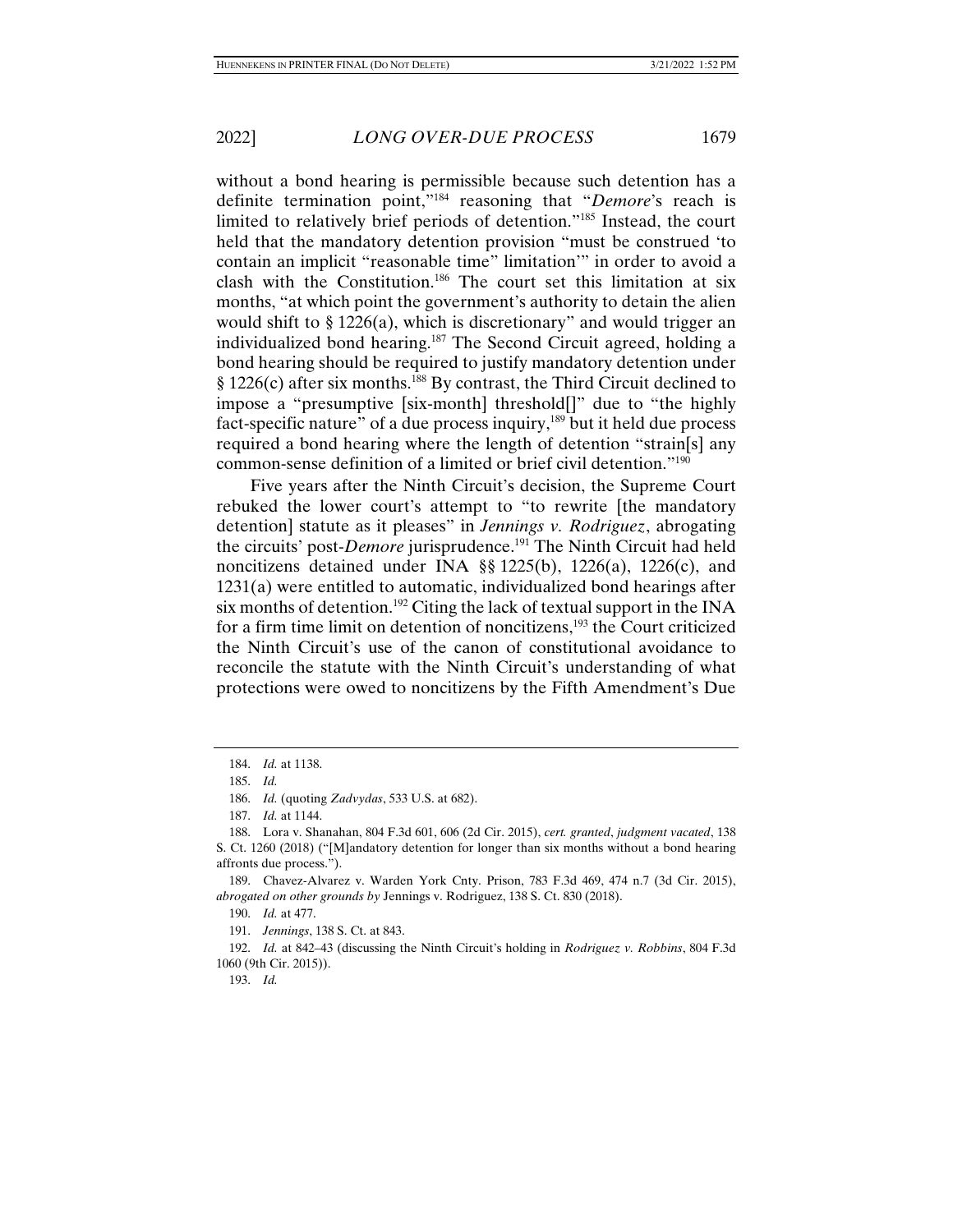Process Clause.<sup>194</sup> Ironically, the Supreme Court had done precisely this in *Zadvydas* by reading an implicit six-month limitation on postremoval detention where this language did not exist in the statute.195 However, in *Jennings*, the Court explicitly limited its holding to rejecting the statutory argument that the INA required periodic bond hearings, so it did not foreclose the ability of noncitizens to raise a due process challenge to alleged overdetention under the statute.196

The Third and Ninth Circuits have since held that, notwithstanding the Court's rejection of a periodic bond hearing requirement for noncitizens detained pending removal proceedings under § 1226 in *Jennings*, such a requirement can be read into the postremoval statute where noncitizens have been ordered removed but are arguing for withholding of removal and face prolonged detention under §  $1231(a)(6)$ .<sup>197</sup> The Third and Ninth Circuits each held that an individualized bond hearing requirement after six months of detention is consistent with the Court's *Zadvydas* precedent and mandated by due process.198 This framework is immediately relevant, as the Court is

 <sup>194.</sup> *Id.* at 843.

 <sup>195.</sup> *Id.*; *see* Zadvydas v. Davis, 533 U.S. 678, 701 (2001) ("We do have reason to believe, however, that Congress previously doubted the constitutionality of detention for more than six months.").

 <sup>196.</sup> *Jennings*, 138 S. Ct. at 851.

 <sup>197.</sup> *See* Arteaga-Martinez v. Warden York Cnty. Prison, No. 19-1054, 2019 WL 13031922 (3d Cir. 2019), *cert. granted sub nom.* Johnson v. Arteaga-Martinez, 210 L. Ed. 2d 1009 (Aug. 23, 2021); Guerrero-Sanchez v. Warden York Cnty*.* Prison, 905 F.3d 208 (3d Cir. 2018); Aleman Gonzalez v. Barr, 955 F.3d 762 (9th Cir. 2020), *cert. granted sub nom.* Garland v. Gonzalez, 210 L. Ed. 2d 1009 (Aug. 23, 2021).

 <sup>198.</sup> *See* Guerrero-Sanchez v. Warden York Cnty. Prison, 905 F.3d 208, 222 (3d Cir. 2018) ("At a certain point, continued detention becomes . . . unconstitutional unless the Government has justified its actions at a hearing inquiring into whether continued detention is consistent with the law's purposes of preventing flight and dangers to the community." (quoting Diop v. ICE/ Homeland Sec., 656 F.3d 221, 232 (3d Cir. 2011))); *see also id.* at 221 (reasoning that *Zadvydas*  "did not explicitly preclude courts from construing § 1231(a)(6) to include additional *procedural*  protections . . . should those protections be necessary to avoid detention that could raise different constitutional concerns"); *Aleman Gonzalez*, 955 F.3d at 773–88 (declining to hold that *Jennings*  overruled its circuit precedent requiring individualized bond hearings after six months under § 1231(a)(6) and citing Diouf v. Napolitano, 634 F.3d 1081 (9th Cir. 2011), which held that a noncitizen detained under  $\S 1231(a)(6)$  must receive a bond hearing before an immigration judge). The Ninth Circuit also cited its decision requiring the government to demonstrate clear and convincing evidence that a noncitizen should continue to be detained at a bond hearing, reasoning that "even where prolonged detention is permissible, 'due process requires "adequate procedural protections" to ensure that the government's asserted justification for physical confinement "outweighs the individual's constitutionally protected interest in avoiding physical restraint."'" Singh v. Holder, 638 F.3d 1196, 1203 (9th Cir. 2011) (quoting Casas-Castrillon v. DHS, 535 F.3d 942, 950 (9th Cir. 2008) (quoting Zadvydas v. Davis, 533 U.S. 678, 690 (2001))).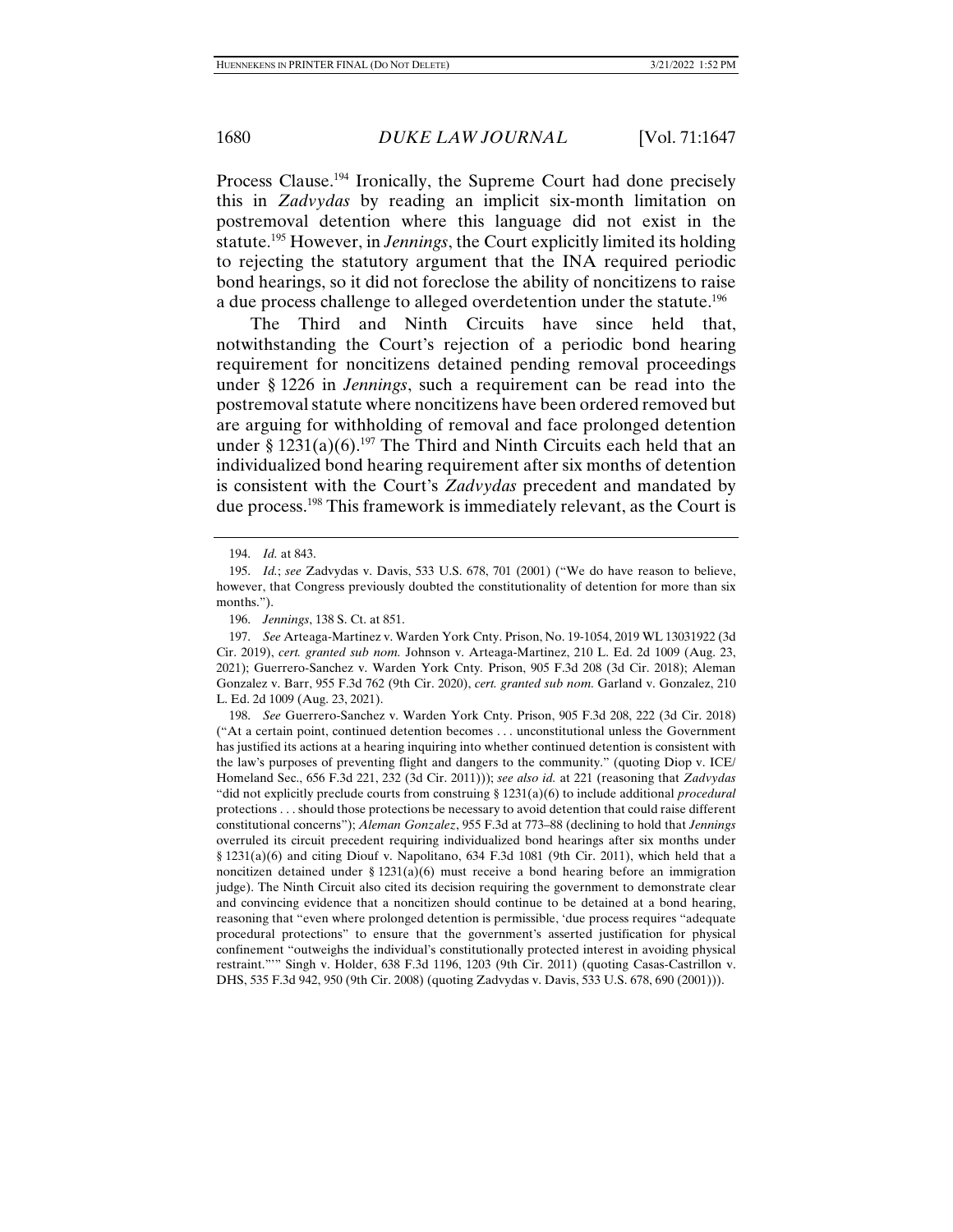poised to decide two cases this term centering on whether noncitizens may be detained for over six months without a bond hearing pending removal.199

Given the tension between the circuits' and the Supreme Court's interpretations of various INA provisions, there is a need for clarification as to the temporal limitations imposed by due process on prolonged detention of noncitizens in removal proceedings. The courts' reliance on the canon of constitutional avoidance to construe INA provisions is not a substitute for clarity from the Supreme Court as to what substantive and procedural due process require to justify the prolonged detention of noncitizens in immigration detention centers.200 Given the lack of a parallel to the Speedy Trial Act in the removal context, judicial intervention via the form of a revised analysis to detainees' due process claims is even more important to safeguard noncitizens' due process rights.

# IV. A NEW SUBSTANTIVE DUE PROCESS ANALYSIS: APPLYING *KINGSLEY*'S OBJECTIVE UNREASONABLENESS STANDARD AND HEIGHTENED SCRUTINY TO OVERDETENTION CLAIMS

Where an individual's fundamental right to liberty is at stake due to prolonged pretrial detention, due process demands a more exacting degree of scrutiny than the current rational basis standard. The widespread use of detention prior to trial ignores both the language of the BR $A^{201}$  and the Supreme Court's commands in the immigration

 <sup>199.</sup> The Court's holding in these cases will build upon its recent decisions in *Jennings v. Rodriguez*, 138 S. Ct. 830, 844 (2018) (holding that no such periodic bond requirement could be read into a separate provision of the INA governing noncitizens detained pending removal proceedings under § 1226), *Demore v. Kim*, 538 U.S. 510, 513 (2003) (upholding mandatory detention without bond hearings under § 1226(c)), and *Zadvydas v. Davis*, 533 U.S. 678, 701 (2001) (reading an implicit six-month limitation on detention following a final order of removal under § 1231).

 <sup>200.</sup> *See, e.g.*, *Guerrero-Sanchez*, 905 F.3d at 217 n.6 ("Whether Guerrero-Sanchez would be *constitutionally* entitled to a bond hearing under the Due Process Clause is an entirely different question . . . that we need not resolve today . . . ."); *Jennings*, 138 S. Ct. at 851 ("Consistent with our role as a 'court of review, not of first view,' we do not reach [the constitutional] arguments." (quoting Cutter v. Wilkinson, 544 U.S. 709, 718 n.7 (2005))); *Zadvydas*, 533 U.S. at 699 ("interpreting the statute to avoid a serious constitutional threat").

 <sup>201.</sup> *See* 18 U.S.C. § 3142(e)(3) (pretrial detention should be ordered only where "no condition or combination of conditions" will protect the community and ensure detainee's appearance at trial).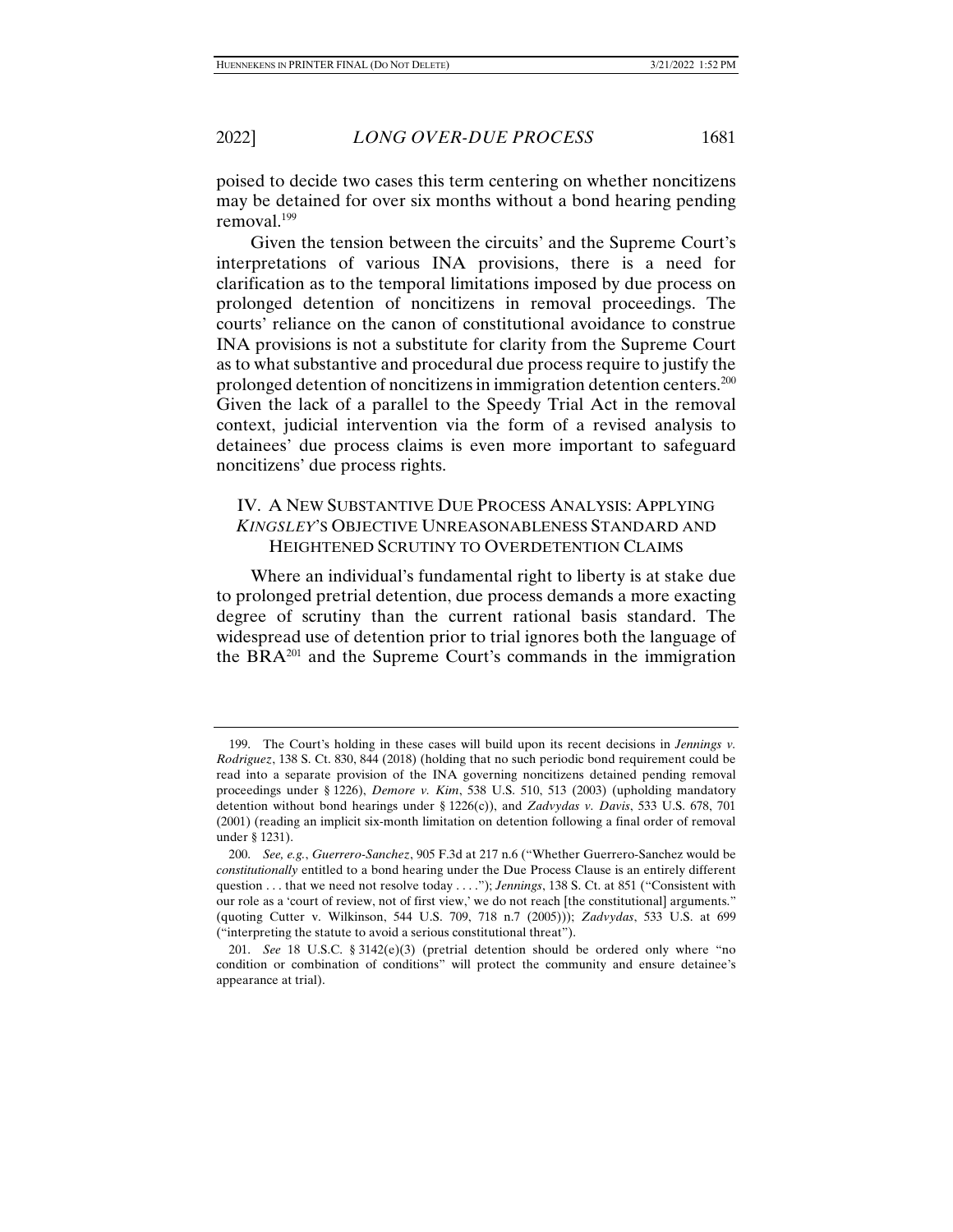context that detention should be "carefully limited"<sup>202</sup> to "specially dangerous individuals and subject to strong procedural protections."<sup>203</sup>

The COVID-19 pandemic has magnified the punitive effects of prolonged detention, as well as the lack of recourse available to detainees due to the lack of meaningful, enforceable limits on detention prior to trial or removal. Detention crosses the threshold from regulatory to punitive at an increasingly earlier point, raising procedural due process concerns, given extensive delays in bail hearings and release,  $204$  as well as substantive concerns in light of detention conditions that shock the conscience.<sup>205</sup> The current statutory framework and jurisprudence have demonstrated both the intractability of the current system in dealing with unprecedented events and the inability to follow any prescribed judicial mechanisms to cope with the COVID-19 pandemic.<sup>206</sup> As a result, district courts throughout the country have scrambled to conjure legal standards to address the unprecedented threat to the life and liberty of detainees in the context of the COVID-19 pandemic.<sup>207</sup>

This Part begins by examining the grave overdetention problem in the United States and argues for evaluation of overdetention claims under a heightened degree of scrutiny. This Part proceeds to argue that the objective-deliberate indifference analysis adopted by the Court in *Kingsley* should be extended to detainees' overdetention due process claims.

# *A. Pretrial Detention as the Norm, Not the Exception, in the Aftermath of* Salerno

The primary justifications supporting the use of pretrial detention in both the criminal and civil contexts are the federal government's regulatory interests in preventing flight and protecting the community.208 The COVID-19 pandemic has illuminated the massive overuse of pretrial detention and its deviation from its asserted regulatory purpose. Prison officials and attorneys general have been

 <sup>202.</sup> United States v. Salerno, 481 U.S. 739, 755 (1987).

 <sup>203.</sup> *Zadvydas*, 533 U.S at 691.

 <sup>204.</sup> *See supra* notes 21–27.

 <sup>205.</sup> *See supra* note 21.

 <sup>206.</sup> *See* Essien v. Barr, 457 F. Supp. 3d 1008, 1013 (D. Colo. 2020) ("[N]one of the potentially applicable precedents was decided with [the realities of a pandemic] in mind.").

 <sup>207.</sup> *See supra* note 105.

 <sup>208.</sup> *See supra* note 52 and accompanying text.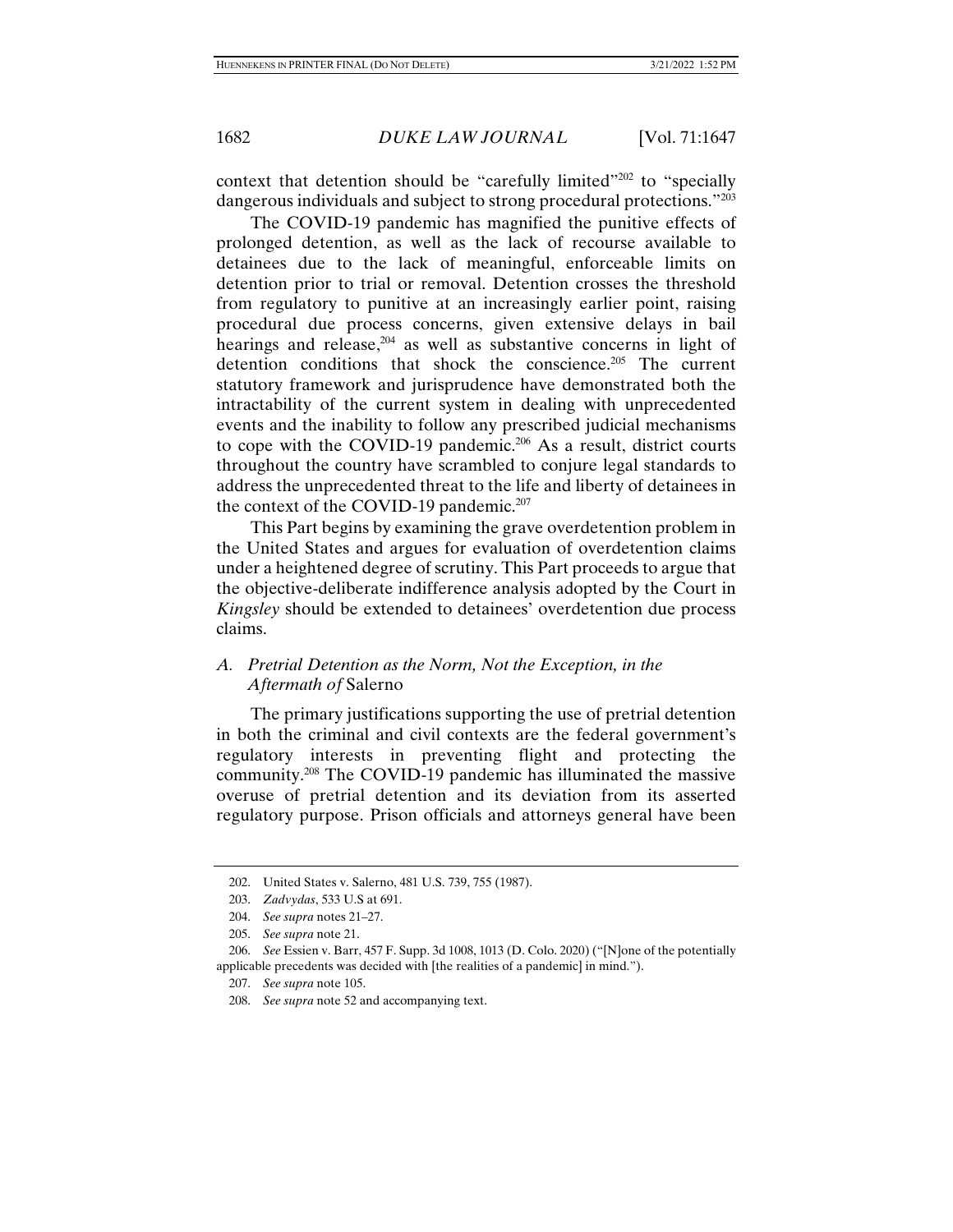forced to identify the most pressing justifications for detaining individuals prior to trial in order to deal with the ongoing public health emergency and overwhelmed jails. In an April 2020 memorandum from former U.S. Attorney General William Barr to federal prosecutors throughout the country, Barr recommended "not seeking detention to the same degree we would under normal circumstances specifically, for those defendants who have not committed serious crimes and who present little risk of flight (but no threat to the public) and who are clearly vulnerable to COVID-19 under [Centers for Disease Controll Guidelines."<sup>209</sup> The question becomes, then, why *anyone* who is neither charged with a serious crime nor considered a flight risk would *ever* be detained prior to trial, as Barr suggests is the case "under normal circumstances."210 The answer is simple—pretrial detention is no longer the "carefully limited exception" that the *Salerno* Court assumed in recognizing regulatory pretrial detention as constitutional.211 Instead, pretrial detention is the "normal circumstance[]"212 for the accused in the United States.

Barr's memo demonstrates that, in many instances, the pretrial detention regime is no longer rooted in the oft-cited justifications of a detainee's dangerousness and risk of flight. Rather, the heightened standard that individuals charged with certain felonies under 42 U.S.C. § 3142(e) must overcome to be eligible for release on bail appears to have transformed into the norm for all detainees seeking bail, rather than the exception for those charged with the most dangerous crimes. The detention of dangerous and nondangerous individuals alike signals that the practice has become "excessive in relation to [the government's purpose]"213 and punitive—and by extension unconstitutional under the Fifth Amendment.

The transformation of pretrial detention from a regulatory to punitive practice is apparent upon a closer look at *who* is being

 <sup>209.</sup> Memorandum from Att'y Gen. William Barr to All Heads of Dep't Components and All U.S. Att'ys 2 (Apr. 6, 2020) [hereinafter Barr Memo], https://www.justice.gov/file/1266901/ download [https://perma.cc/Q67Q-2NSW].

 <sup>210.</sup> *Id.* 

 <sup>211.</sup> United States v. Salerno, 481 U.S. 739, 755 (1987).

 <sup>212.</sup> Barr Memo, *supra* note 209.

 <sup>213.</sup> Bell v. Wolfish, 441 U.S. 520, 538 (1979) (quoting Kennedy v. Mendoza-Martinez, 372 U.S. 144, 168–69 (1963)).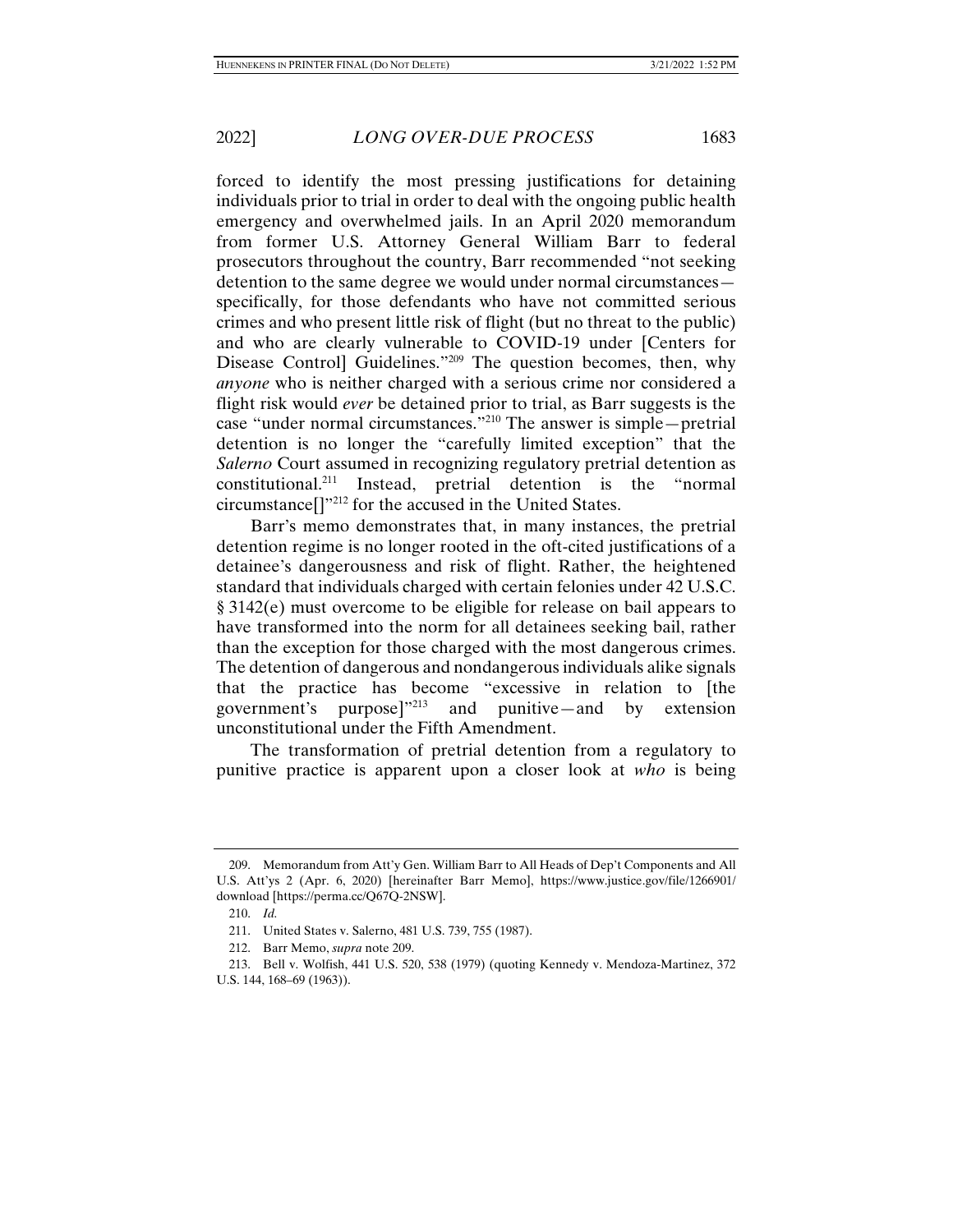detained prior to trial.214 One of the greatest explosions in the pretrial detention population is among defendants charged with drug-related offenses,215 not "individuals who have been arrested for a specific category of extremely serious offenses."216 In fact, none of the three safeguards that the Court pointed to as support for the facial constitutionality of the Speedy Trial Act's lack of temporal limits—a prompt hearing, limits on detention, or housing detainees apart from convicts<sup>217</sup>—are strictly followed, and they have been largely ignored during the COVID-19 pandemic.<sup>218</sup>

The constitutional harm to detainees is worsened by evaluating their overdetention due process claims under an Eighth Amendment standard designed to guard the convicted against cruel and unusual punishment. Under the Fifth Amendment, detainees may not be punished at all.219 However, this protection is weaker in substance than in name. Rather, as long as a government actor can point to some rational interest connected to the practice, it will likely pass constitutional muster.220 Justice John Paul Stevens lambasted this

 215. *See* COHEN, *supra* note 5, at 4 ("[T]he number of drug defendants detained pretrial increased by 72%, from 13,524 in 1995 to 23,232 in 2010.").

 <sup>214.</sup> It is impossible to discuss pretrial detention without acknowledging insidious racial bias that has long existed in detention decisions, and the fact that nonwhite individuals are detained at far higher rates than white defendants. For scholarship discussing racial disparities in pretrial detention, see Jones, *supra* note 87, at 942 ("[B]eing Black increases a defendant's odds of being held in jail pretrial by 25%." (quoting Traci Schlesinger, *Racial and Ethnic Disparity in Pretrial Criminal Processing*, 22 JUST. Q. 170, 181 (2005))), and David Arnold, Will Dobbie, & Crystal S. Yang, *Racial Bias in Bail Decisions*, 133 Q.J. ECON. 1885, 1929 (2018) (finding that both Black and white judges are racially biased against Black defendants and rely on anti-Black stereotypes that exaggerate dangers of pretrial release of Black defendants as compared to white defendants).

 <sup>216.</sup> *Salerno*, 481 U.S. at 750; *see also* Anthony Barr & Kristen Broady, *Dramatically Increasing Incarceration Is the Wrong Response to the Recent Uptick in Homicides and Violent Crime*, BROOKINGS (Nov. 2, 2021), https://www.brookings.edu/blog/the-avenue/2021/11/02/ dramatically-increasing-incarceration-is-the-wrong-response-to-the-recent-uptick-in-homicidesand-violent-crime [https://perma.cc/E7BL-7CWD] (noting that, despite an uptick in violent crimes in the summer of 2020, incarceration rates for homicides and violent crime "peak[ed] in 2007, but have since been falling dramatically" and "in 2019[,] the nation's incarceration rate was the lowest since 1995"); *see also* Jones, *supra* note 87, at 935 (noting that "seventy-five percent of pretrial detainees are charged with relatively minor property crimes, drug offenses or other nonviolent acts").

 <sup>217.</sup> *Salerno*, 481 U.S. at 747–48.

 <sup>218.</sup> *See supra* notes 93–96 and accompanying text.

 <sup>219.</sup> *See Bell*, 441 U.S. at 537 (recognizing "a distinction between punitive measures that may not constitutionally be imposed prior to a determination of guilt and regulatory restraints that may" under the Fifth Amendment).

 <sup>220.</sup> *Id.* at 539.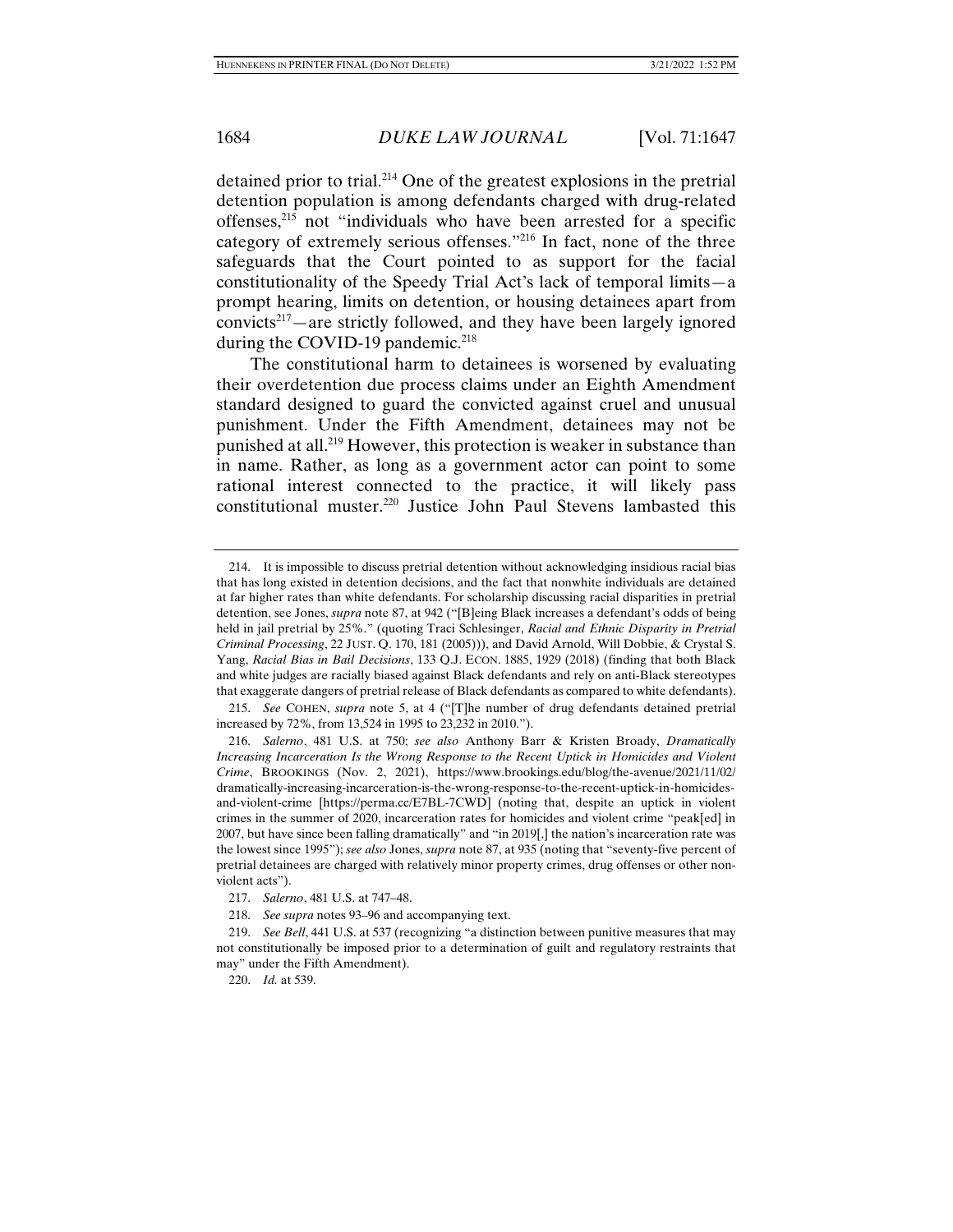standard in dissent for "provid[ing] an individual with virtually no protection against punishment."221 Further, Stevens argued that, by creating a framework defined "in the far more permissive terms" of the Eighth Amendment, the Court ignored the protection and commands of the Due Process Clause.222

## *B. Applying the* Kingsley *Standard to Pretrial Detention Claims*

One way to ensure that detainees' overdetention claims are viewed with greater rigor by the courts, in light of the special constitutional protections afforded by the Due Process Clause, is for the Court to extend the objective analysis announced in *Kingsley* to pretrial detainees' overdetention due process claims. This analysis asks only whether the detainee's due process rights were violated by the overdetention, and not whether there was punitive intent by prison officials to do so (as mandated by a subjective analysis framed in Eighth Amendment terms).<sup>223</sup> Extending *Kingsley* to detainees' overdetention claims would have the dual effect of resolving the circuit split surrounding the proper analysis for pretrial detainees' overdetention due process claims, as well as recognizing the distinct constitutional footing of the innocent and the guilty that merits a heightened government showing to justify detention. The fact that it is "convenient . . . to apply the same standard to claims" raised by pretrial detainees and convicted prisoners "without differentiation" does not make it constitutional, $224$  especially given the weakening of an individual's liberty right upon conviction under the Constitution.225 Where the interest at stake is an individual's fundamental interest to liberty, convenience should have no role in the analysis.

 <sup>221.</sup> *Id.* at 585 (Stevens, J., dissenting).

 <sup>222.</sup> *Id.* at 586.

 <sup>223.</sup> *See* Kingsley v. Hendrickson, 576 U.S. 389, 398 (2015) (reasoning that "*Bell*'s focus on 'punishment' does not mean that proof of intent (or motive) to punish is required for a pretrial detainee to prevail on a claim that his due process rights were violated").

 <sup>224.</sup> Board v. Farnham, 394 F.3d 469, 478 (7th Cir. 2005). While this quote refers to the Fourteenth Amendment specifically, the Due Process Clause of the Fifth Amendment contains identical language and is interpreted identically by the Supreme Court. *See* Malinski v. New York, 324 U.S. 401, 415 (1945) (Frankfurter, J., concurring) ("To suppose that 'due process of law' meant one thing in the Fifth Amendment and another in the Fourteenth is too frivolous to require elaborate rejection.").

 <sup>225.</sup> Dist. Att'ys Off. for Third Jud. Dist. v. Osborne, 557 U.S. 52, 68 (2009) ("A criminal defendant proved guilty after a fair trial does not have the same liberty interests as a free man.").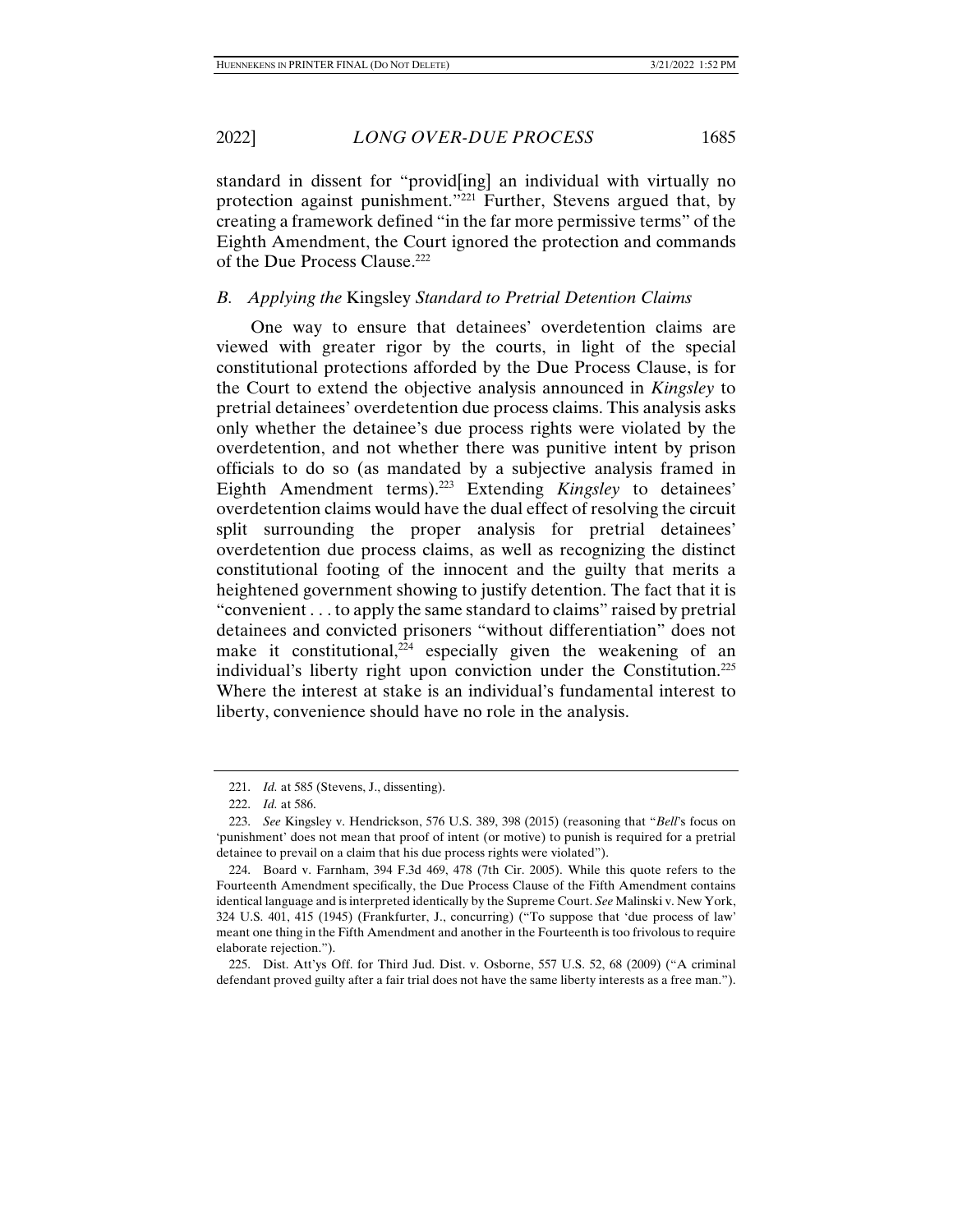The Second, Seventh, and Ninth Circuits have extended *Kingsley*  to other types of due process claims, and their reasoning provides a model for how this analysis should operate in the context of overdetention.226 The Second Circuit concluded that "[a]fter *Kingsley*, it is plain that punishment has no place in defining the *mens rea*  element of a pretrial detainee's claim under the Due Process Clause" because "[u]nlike a violation of the Cruel and Unusual Punishments Clause [of the Eighth Amendment], an official can violate the Due Process Clause ... without meting out any punishment."227 The Seventh Circuit touched on a similar point, citing *Kingsley*'s explicit acknowledgment that the language and nature of claims under a Fifth and Eighth Amendment analysis are distinct, and holding that punitive intent has no place in the analysis of a detainee's inadequate medical care due process claim.228 In *Castro v. County of Los Angeles*, 229 the Ninth Circuit cited "the broad wording of *Kingsley*," where "[t]he Court did not limit its holding to 'force' but spoke to 'the challenged governmental action' generally."230 The "underlying federal right," that of due process, is the same and logically should require the same analysis across all threads of due process, including overdetention claims.

# *C. Liberty From Excessive Detention Is a Fundamental Right, and Merits Strict Scrutiny When It Has Become Prolonged*

While the Court is "reluctant to expand the concept of substantive due process,"231 it has done so across a variety of unenumerated rights,

 <sup>226.</sup> *See* Darnell v. Pineiro, 849 F.3d 17, 35 (2d Cir. 2017) (applying the *Kingsley* objective deliberate indifference standard to pretrial conditions of confinement claim); Miranda v. County of Lake, 900 F.3d 335, 352 (7th Cir. 2018) (applying the *Kingsley* objective deliberate indifference standard to pretrial inadequate medical care claims); Gordon v. County of Orange, 888 F.3d 1118, 1124 (9th Cir. 2018) (applying the *Kingsley* objective deliberate indifference standard to pretrial inadequate medical care claims).

 <sup>227.</sup> *Darnell*, 849 F.3d at 35.

 <sup>228.</sup> *County of Lake*, 900 F.3d at 352. By contrast, the Tenth Circuit took the opposite approach and declined to extend *Kingsley* on the grounds that the claim (indifference to a detainee's medical needs) necessarily involved a subjective component. Strain v. Regalado, 977 F.3d 984, 991 (10th Cir. 2020).

 <sup>229.</sup> Castro v. County of Los Angeles, 833 F.3d 1060 (9th Cir. 2016).

 <sup>230.</sup> *Id.* at 1070 (quoting Kingsley v. Hendrickson, 576 U.S. 389, 398 (2015)).

 <sup>231.</sup> Collins v. Harker Heights, 503 U.S. 115, 125 (1992).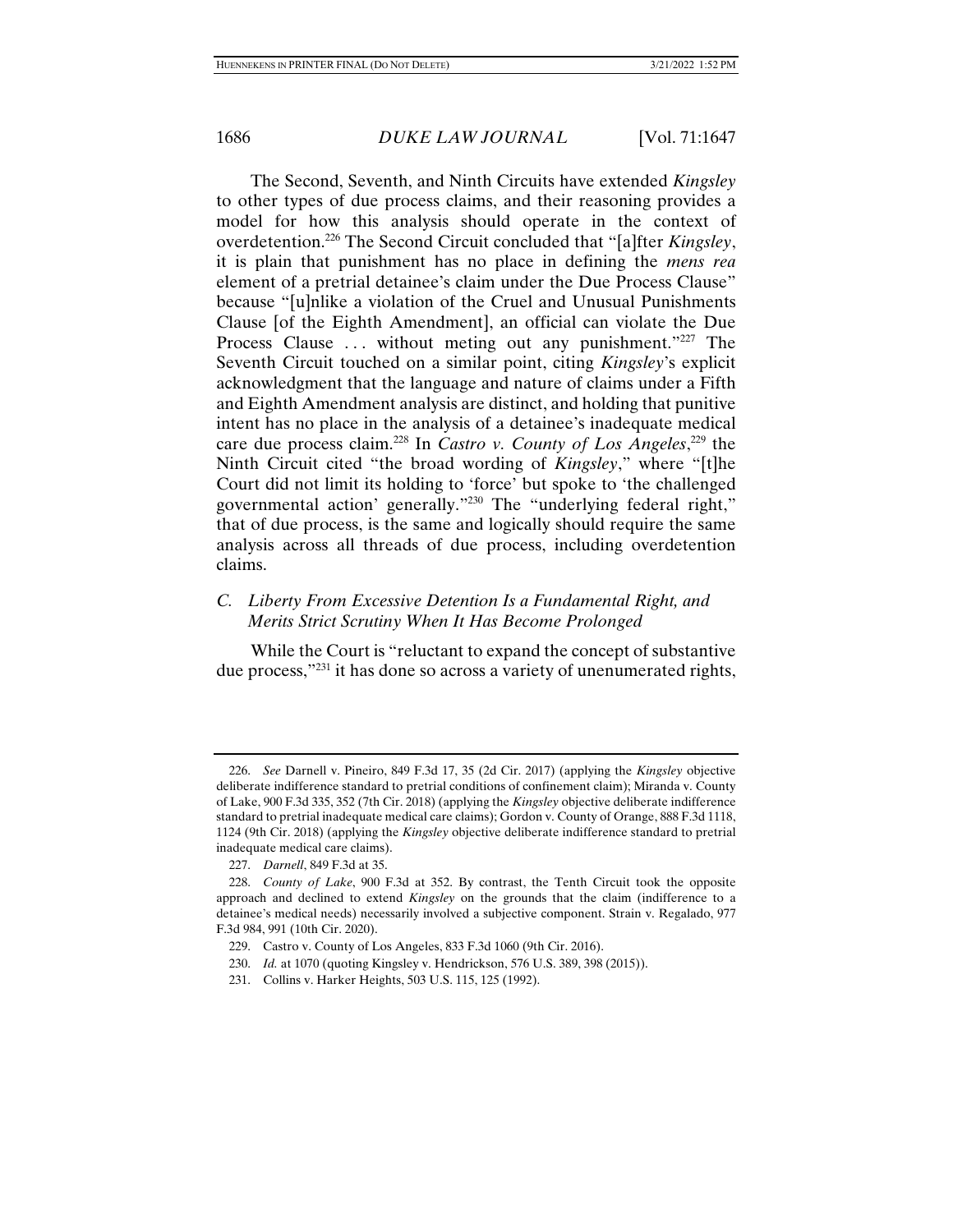including the right to marry,<sup>232</sup> the right to marital privacy,<sup>233</sup> and the right to contraception.234 "If the 'liberty' protected by the Due Process Clause means anything, it means freedom from physical restraint,"235 and freedom from prolonged detention belongs to this category of fundamental rights whose deprivation can only be justified by "a very important governmental interest."236 Treating detainees' overdetention claims through the lens of substantive due process does not require the Court to "expand" substantive due process to a new right—rather, it recognizes the fundamental freedom that a citizen is entitled to unless they have been convicted of breaking the law. This is at the core of the liberty right that substantive due process protects.

At the time *Salerno* was decided, the Court held that pretrial detention was not, on its face, a substantive due process violation where such detention was limited, accompanied by sufficient procedural safeguards, and nonpenal in nature.237 Notably, the *Salerno*  Court emphasized the "compelling regulatory purpose of the [Bail Reform] Act"<sup>238</sup> and the government's "compelling interests [in] regulation of pretrial release"<sup>239</sup> throughout its opinion. The Court's subsequent explication, then, of a rational basis test was arguably illogical. The leniency of a rational basis standard defies common sense where it is meant to apply in "narrow circumstances."<sup>240</sup> This language, coupled with the Court's emphasis on "compelling interests,"241 sounds much more in line with a requirement that a practice be narrowly tailored to serve a compelling state interest—the strict scrutiny standard.<sup>242</sup>

- 234. Eisenstadt v. Baird, 405 U.S. 438, 453–54 (1972).
- 235. Schall v. Martin, 467 U.S. 253, 288 (1984) (Marshall, J., dissenting).
- 236. *Id.*
- 237. United States v. Salerno, 481 U.S. 739, 755 (1987).
- 238. *Id.* at 752.
- 239. *Id.* at 753.
- 240. *Id.* at 750.
- 241. *Id.* at 753.

 <sup>232.</sup> Loving v. Virginia, 388 U.S. 1, 12 (1967) ("Marriage is one of the 'basic civil rights of man,' fundamental to our very existence and survival." (quoting Skinner v. Oklahoma, 316 U.S. 535, 541 (1942))). The most notable Supreme Court substantive due process decision of the last decade is arguably *Obergefell v. Hodges*, 576 U.S. 644 (2015), which recognized a fundamental right of same-sex couples to marry via a substantive due process and equal protection analysis, *id.* at 675.

 <sup>233.</sup> Griswold v. Connecticut, 381 U.S. 479, 484–86 (1965).

 <sup>242.</sup> *See* Ryan C. Williams, *The One and Only Substantive Due Process Clause*, 120 YALE L.J. 408, 427 (2010) (describing the strict scrutiny analysis as the "prevailing framework for dealing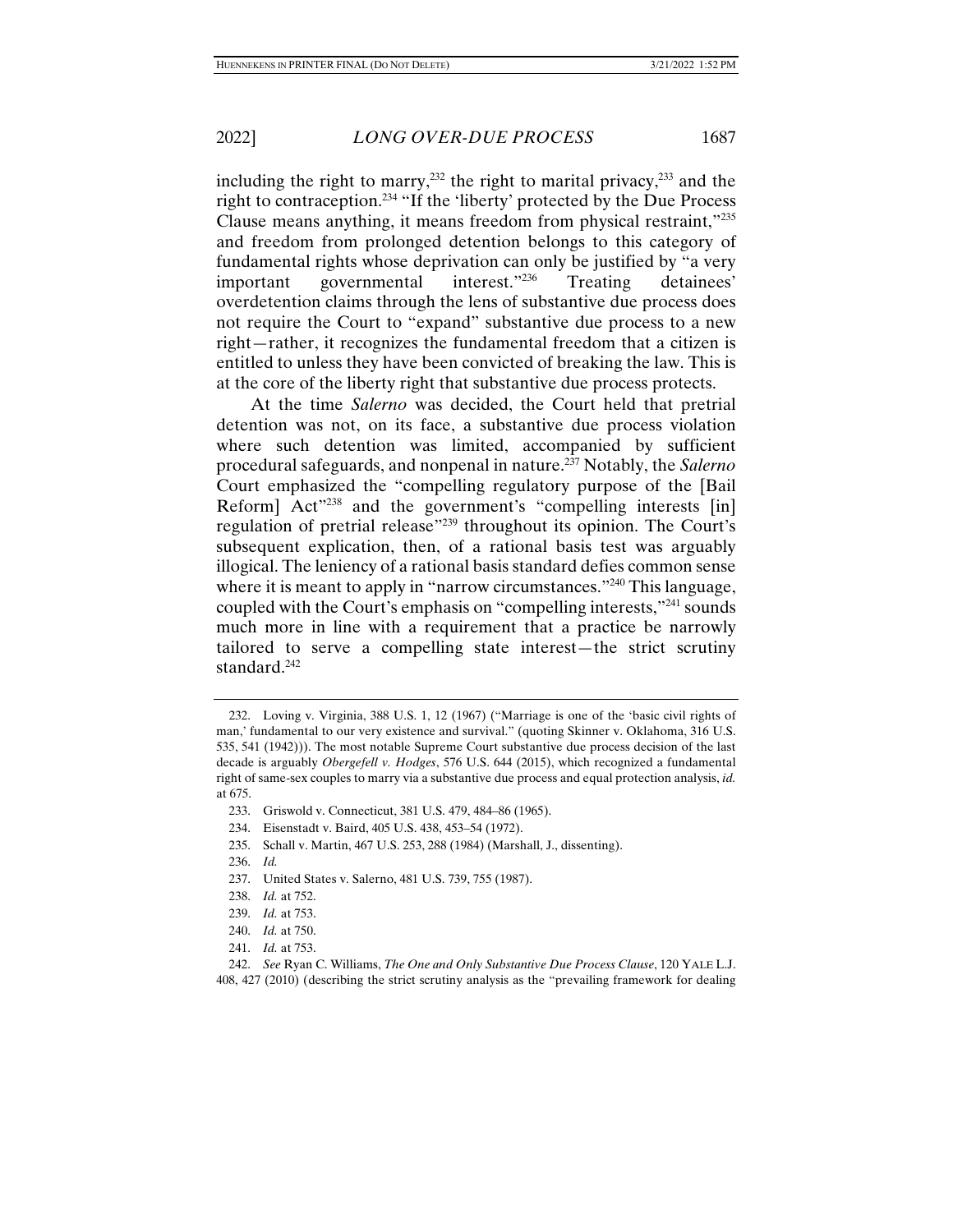Because a substantive due process analysis "is to be tested by an appraisal of the totality of facts in a given case  $^{243}$  to determine whether the conduct is "shocking to the universal sense of justice,"244 there likely will be instances where conditions of confinement have a "mutually enforcing effect" and "produce[] the deprivation" of due process in tandem.<sup>245</sup> Logically, the gravity of harm caused by overdetention is magnified where it both occurs under unconstitutional conditions and is "excessive in relation to" the government's legitimate interest in ensuring detainees' appearance at trial for the vast majority of individuals.246 Prolonged detention in a jail with deplorable conditions, such as amidst the COVID-19 pandemic, is a prime example of such harm.247 The Third Circuit recognized the inherent difficulty in isolating its analysis to each of the detainee's two due process claims where they suffered separate constitutional violations that occurred in tandem—prolonged pretrial detention in abysmal conditions of confinement—which aggravated the severity of their overdetention due process claim.248 The Court's recognition that the substantive due process rights of an individual are violated when an individual is overdetained, especially where that detention accompanies parallel due process right violations, is necessary to frame an analysis that takes into account the totality of the circumstances when reviewing length-of-confinement claims.

with substantive due process claims" by "identifying a narrow category of liberty interests that are deemed sufficiently 'fundamental' to warrant heightened scrutiny and 'forbids the government to infringe . . . "fundamental" liberty interests *at all* . . . unless the infringement is narrowly tailored to serve a compelling state interest'" (quoting Reno v. Flores, 507 U.S. 292, 302  $(1993))$ .

 <sup>243.</sup> County of Sacramento v. Lewis, 523 U.S. 833, 850 (1998) (quoting Betts v. Brady, 316 U.S. 455, 462 (1942)); *see also* Armstrong v. Squadrito, 152 F.3d 564, 570 (7th Cir. 1998) ("[A]n investigation into substantive due process involves an appraisal of the totality of the circumstances rather than a formalistic examination of fixed elements . . . .").

 <sup>244.</sup> *Lewis*, 523 U.S. at 850 (quoting *Betts*, 316 U.S. at 462).

 <sup>245.</sup> Wilson v. Seiter, 501 U.S. 294, 304 (1991).

 <sup>246.</sup> Kingsley v. Hendrickson, 576 U.S. 389, 398 (2015).

 <sup>247.</sup> *See* Levin, *supra* note 25 (describing overcrowded conditions in ICE facilities during the height of the COVID-19 pandemic).

 <sup>248.</sup> German-Santos v. Warden Pike Cnty. Corr. Facility, 965 F.3d 203, 212–13 (3d Cir. 2020) (reasoning that, where an individual was detained for two-and-a-half years prior to trial "in prison alongside convicted criminals," the court "[could not] ignore the conditions of confinement" that "[d]espite its civil label, [makes] his detention . . . indistinguishable from criminal punishment" (quoting Chavez-Alvarez v. Warden York Cnty. Prison, 783 F.3d 469, 478 (3d Cir. 2015), *abrogated on other grounds by* Jennings v. Rodriguez, 138 S. Ct. 830 (2018))).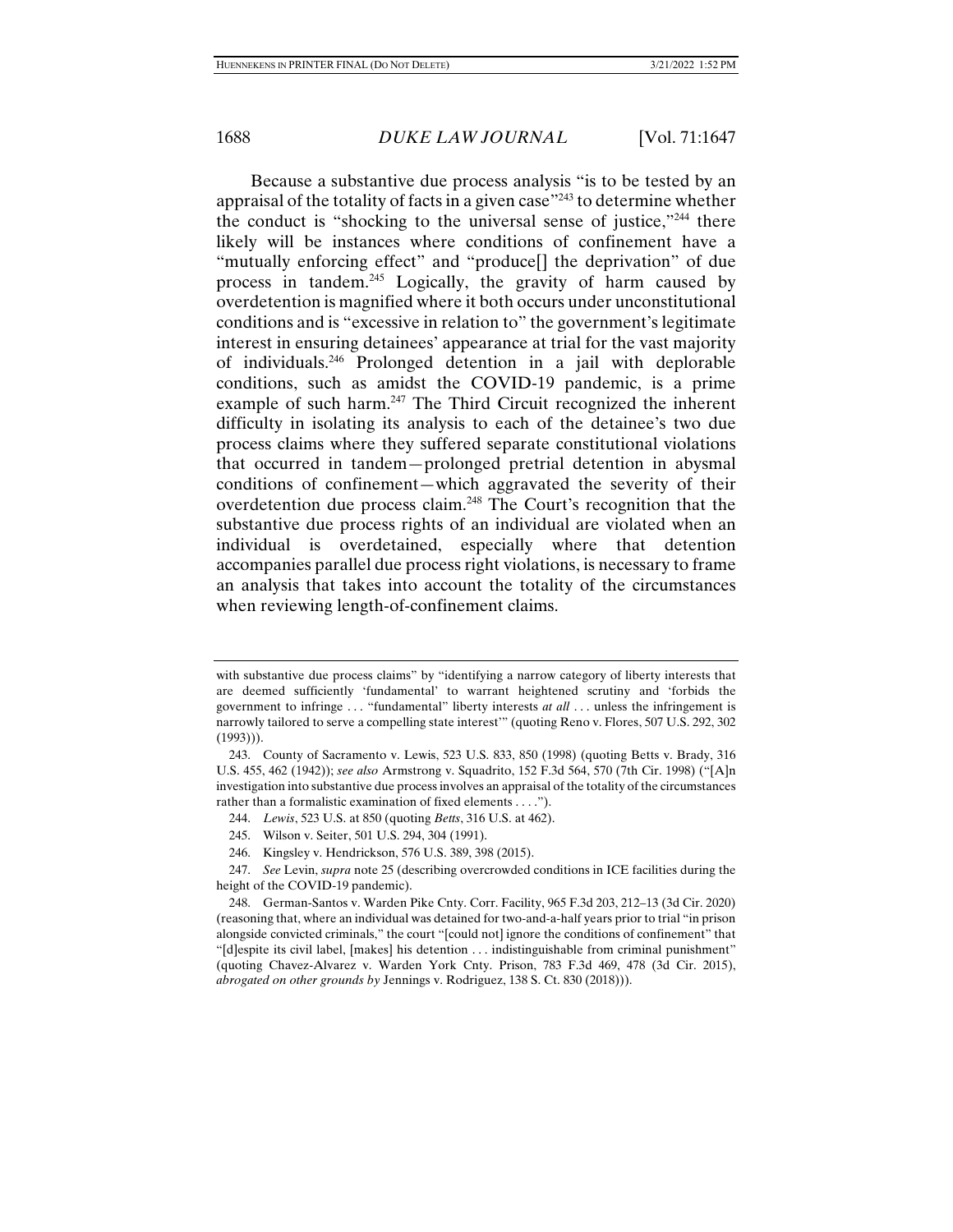2022] *LONG OVER-DUE PROCESS* 1689

## *D. Rational Basis Review Is Insufficient To Protect Detainees' Due Process Claims*

Detainees jailed in both pretrial criminal and immigration detention face the common obstacle of rational basis review—as long as the government can assert a rational basis for the regulation, it will survive a constitutional challenge.<sup>249</sup> The government's interest in protecting the community from suspected dangerous individuals and ensuring an individual's appearance at trial is indisputably "legitimate." However, where "the rules governing detention fail to draw any distinction among those who are detained—suggesting that all may be subject to rules designed for the most dangerous few"—a more demanding level of scrutiny than rational basis review should apply before condemning an individual for weeks, months, or even years prior to trial.<sup>250</sup>

Restoring pretrial detention to its regulatory purpose requires imposing a heightened degree of scrutiny to instances where individuals face prolonged detention prior to a rendering of guilt. The current standard, which evaluates overdetention claims relative to the government's legitimate regulatory purpose, has permitted the narrow "exception" laid out in *Salerno* to swallow the rule.<sup>251</sup> The Court itself has pronounced, "The principle that there is a presumption of innocence in favor of the accused is the undoubted law, axiomatic and elementary, and its enforcement lies at the foundation of the administration of our criminal law."252 Given the fundamental nature of the right to be free from overdetention—and the fact that it is intertwined with other "fundamental guarantees," specifically the Sixth Amendment right to a speedy trial and Eighth Amendment

 <sup>249.</sup> *Abigail All. for Better Access to Developmental Drugs v. von Eschenbach*, 495 F.3d 695, 712 (D.C. Cir. 2007) ("The rational basis test requires that [the plaintiff] prove that the government's restrictions bear no rational relationship to a legitimate state interest."); FCC v. Beach Commc'ns, Inc., 508 U.S. 307, 315 (1993) ("[T]hose attacking the rationality of the legislative classification have the burden 'to negative every conceivable basis which might support it'. . . ." (quoting Lehnhausen v. Lake Shore Auto Parts Co., 410 U.S. 356, 364 (1973))); *see also*  Bell v. Wolfish, 441 U.S. 520, 585 (1979) (Stevens, J., dissenting) ("The requirement that restraints have a rational basis provides an individual with virtually no protection against punishment.").

 <sup>250.</sup> *Bell*, 441 U.S. at 588.

 <sup>251.</sup> United States v. Salerno, 481 U.S. 739, 747 (1987).

 <sup>252.</sup> Coffin v. United States, 156 U.S. 432, 453 (1895).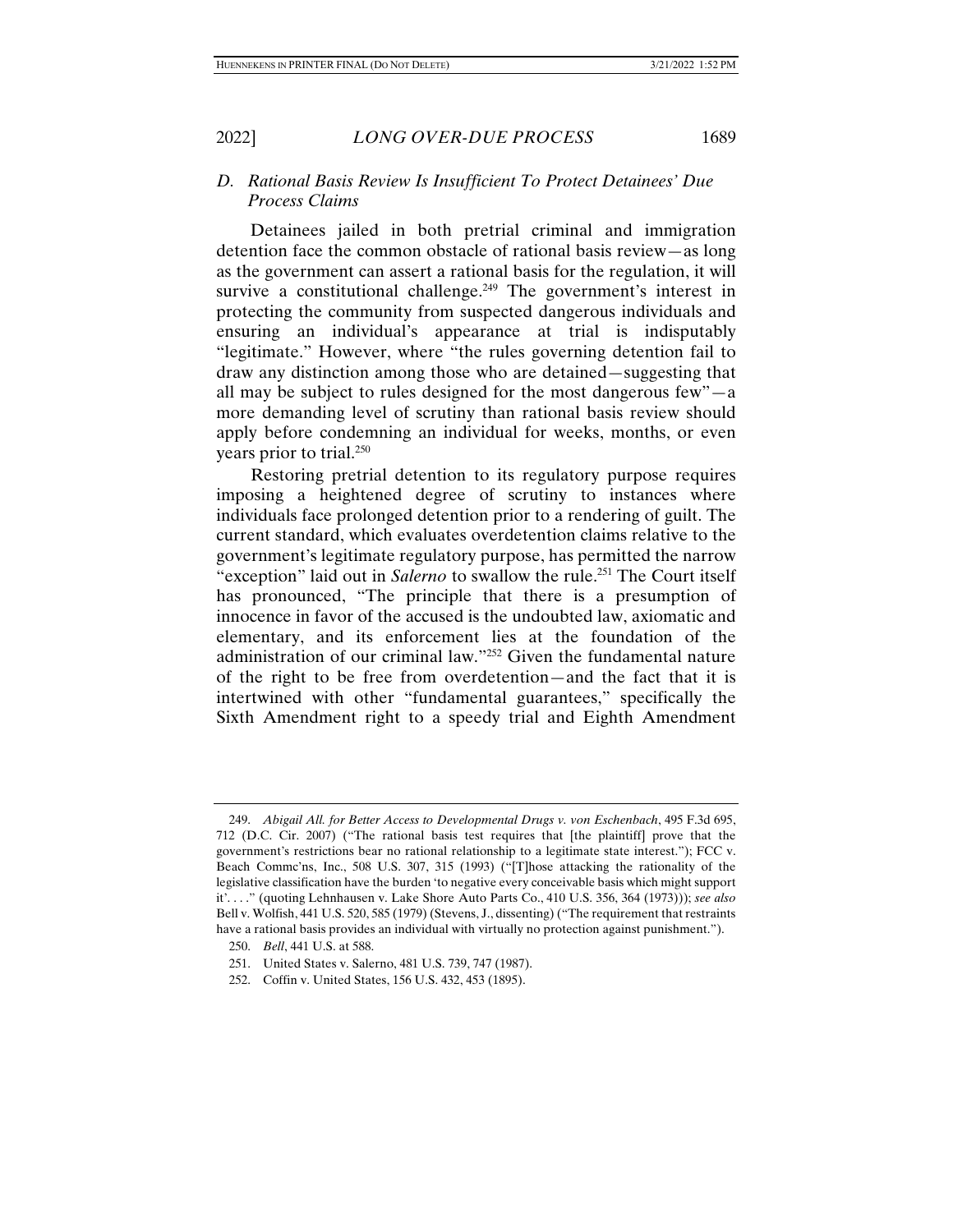prohibition against excessive bail<sup>253</sup> — pretrial detainees' overdetention claims should be evaluated with greater scrutiny than the current rational basis standard.254

A strict scrutiny analysis would require the government to assert both a compelling interest to justify the deprivation of the detainee's fundamental right to liberty and that the chosen means—continued detention—are "the most narrowly drawn means" of protecting the public and ensuring the defendant's appearance at trial.255 This Note uses the courts' treatment of Second Amendment claims—which, depending on the aspect of the right infringed by a regulation, receive varying degrees of scrutiny—as a model for assigning scrutiny that increases in tandem with the length of detention and presence of additional factors, including conditions of confinement.<sup>256</sup>

Jurisprudence surrounding the Second Amendment provides a potential model for how the circuits, lacking clear guidance from the Supreme Court on which tier of scrutiny to apply, could approach detainees' claims. The Court in *District of Columbia v. Heller*<sup>257</sup> rejected rational basis review of regulations burdening the Second Amendment right, but it declined to announce what level of scrutiny alleged violations of the Second Amendment should receive going

 <sup>253.</sup> *See* United States v. Ailemen, 165 F.R.D. 571, 577–78 (N.D. Cal. 1996) (interpreting freedom from "excessive pretrial detention . . . as a right guaranteed by substantive due process" and recognizing its intersection with other "enumerated fundamental rights").

 <sup>254.</sup> *See* Zablocki v. Redhail, 434 U.S. 374, 388 (1978) ("When a statutory classification significantly interferes with the exercise of a fundamental right, it cannot be upheld unless it is supported by sufficiently important state interests and is closely tailored to effectuate only those interests.").

 <sup>255.</sup> *See* Bowers v. Hardwick, 478 U.S. 186, 189 (1986) ("[T]o prevail [under the strict scrutiny standard], the State would have to prove that the statute is supported by a compelling interest and is the most narrowly drawn means of achieving that end.").

 <sup>256.</sup> *See, e.g.*, Heller v. District of Columbia, 670 F.3d 1244, 1266 (D.C. Cir. 2011) ("[W]e apply intermediate scrutiny precisely because the District's laws do not affect the core right protected by the Second Amendment."); United States v. Masciandaro, 638 F.3d 458, 471 (4th Cir. 2011) ("While we find the application of strict scrutiny important to protect the core right of the self-defense of a law-abiding citizen in his home . . . a lesser showing is necessary with respect to laws that burden the right to keep and bear arms outside of the home."). Relatedly, courts apply varying levels of scrutiny to First Amendment claims. For example, under the First Amendment, a court will apply strict scrutiny to content-based restrictions. *E.g.*, Sable Commc'ns of Cal., Inc. v. FCC, 492 U.S. 115, 126 (1989). By contrast, non-content-based restrictions that incidentally restrict speech, such as time, place, and manner restrictions, receive intermediate scrutiny. *E.g.*, United States v. O'Brien, 391 U.S. 367, 382 (1968).

 <sup>257.</sup> District of Columbia v. Heller, 554 U.S. 570 (2008).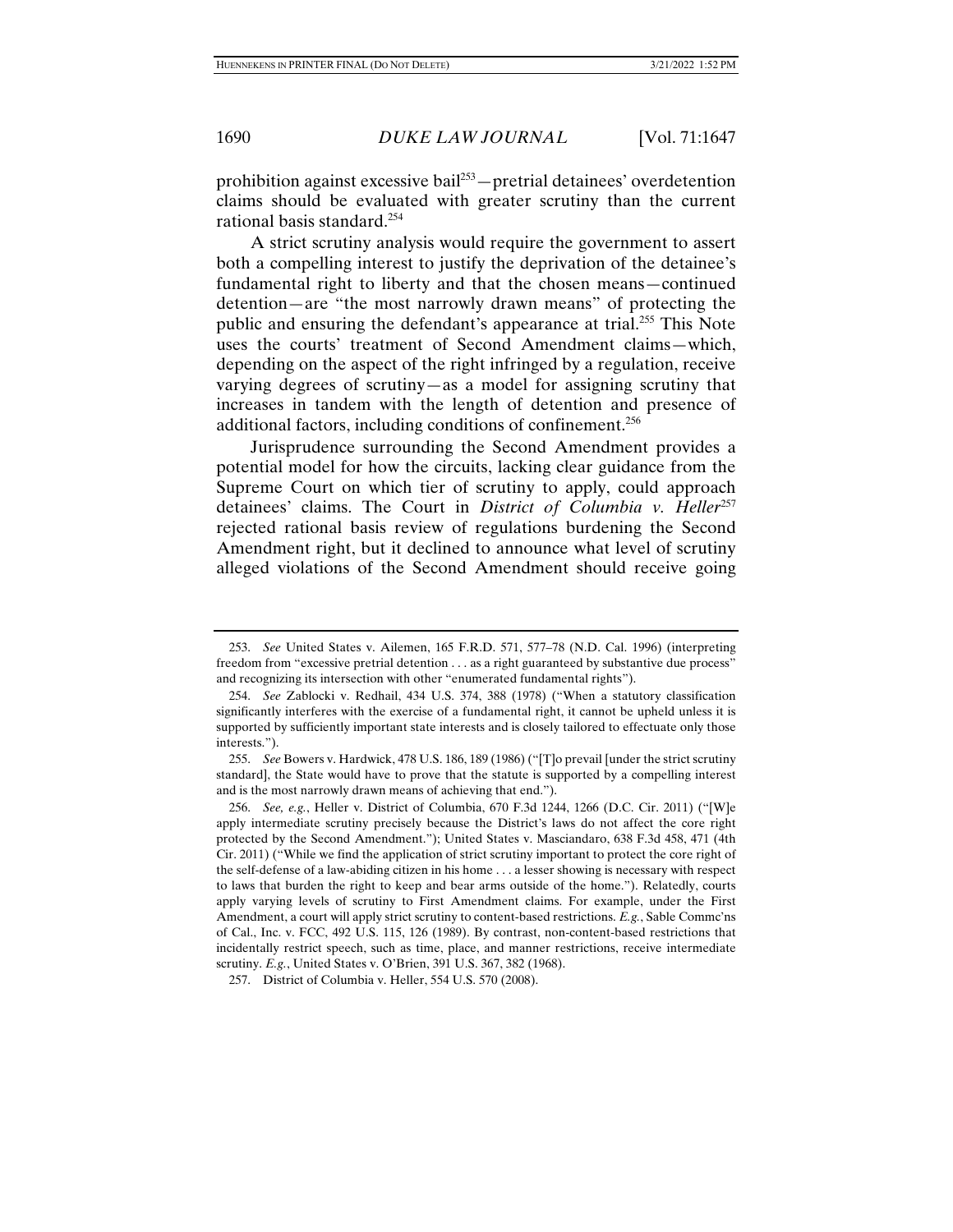forward.258 On remand, the D.C. Circuit reasoned that "the level of scrutiny applicable under the Second Amendment surely 'depends on the nature of the conduct being regulated and the degree to which the challenged law burdens the right.'"259 Because the District of Columbia's registration requirements did not burden the core of the Second Amendment right, $2\bar{60}$  the court applied intermediate scrutiny to the challenged regulations.<sup>261</sup> The majority of circuits have adopted a two-step inquiry to determine the constitutionality of gun regulations, asking first whether the contested regulation burdens a right protected by the Second Amendment (and whether that right lies at the core or periphery of the Second Amendment), and second, whether that regulation survives the appropriate level of constitutional muster based on the nature of the burdened right.<sup>262</sup>

To analogize to the pretrial detention context, an initial determination under the BRA—which survived a facial challenge under rational basis review in *Salerno*—would be subject to more demanding scrutiny when that detention becomes prolonged and "proportionately [harder] to justify."263 Finally, although not *all*  substantive due process rights receive a higher degree of scrutiny than rational basis review,<sup>264</sup> the Court's recognition that liberty from

263. *Heller*, 670 F.3d at 1245.

 <sup>258.</sup> *Id.* at 628 n.27 (reasoning that the rational basis test is appropriate "when evaluating laws . . . that are themselves prohibitions on irrational laws [citing an example of a case under the Equal Protection clause]" but "[o]bviously, the same test could not be used to evaluate the extent to which a legislature may regulate a specific, enumerated right").

 <sup>259.</sup> *Heller*, 670 F.3d at 1257 (quoting United States v. Chester, 628 F.3d 673, 682 (4th Cir. 2010)).

 <sup>260.</sup> *Id.* at 1258 (applying intermediate scrutiny where "none of the District's registration requirements prevents an individual from possessing a firearm in his home or elsewhere, whether for self-defense or hunting, or any other lawful purpose").

 <sup>261.</sup> *Id.* at 1257 (reasoning that "a regulation that imposes a substantial burden upon the *core*  right of self-defense protected by the Second Amendment" demands a stronger justification than a law burdening the periphery of the right (emphasis added)).

 <sup>262.</sup> *See, e.g.*, *id.* at 1252–53 (applying a two-step inquiry under the Second Amendment to determine the constitutionality of the challenged law); Ezell v. City of Chicago, 651 F.3d 684, 701– 04 (7th Cir. 2011) (same); United States v. Chester, 628 F.3d 673, 680 (4th Cir. 2010) (same); United States v. Reese, 627 F.3d 792, 800–01 (10th Cir. 2010) (same); United States v. Marzzarella, 614 F.3d 85, 89 (3d Cir. 2010) (same).

 <sup>264.</sup> *See id.* at 1256 (reasoning that "the Supreme Court often applies strict scrutiny to legislation that impinges upon a fundamental right" but "it does not logically follow, that strict scrutiny is called for whenever a fundamental right is at stake"); *cf.* Clark v. Jeter, 486 U.S. 456, 461 (1988) ("[C]lassifications affecting fundamental rights are given the most exacting scrutiny." (citation omitted)); W. Coast Hotel Co. v. Parrish, 300 U.S. 379, 391 (1937) (applying rational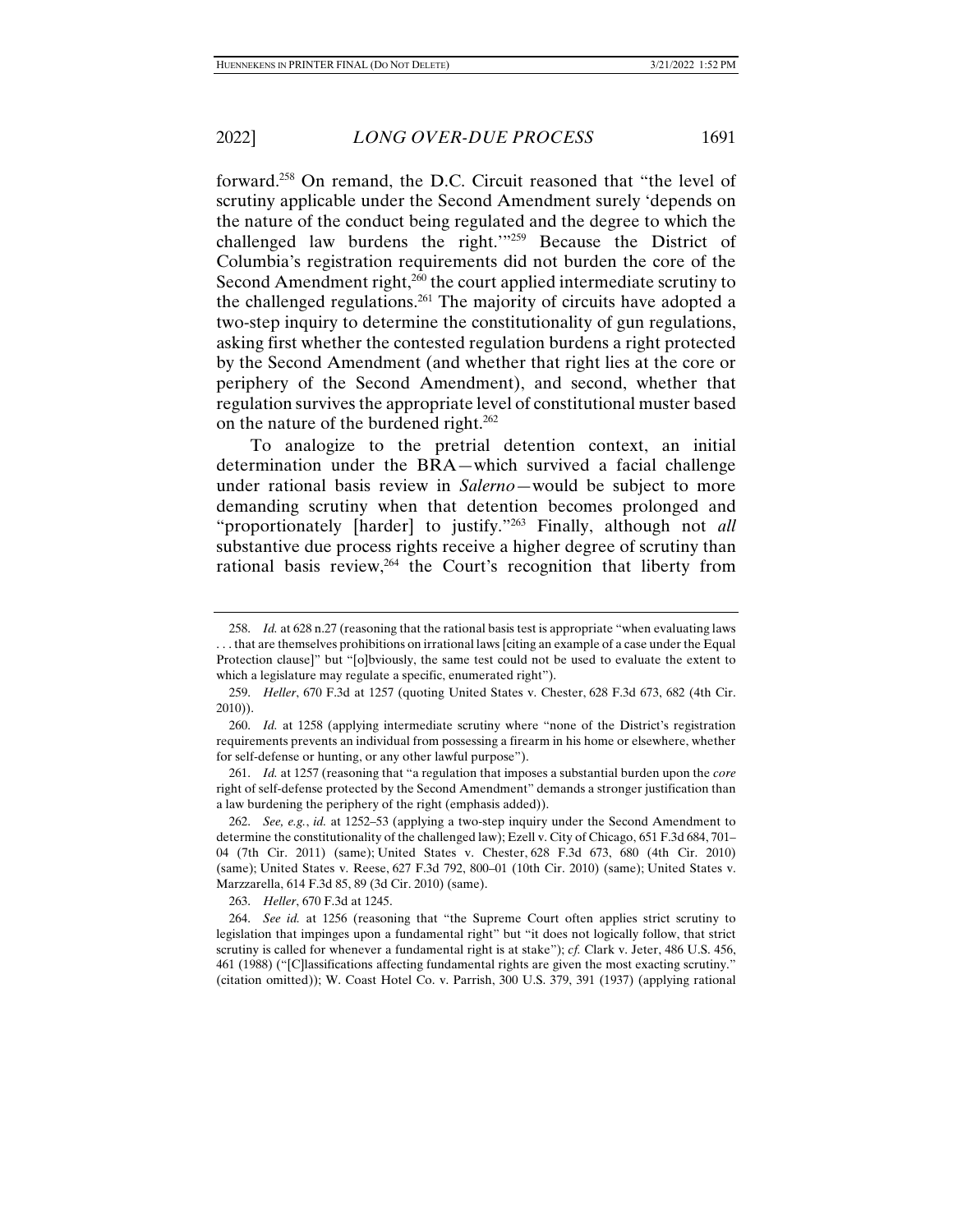arbitrary government restraint—such as prolonged detention—lies at "the core of the liberty protected by the Due Process Clause"<sup>265</sup> demands more than the most lenient degree of scrutiny available. Applying heightened scrutiny to prolonged detention claims reflects the Court's "expan[sion of] the meaning of 'liberty' under the Due Process Clause to include certain implied 'fundamental rights' . . . [which] cannot be limited at all, except by provisions that are 'narrowly tailored to serve a compelling state interest.'"266

# *E. Reconciling Due Process with the INA's Mandatory Detention and Postremoval Detention Statutes*

Concurring in *Demore*, Justice David Souter emphasized that "selecting a class of people for confinement on a categorical basis," and denying that class any rights to an individual determination of their status was a denial of due process.<sup>267</sup> This is precisely what the INA's mandatory detention statute accomplishes in the pre-removal hearing context.268 The Supreme Court has twice refused, first in *Demore* and again in *Jennings*, to impose any temporal limitation on the length of mandatory detention without bond in removal proceedings.<sup>269</sup> Meanwhile, the average length of removal proceedings in 2018 was 501 days, or about sixteen and a half months, and decisions granting asylum

basis review in upholding Washington's minimum wage law, reasoning that "[l]iberty under the Constitution is thus necessarily subject to the restraints of due process, and regulation which is reasonable in relation to its subject and is adopted in the interests of the community is due process," and overturning *Adkins v. Children's Hospital*, 261 U.S. 525 (1923), where the Court held that laws restricting the freedom of contract were a violation of substantive due process, *id.* at 561–62).

 <sup>265.</sup> Foucha v. Louisiana, 504 U.S. 71, 80 (1992).

 <sup>266.</sup> Kerry v. Din, 576 U.S. 86, 92 (2015) (quoting Reno v. Flores, 507 U.S. 292, 301–02 (1993)).

 <sup>267.</sup> Demore v. Kim, 538 U.S. 510, 551–52 (2003) (Souter, J., concurring in part and dissenting in part).

 <sup>268.</sup> *See, e.g.*, Casas-Castrillon v. DHS, 535 F.3d 942, 949 (9th Cir. 2008) (requiring a hearing regarding the noncitizen detainee's danger to community and flight risk); Guerrero-Sanchez v. Warden York Cnty. Prison, 905 F.3d 208, 223 (3d Cir. 2018) (finding that the Due Process Clause "*may*" bar prolonged detention where a detainee has no right to a bond hearing (emphasis added)); Sopo v. U.S. Att'y Gen., 825 F.3d 1199, 1217 (11th Cir. 2016), *vacating as moot*, 890 F.3d 952 (2018) (reasoning that the one-year mark typically signals the "outer limit of reasonableness" for a noncitizen's detention prior to a bond hearing).

 <sup>269.</sup> *Demore*, 538 U.S. at 527–28 (declining to extend the presumptive ninety-day limit on detention following a removal order in *Zadvydas* to detention prior to a removal hearing); Jennings v. Rodriguez, 138 S. Ct. 830, 844 (2018) (holding that a six-month detention limit cannot be read into statute).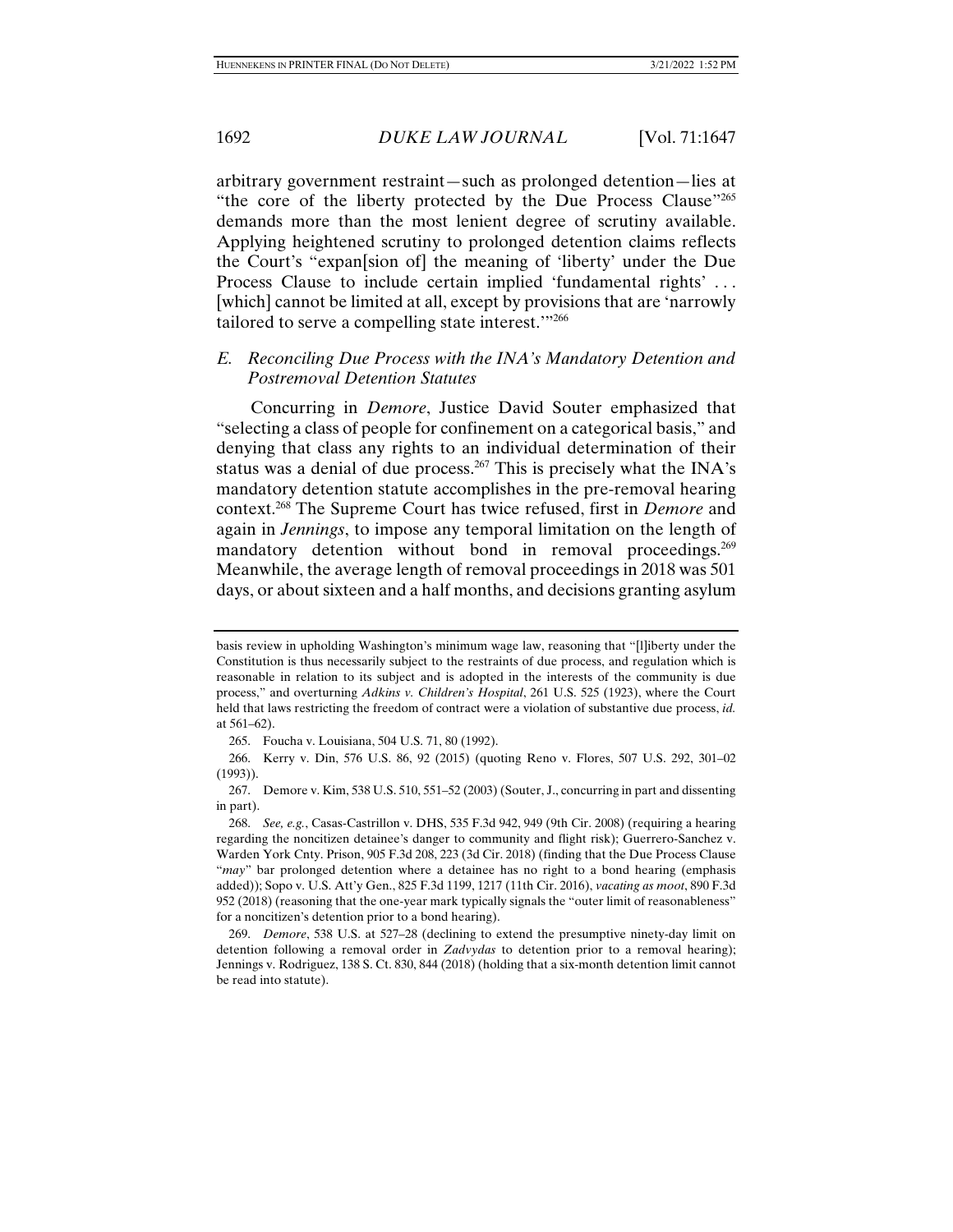took an average of 1,064 days, or nearly three years.270 As of May 2018, the Immigration Court had a backlog of  $714,067$  cases.<sup>271</sup> "Detention under  $§ 1226(a)$  is frequently prolonged," and "initial removal determination proceedings . . . themselves can take months or *years*."272 If a detainee is not awarded bond, "[t]here is no administrative mechanism by which [they can] challenge[] [their] detention on the ground that it reached an unreasonable length."273 This dilemma extends to a noncitizen's detention following a final order of removal that becomes prolonged due to the impossibility of removal, as in *Zadvydas*, or in seeking withholding of removal. Pretrial criminal detainees and noncitizens detained throughout removal proceedings therefore face a similar dilemma—how to raise a due process claim alleging overdetention when neither the Court nor Congress has recognized any temporal limit on such detention.

A substantive due process analysis is appropriate in both detention regimes because it recognizes the need to evaluate overdetention claims on the facts of each individual's detention, rather than via imposition of the type of "bright-line" rule that the Court rejected in *Salerno*, *Demore*, and *Jennings*. Dissenting in *Jennings*, Justice Stephen Breyer highlighted:

 The strongest basis for reading the Constitution's bail requirements as extending to these civil, as well as criminal, cases, however, lies in the simple fact that the law treats like cases alike. And reason tells us that the civil confinement at issue here and the pretrial criminal confinement that calls for bail are in every relevant sense identical. There is no difference in respect to the fact of confinement itself. And I can find no relevant difference in respect to bail-related purposes.274

The substantive due process analysis under both regimes is the same—prolonged detention prior to a conviction or order of removal in circumstances that "shock[] the conscience" is a violation of the Fifth

 <sup>270.</sup> *Immigration Court Backlog Jumps While Case Processing Slows*, TRAC IMMIGR. (June 8, 2018), https://trac.syr.edu/immigration/reports/516 [https://perma.cc/3GLR-KRSY].

 <sup>271.</sup> *Id.*

 <sup>272.</sup> Velasco Lopez v. Decker, 978 F.3d 842, 852 (2d Cir. 2020) (emphasis added).

 <sup>273.</sup> *Id.* 

 <sup>274.</sup> *Jennings*, 138 S. Ct. at 865 (Breyer, J., dissenting).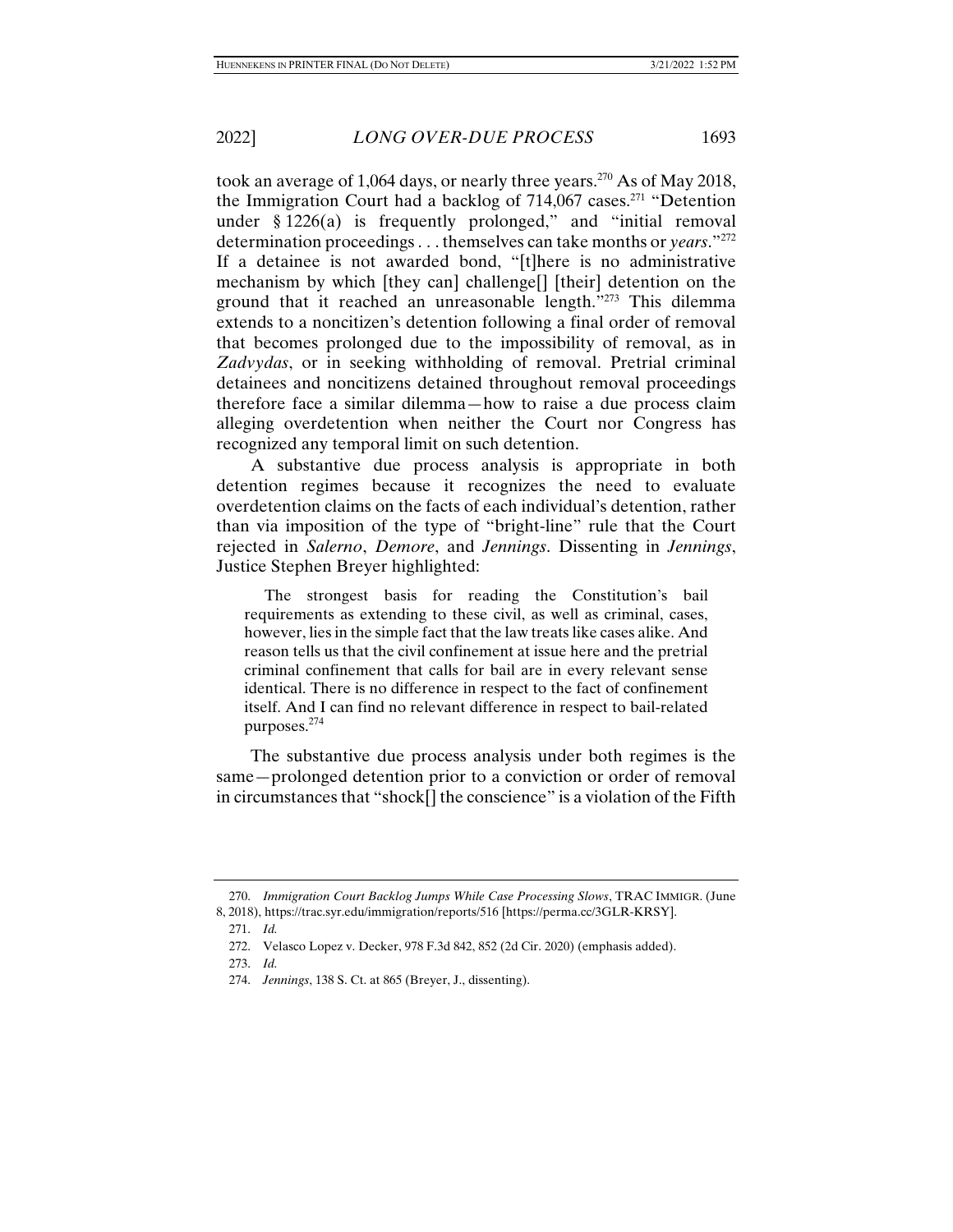Amendment's Due Process Clause.<sup>275</sup> A heightened standard of proof requiring the government, in response to a detainee's challenge on the grounds that their detention is prolonged in violation of due process, to show that it has narrowly tailored a continued detention determination in light of an individual's compelling interest in freedom will return pretrial detention to its regulatory purpose—while still serving the compelling government interest that exists for the "dangerous few"<sup>276</sup> who should be detained prior to trial.

# V. PROPOSED FRAMEWORK FOR OVERDETENTION DUE PROCESS **CLAIMS**

Recognizing a six-month limit on detention following a final removal order, the *Zadvydas* Court reasoned that it was "practically necessary to recognize a presumptively reasonable [limit] of detention . . . for the sake of uniform administration in the federal courts."277 The creation of a parallel standard for pretrial and pre-removal detention would ease judicial administration of overdetention claims by relieving the burden on judges to derive a new test for each case that comes before the court. While due process claims should continue to be evaluated on a case-by-case basis, establishing rough length-based outlines for assessing overdetention claims can guide, but should not dictate, a court's analysis.

#### *A. Innovation in the District Courts*

The model laid out by the U.S. District Court for the Central District of California, which categorizes overdetention claims into three length-based buckets, is a helpful starting point in formulating a new standard.278 The court first remarked that "the constitutional ban on excessive pretrial detention can be understood as a right guaranteed by substantive due process.279 Next, the court "infer[red]" in the absence of explicit Supreme Court guidance, that the proper approach

 <sup>275.</sup> United States v. Salerno, 481 U.S. 739, 746 (1987) ("So-called 'substantive due process' prevents the government from engaging in conduct that 'shocks the conscience,' or interferes with rights 'implicit in the concept of ordered liberty.'" (first quoting Rochin v. California, 342 U.S. 165, 172 (1952); and then quoting Palko v. Connecticut, 302 U.S. 319, 325–26 (1937))).

 <sup>276.</sup> Bell v. Wolfish, 441 U.S. 520, 588 (1979) (Stevens, J., dissenting).

 <sup>277.</sup> Zadvydas v. Davis, 533 U.S. 678, 680 (2001).

 <sup>278.</sup> United States v. Ailemen, 165 F.R.D. 571, 582 (N.D. Cal. 1996).

 <sup>279.</sup> *Id.* at 577.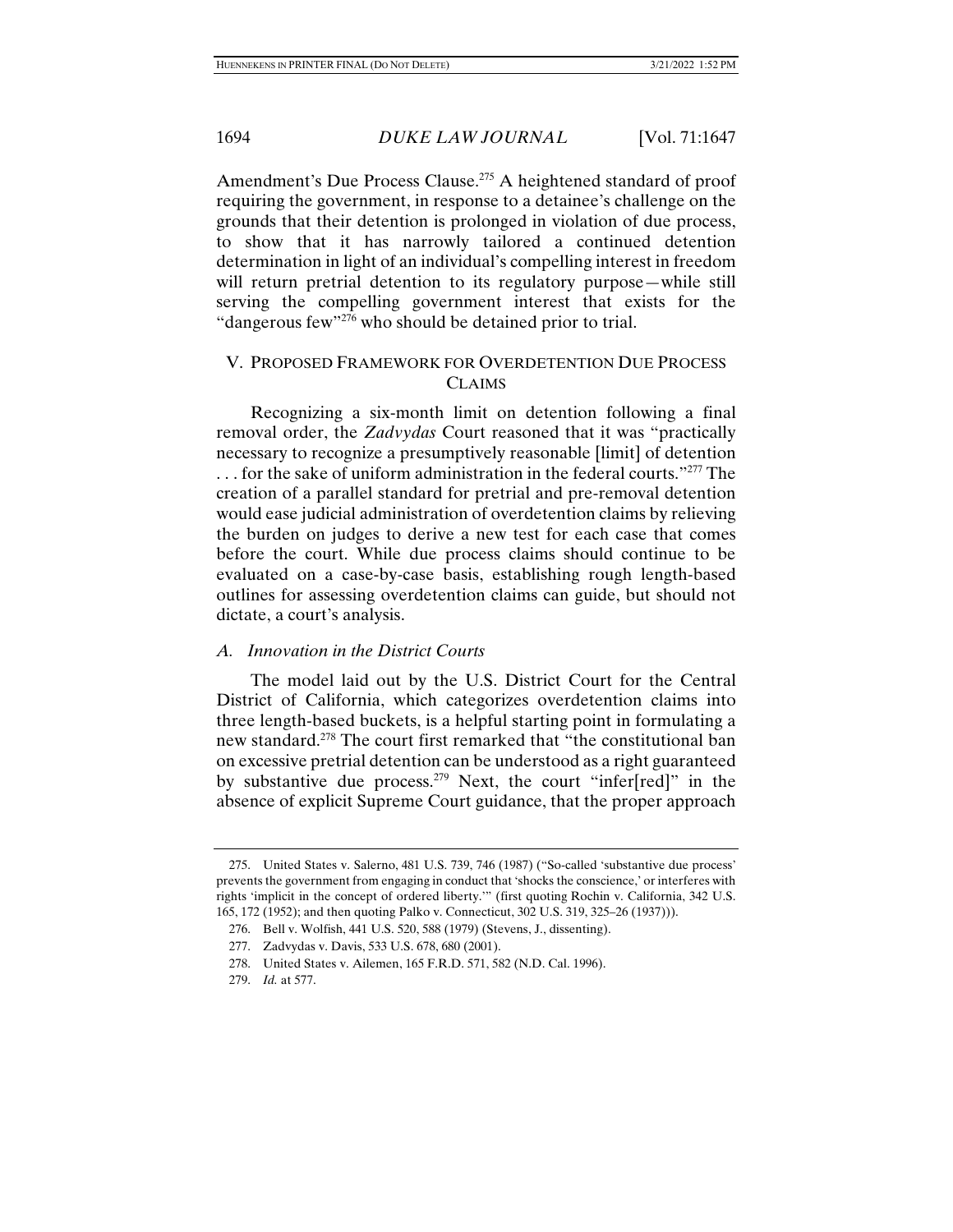involves balancing both the government's regulatory goals in detaining individuals pretrial with the length of that detention and "whether the length of that detention outweighs . . . the interests that have been identified and measured on the government's side of the scales."280 The court highlighted the Supreme Court's failure to provide guidance as to how to conduct the balancing test, raising the exact questions and frustrations this Note seeks to answer:

How do we value or ascribe weight to different lengths of confinement? Does that process vary with or depend at all on characteristics or circumstances of the individual defendant (e.g., should it matter whether the defendant is old, ill, or the kind of person who suffers more in confinement than most others)? More significant, when we compare apples (the government's regulatory interests) with oranges (the length of pretrial detention), how do we ascribe *relative* value to each? How do we determine their relative weight? And is the balancing analytically open-minded, or does it start with the scales pre-weighted in some measure (how much?) in favor of the government (whose detention law, *Salerno* and other courts have held, is clearly supportable, in the abstract, by important governmental interests)?281

The court first identified "a pattern . . . of analysis and outcome" from the "many decisions where courts of appeals or district courts have tried to solve these problems" in formulating a test to adjudicate overdetention claims.282 The court recognized that typically, the courts treated overdetention due process claims where the detention had lasted less than one year as unripe.<sup>283</sup> Where pretrial detention had lasted between one to two years, the court cited the three "main factors of the balancing analysis—length of delay, responsibility for unnecessary delay, and flight/dangerousness."<sup>284</sup> Where detention spanned more than two years, the court held that continued detention could only survive a constitutional challenge where the government was not responsible for the delay and special circumstances existed that made the defendant's release an *extraordinary* threat to the public.<sup>285</sup>

- 282. *Id.*
- 283. *Id.* at 582.
- 284. *Id.* at 583.
- 285. *Id.* at 582–83.

 <sup>280.</sup> *Id.* at 578–79.

 <sup>281.</sup> *Id.* at 579.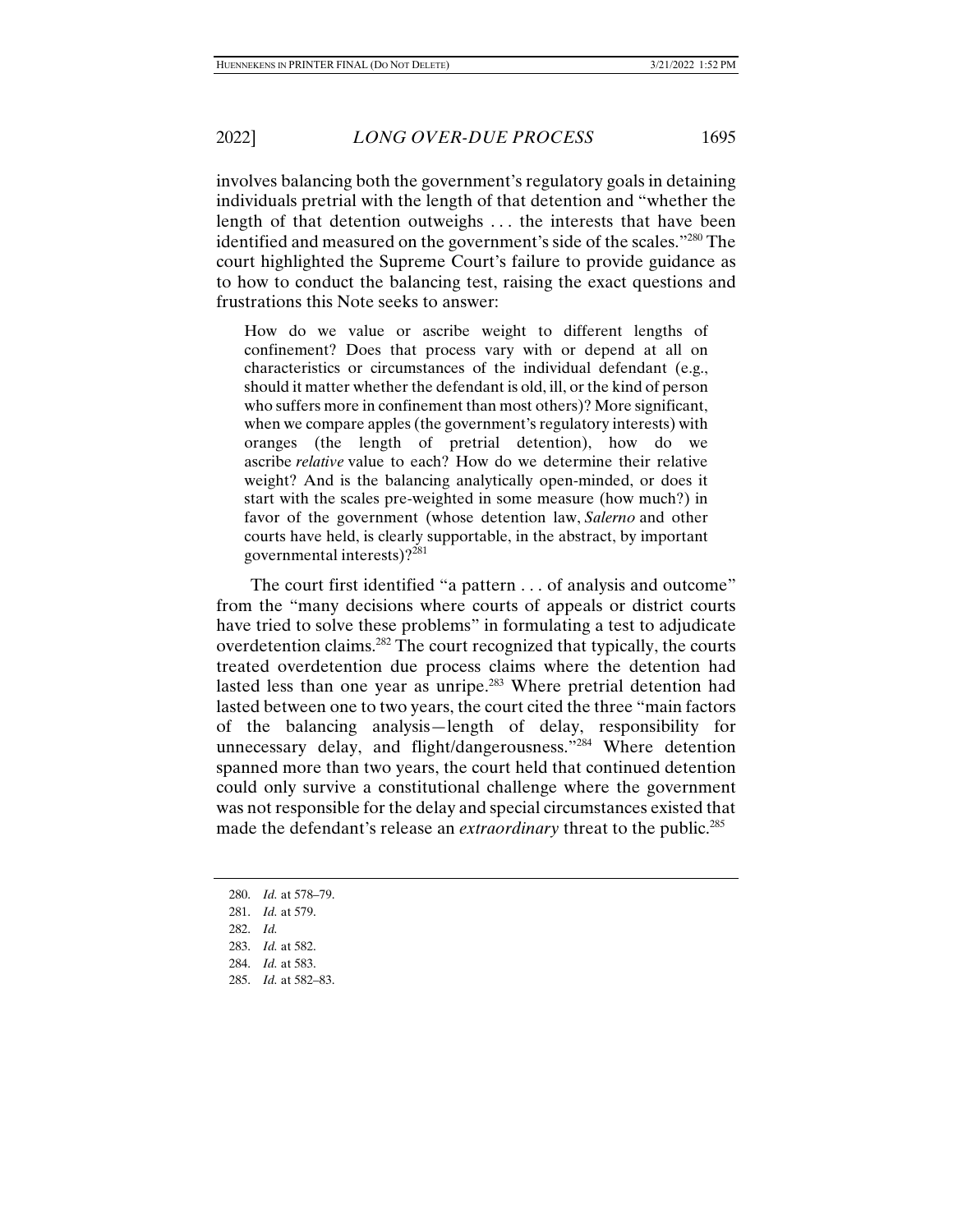# *B. Proposing a Length-Based Model with Corresponding Tiers of Scrutiny*

The test proposed by the California district court reflects a recognition by the court that varying levels of detention warrant varying analyses. While helpfully identifying the "weakness of any case-by-case balancing approach . . . [that] can vest excessive discretion in judges and lead to inconsistent decision-making,"286 it does not clarify what degree of scrutiny should apply to each class of detainees' claims. Additionally, the court's length-based sorting approach could be overly permissive in certain circumstances by failing to recognize that an individual's fundamental right to be free from overdetention could arise prior to the one-year mark, depending on an array of factors including the charged offense, the detainee's health, conditions of confinement, and the availability of less restrictive means to ensure their appearance at trial and community safety.287

Arguably, the first "bucket" in an overdetention analysis should be tightened to the one-hundred-day mark, given the statutory limits on pretrial detention imposed by the Speedy Trial Act and the *Salerno*  Court's expectation that this would serve as a bulwark against abuse of prolonged pretrial detention.288 At this point, a court should be required to demonstrate that the detainee's trial or hearing before an

 <sup>286.</sup> *Id.* at 580.

 <sup>287.</sup> For example, due to an inability to pay cash bond or meet another condition of bail, an individual could be overdetained where they are "required to spend far more time behind bars pretrial while they are presumed innocent than they will be required to serve after they are convicted and are subject to punishment." *See* Jones, *supra* note 87, at 936. This scenario reflects the need for a more flexible test that recognizes that an overdetention may occur prior to one year.

 <sup>288.</sup> *See* United States v. Salerno, 481 U.S. 739, 747 (1987) (reasoning that "the maximum length of pretrial detention is limited by the stringent time limitations of the Speedy Trial Act"); *see also supra* note 33 and accompanying text. A one-hundred-day period—which is thirty days beyond the threshold for tolling the Speedy Trial Act—mirrors a common threshold of many state speedy trial statutes for detained persons, thereby providing a uniform standard that detainees jailed by state and federal authorities may follow and ensuring that claims are ripe when they are brought. *See, e.g.*, D.C. CODE § 23-1322(h)(1) (2021) (requiring that, in the case of a detained individual, trial commence within 100 days); CAL. PENAL CODE § 1382 (West 2022) (requiring that individuals charged with felonies be brought to trial within 60 days, and those charged with misdemeanors to be brought within 30 to 45 days); PA. R. CRIM. P.  $600(B)$  (limiting time a detainee may spend in detention to 180 days); N.Y. CRIM. PROC. LAW § 30.30 (McKinney 2022) (setting various limits on the delay that a defendant may endure between arrest and trial based on the level of offense, ranging from 30 to 189 days). It additionally reflects that, due to excludable time under the Act, the period between arrest and trial is likely to endure beyond seventy days before the ability to bring a viable challenge arises.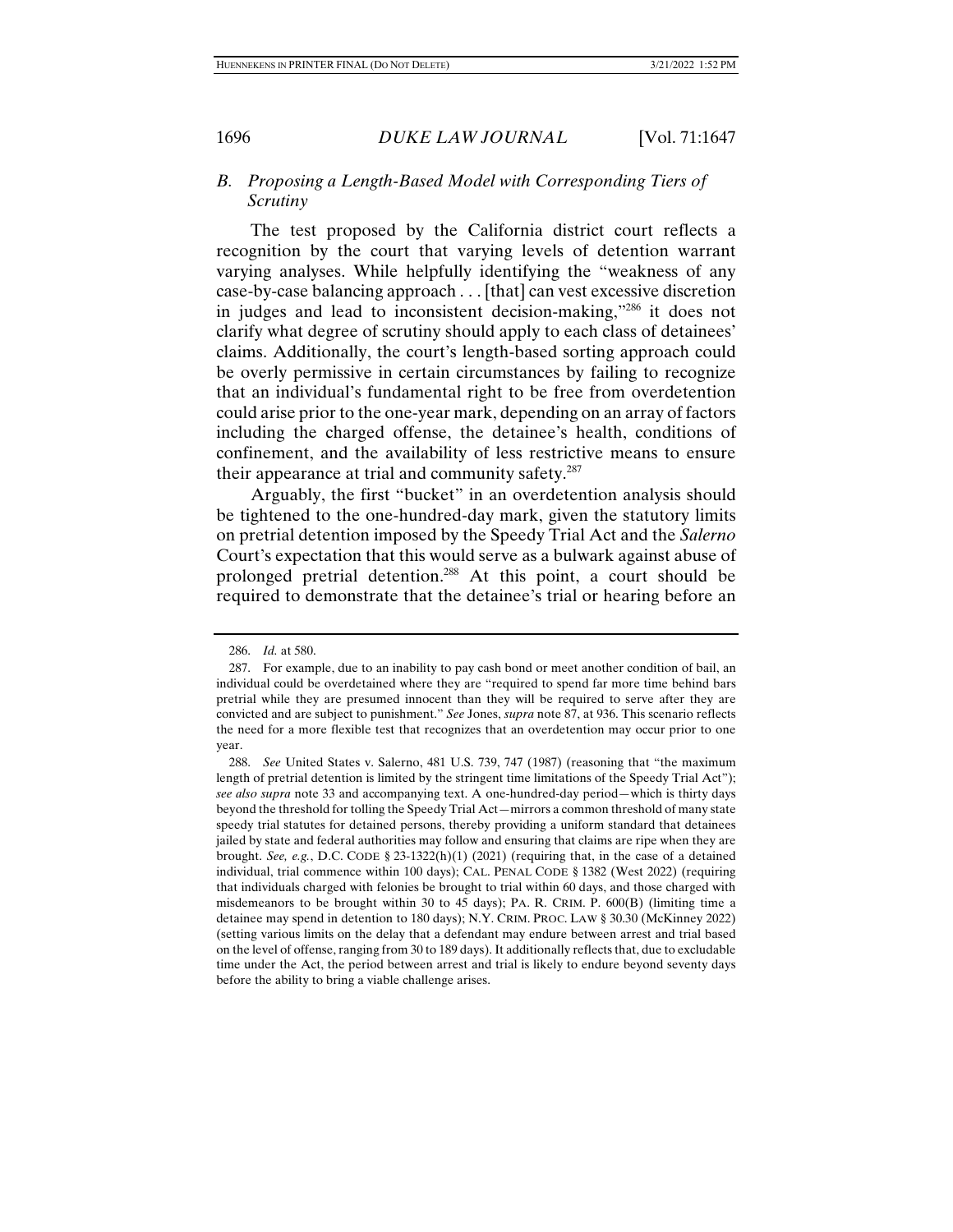immigration judge is "reasonably foreseeable"—or scheduled within six months—in order to justify continued detention under rational basis review.289 At the one-year mark—where detention has become prolonged and there is no reasonably foreseeable possibility of release—the government's burden should increase from a legitimate to compelling justification for ongoing detention, as the fundamental right to be free from arbitrary government restraint is invoked.<sup>290</sup> This would require the state to prove "beyond a reasonable doubt" that ongoing detention is warranted after one year.<sup>291</sup>

Beyond the length of detention, courts should also consider other factors that may shift a detainee's due process claim from one bucket into another on an accelerated timeline. For example, the Second and Third Circuits consider the nonspeculative length of future detention, the weight of the inculpatory evidence, the seriousness of the charges, the possibility of a severe sentence, the detainee's criminal history, the extent to which the government bears responsibility for the detention, and any risk of dangerousness or flight if the detainee is released.<sup>292</sup> The Eighth Circuit considers "the size of the detainee's living space,"

 <sup>289.</sup> *See* Zadvydas v. Davis, 533 U.S. 678, 701 (2001) (holding that, after six months of detention with "no significant likelihood of removal in the reasonably foreseeable future, the Government must respond with evidence sufficient to rebut that showing").

 <sup>290.</sup> *See supra* notes 123–125 and accompanying text. There is evidence that imposing a heightened standard at this stage would not overwhelm the courts, given that an average of 83 percent of felonies—at least at the state level—are resolved within one year and, as a result, the courts would only be tasked with reconsidering detention determinations in the smaller subset of unresolved cases where defendants had not been released on bail. BRIAN J. OSTROM, LYDIA E. HAMBLIN, RICHARD Y. SCHAUFFLER & NIAL RAAEN, NAT'L CNTR. FOR STATE CTS., TIMELY JUSTICE IN CRIMINAL CASES: WHAT THE DATA TELLS US 5 (2020), https://www.ncsc.org/\_\_data/ assets/pdf\_file/0019/53218/Timely-Justice-in-Criminal-Cases-What-the-Data-Tells-Us.pdf [https:/ /perma.cc/JZF6-GFHX].

 <sup>291.</sup> *See* Kansas v. Hendricks, 521 U.S. 346, 364, 368 (1997) (requiring Kansas to demonstrate that "the detainee satisfies the same standards as required for the initial confinement"—that it is "beyond a reasonable doubt" that the individual was a sexually violent predator—if it wishes to confine an individual longer than one year and requiring "strict procedural safeguards" to ensure constitutionality of civil commitment of sexually violent predators).

 <sup>292.</sup> *See* United States v. Accetturo, 783 F.2d 382, 388 (3d Cir. 1986) (considering "the length of the detention . . . , the complexity of the case," and whether one side has intentionally added to that complexity in order to delay trial); United States v. Gonzales Claudio, 806 F.2d 334, 340 (2d Cir. 1986) ("Though the duration of confinement is obviously a central focus of our [due process] inquiry, we also consider the extent to which the prosecution bears responsibility for the delay that has ensued and the strength of the evidence indicating risk of flight."); United States v. Gallo, 653 F. Supp. 320, 338 (E.D.N.Y. 1986) (considering "length and hardships caused by detention," dangerousness of the defendant, and "any more closely tailored alternative regulatory measure which might be used to secure against the predicted harm in a less restrictive manner").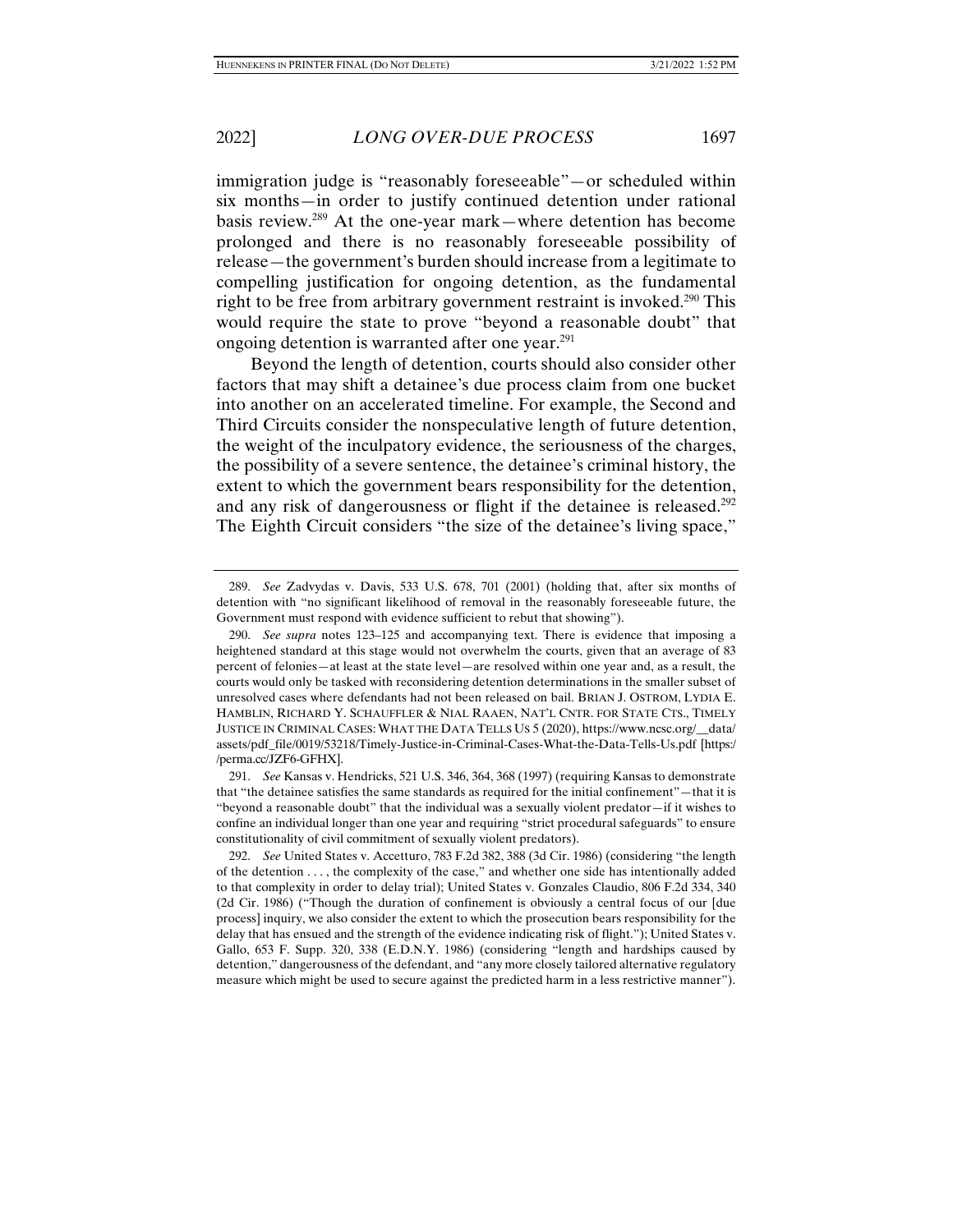time spent within that space each day, and opportunity to exercise in weighing the gravity of harm caused by overdetention.<sup>293</sup> The weighing of such factors suggests that overdetention claims should continue to be evaluated on a "case-by-case basis."294

The same analysis can be applied to noncitizens' overdetention due process claims. In the wake of *Jennings*, which rejected an implicit six-month time limitation on detention without a bond hearing, $295$  the circuits have been reluctant to establish a bright-line rule establishing when detention becomes unconstitutional.296 Dissenting in *Jennings*, Breyer highlighted the discrepancy in treatment of noncitizens and pretrial criminal detainees that this Note similarly seeks to elevate, finding "no evidence suggesting that asylum seekers or other noncitizens generally present a greater risk of flight than persons imprisoned for trial where there is probable cause to believe that the confined person has committed a crime" and suggesting this determination should be done on a "case by case" basis.<sup>297</sup>

That other factors may worsen the constitutional harm accompanying prolonged detention provides support for a substantive due process analysis that considers the "totality of the circumstances"298 to determine whether a practice is regulatory or punitive. This analysis should be guided by the "framework for as-

 <sup>293.</sup> Ferguson v. Cape Girardeau County, 88 F.3d 647, 650 (8th Cir. 1996).

 <sup>294.</sup> *See* United States v. Gelfuso, 838 F.2d 358, 359 (9th Cir. 1988) ("[T]he due process limit on the length of pretrial detention requires assessment on a case-by-case basis."); *Gonzales Claudio*, 806 F.2d at 340 ("[T]he due process limit on the duration of preventive detention 'requires assessment on a case-by-case basis, since due process does not necessarily set a bright line limit for length of pretrial confinement.'" (quoting United States v. Salerno, 794 F.2d 64, 78– 79 (1986) (Feinberg, CJ., dissenting on other grounds), *overruled by* 481 U.S. 739 (1987))).

 <sup>295.</sup> *See* Jennings v. Rodriguez, 138 S. Ct. 830, 843 (2018) (reasoning that nothing in the text of § 1225(b) "may plausibly be read to contain an implicit 6-month limit").

 <sup>296.</sup> *See, e.g.*, Velasco Lopez v. Decker, 978 F.3d 842, 855 n.13 (2d Cir. 2020) ("This case does not require us to establish a bright-line rule for when due process entitles an individual detained under § 1226(a) to a new bond hearing with a shifted burden."); German Santos v. Warden Pike Cnty. Corr. Facility, 965 F.3d 203, 211 (3d Cir. 2020) (declining to adopt a "bright-line threshold at five months, six months, or one year" in favor of weighing the duration of detention along with the expected length of future detention, reasons for the delay, and whether "the alien's conditions of confinement are 'meaningfully different[ ]' than criminal punishment" (alteration in original) (quoting Chavez-Alvarez v. Warden York Cnty. Prison, 783 F.3d 469, 478 (3d Cir. 2015), *abrogated on other grounds by* Jennings v. Rodriguez, 138 S. Ct. 830 (2018))).

 <sup>297.</sup> *Jennings*, 138 S. Ct. at 865 (Breyer, J., dissenting).

 <sup>298.</sup> *See* Armstrong v. Squadrito, 152 F.3d 564, 570 (7th Cir. 1998) (instructing that "an investigation into substantive due process involves an appraisal of the totality of the circumstances rather than a formalistic examination of fixed elements").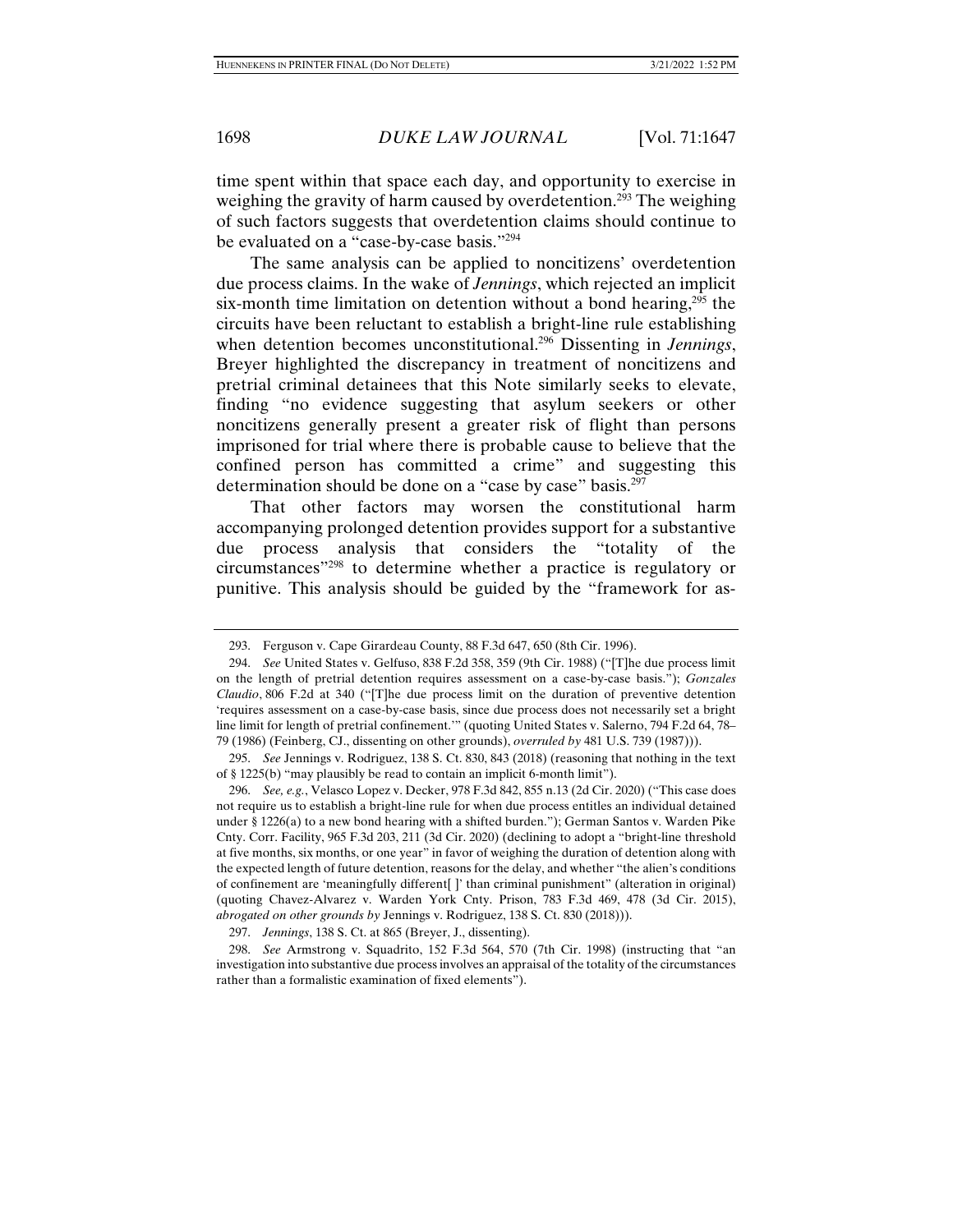applied constitutional challenges" highlighted by the Third Circuit in a recent post-*Jennings* overdetention case brought by a detainee held under § 1226(c).<sup>299</sup> There, the court inquired into (1) the foreseeable length of future detention, (2) the party bearing responsibility for the delay, and (3) "whether the alien's conditions of confinement are 'meaningfully different[]' from criminal punishment."<sup>300</sup> The court reasoned, "[I]f an alien's civil detention under § 1226(c) looks penal, that tilts the scales toward finding the detention unreasonable. And as the length of detention grows, so does the weight that we give this factor."301 This framework reflects the analysis proposed above for pretrial criminal detention. Where external factors contribute to the punitive effect of pretrial detention, the constitutionality of such detention is cast into question, and the Government's burden to justify the continued detention of the individual should increase in tandem with the length of their detention.<sup>302</sup>

### **CONCLUSION**

The sheer number of individuals jailed pretrial in conditions defying belief—and microscope on conditions in jails amidst the COVID-19 pandemic—should serve as an impetus for both Congress and the courts to reexamine alternatives to detention and to restore the practice to its regulatory use. The Supreme Court's failure to resolve the due process issue lurking in its recent overdetention decisions has

 <sup>299.</sup> *German Santos*, 965 F.3d at 208.

 <sup>300.</sup> *Id.* at 211 (alteration in original) (quoting *Chavez-Alvarez*, 783 F.3d at 478).

 <sup>301.</sup> *Id.* (citation omitted).

 <sup>302.</sup> An alternative—or ideally, companion to judicial intervention—is bail reform. Although outside the scope of this Note, there is substantial literature on the benefits of eliminating cash bail. *See supra* note 171. Much of this reform has occurred on a local level, as bipartisan efforts in support of bail reform on the federal level—most recently the proposed Smarter Pretrial Detention for Drug Charges Act introduced in the Senate in September 2020—have stalled. *See*  Smarter Pretrial Detention for Drug Charges Act of 2020, 116th Congress, S. 4549 (2020). The proposed statute would remove the rebuttable presumption in favor of detaining federal drug offenders pretrial and would allow judges to exercise discretion over this determination for nonviolent drug offenders. *Id.* Although the proposed legislation would provide judges with more discretion in granting bail to *some* detainees, it does not address the overarching problem of restraining or monitoring the *length* of detention for those to whom bail is denied. Judges will continue to adjudicate due process claims alleging overdetention for those detainees to whom the legislation does not extend, unguided by clear precedent or a statutory limit on pretrial detention. As a result, the due process analysis employed by a judge in one circuit may differ significantly from that by judges in another circuit unless the Supreme Court clarifies the proper analysis for overdetention claims. Ultimately it is the role of the Court, not that of Congress, to formulate a uniform test that should guide the analysis into whether detention has exceeded its regulatory mandate and become punitive in violation of the Fifth Amendment's Due Process Clause.